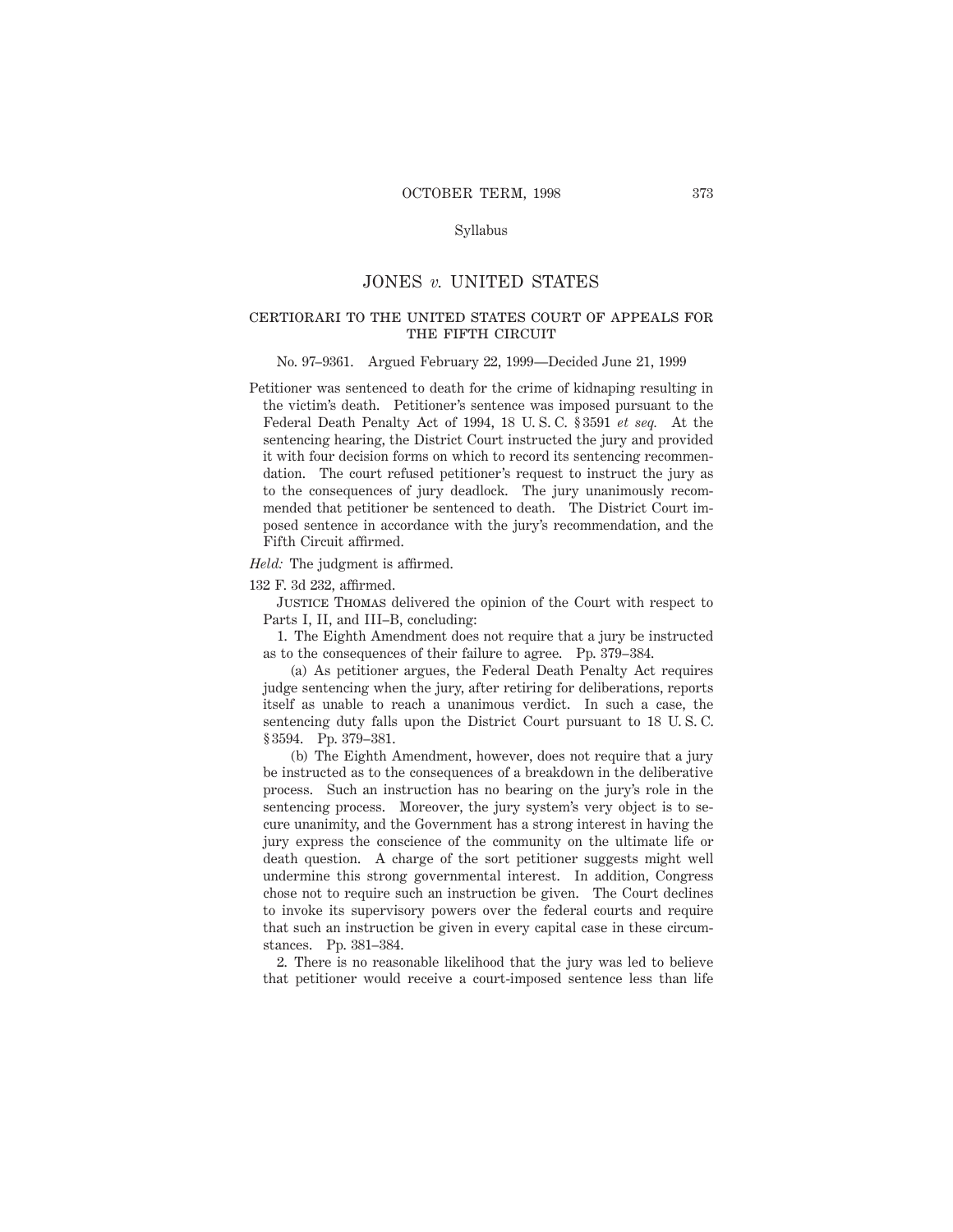#### Syllabus

imprisonment in the event they could not recommend unanimously a sentence of death or life imprisonment without the possibility of release. Pp. 384–395.

(a) Petitioner claims that the instruction pertaining to the jury's sentencing recommendation, in combination with the Decision Forms, led to confusion warranting reversal of his sentence under the Due Process Clause, the Eighth Amendment, and the Act. Because petitioner did not voice the objections that he now raises before the jury retired, see Fed. Rule Crim. Proc. 30, his claim of error is subject to a limited appellate review for plain error, *e. g., Johnson* v. *United States,* 520 U. S. 461, 465–466. Pp. 384–389.

(b) Under that review, relief is not warranted unless there has been (1) error, (2) that is plain, and (3) affects substantial rights. Petitioner's argument falls short of satisfying even the first requirement, for no error occurred. The proper standard for reviewing claims that allegedly ambiguous instructions caused jury confusion is whether there is a reasonable likelihood that the jury applied the challenged instruction in a way that violates the Constitution. There is no such likelihood here. The District Court gave no explicit instructions on the consequences of nonunanimity; and the passages that petitioner argues led to jury confusion, when viewed in the context of the entire instructions, lack any ambiguity. Nor did the Decision Forms or their accompanying instructions create a reasonable likelihood of confusion over the effect of nonunanimity. The District Court's explicit instruction that the jury had to be unanimous and its exhortation to the jury to discuss the punishment and to attempt to reach agreement make it doubtful that the jury thought it was compelled to recommend a lesser sentence in the event of a disagreement. Even assuming, *arguendo,* that a plain error occurred, petitioner cannot show that it affected his substantial rights. The District Court admonished the jury not to concern itself with the effect of a lesser sentence recommendation. Moreover, assuming that the jurors were confused over the consequences of deadlock, petitioner cannot show the confusion necessarily worked to his detriment. It is just as likely that the jurors, loathe to recommend a lesser sentence, would have compromised on a life imprisonment sentence as on a death sentence. Cf. *Romano* v. *Oklahoma,* 512 U. S. 1, 14. Pp. 389–395.

3. Assuming, *arguendo,* that the District Court erred in allowing the jury to consider nonstatutory aggravating factors that were vague, overbroad, or duplicative in violation of the Eighth Amendment, such error was harmless beyond a reasonable doubt. An appellate court may conduct harmless-error review by considering either whether absent an invalid factor, the jury would have reached the same verdict or whether the result would have been the same had the invalid aggravat-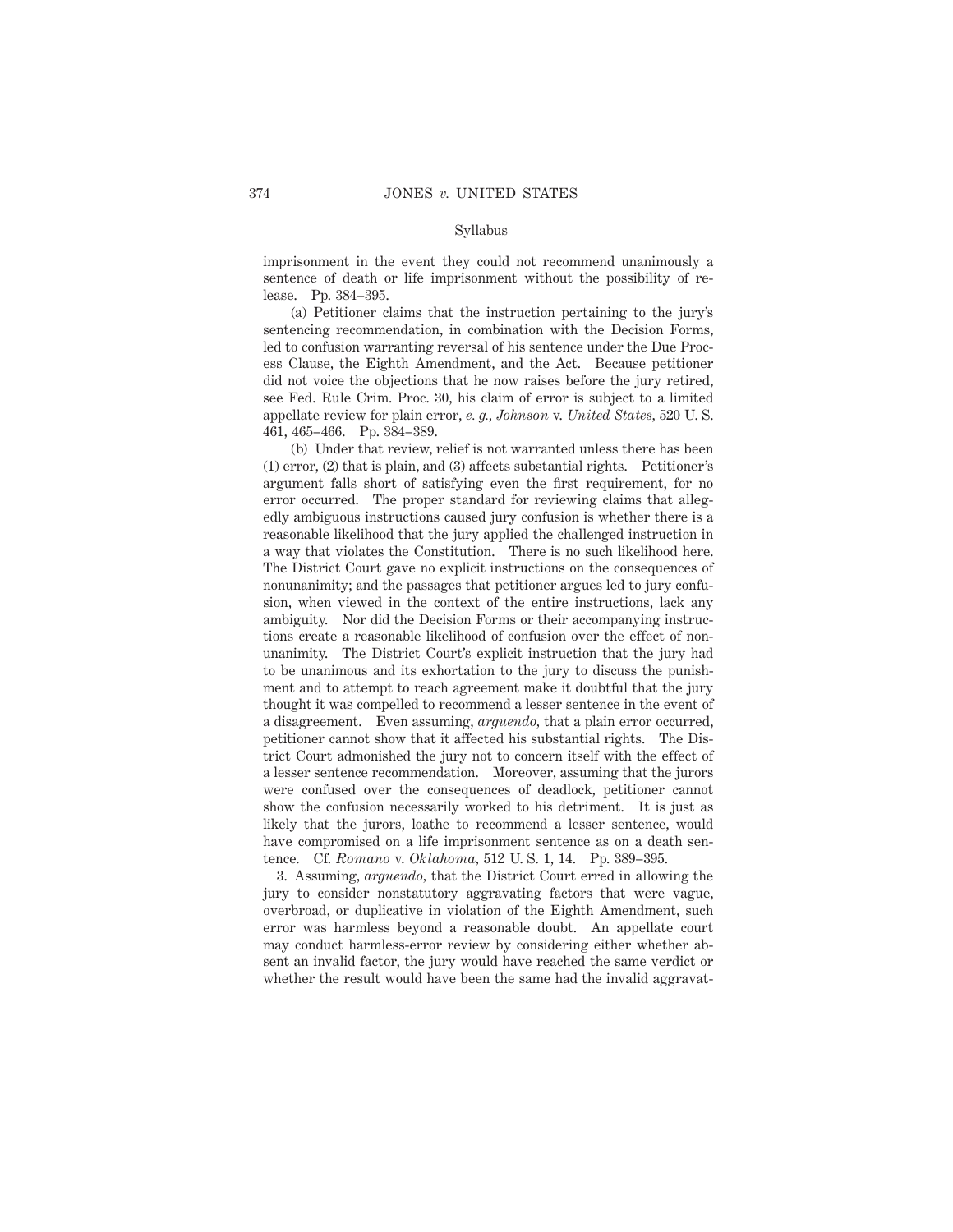ing factor been precisely defined. See *Clemons* v. *Mississippi,* 494 U. S. 738, 753–754. The Fifth Circuit performed the first sort of analysis, and its explanation appears sufficient. Even if its analysis was too perfunctory, it is plain, under the alternative mode of harmless-error analysis, that the error indeed was harmless. Had the nonstatutory aggravating factors been precisely defined in writing, the jury would have reached the same recommendation as it did. The Government's argument to the jury cured the factors of any infirmity as written. Pp. 402–405.

Thomas, J., announced the judgment of the Court and delivered the opinion of the Court with respect to Parts I, II, and III–B, in which Rehnquist, C. J., and O'Connor, Scalia, and Kennedy, JJ., joined, and an opinion with respect to Part III–A, in which REHNQUIST, C. J., and O'Connor and Kennedy, JJ., joined. Ginsburg, J., filed a dissenting opinion, in which STEVENS and SOUTER, JJ., joined, and in which BREYER, J., joined as to Parts I, II, III, and V, *post,* p. 405.

*Timothy Crooks* argued the cause for petitioner. With him on the briefs was *Timothy W. Floyd.*

*Deputy Solicitor General Dreeben* argued the cause for the United States. With him on the brief were *Solicitor General Waxman, Assistant Attorney General Robinson, Matthew D. Roberts,* and *Sean Connelly.*\*

Justice Thomas delivered the opinion of the Court, except as to Part III–A.†

Petitioner was sentenced to death for committing a kidnaping resulting in death to the victim. His sentence was imposed under the Federal Death Penalty Act of 1994, 18 U. S. C. § 3591 *et seq.* (1994 ed. and Supp. III). We are presented with three questions: whether petitioner was entitled to an instruction as to the effect of jury deadlock; whether there is a reasonable likelihood that the jury was led to believe that petitioner would receive a court-imposed sentence

<sup>\*</sup>*Kent S. Scheidegger* and *Charles L. Hobson* filed a brief for the Criminal Justice Legal Foundation as *amicus curiae* urging affirmance.

<sup>†</sup>Justice Scalia joins all but Part III–A of the opinion.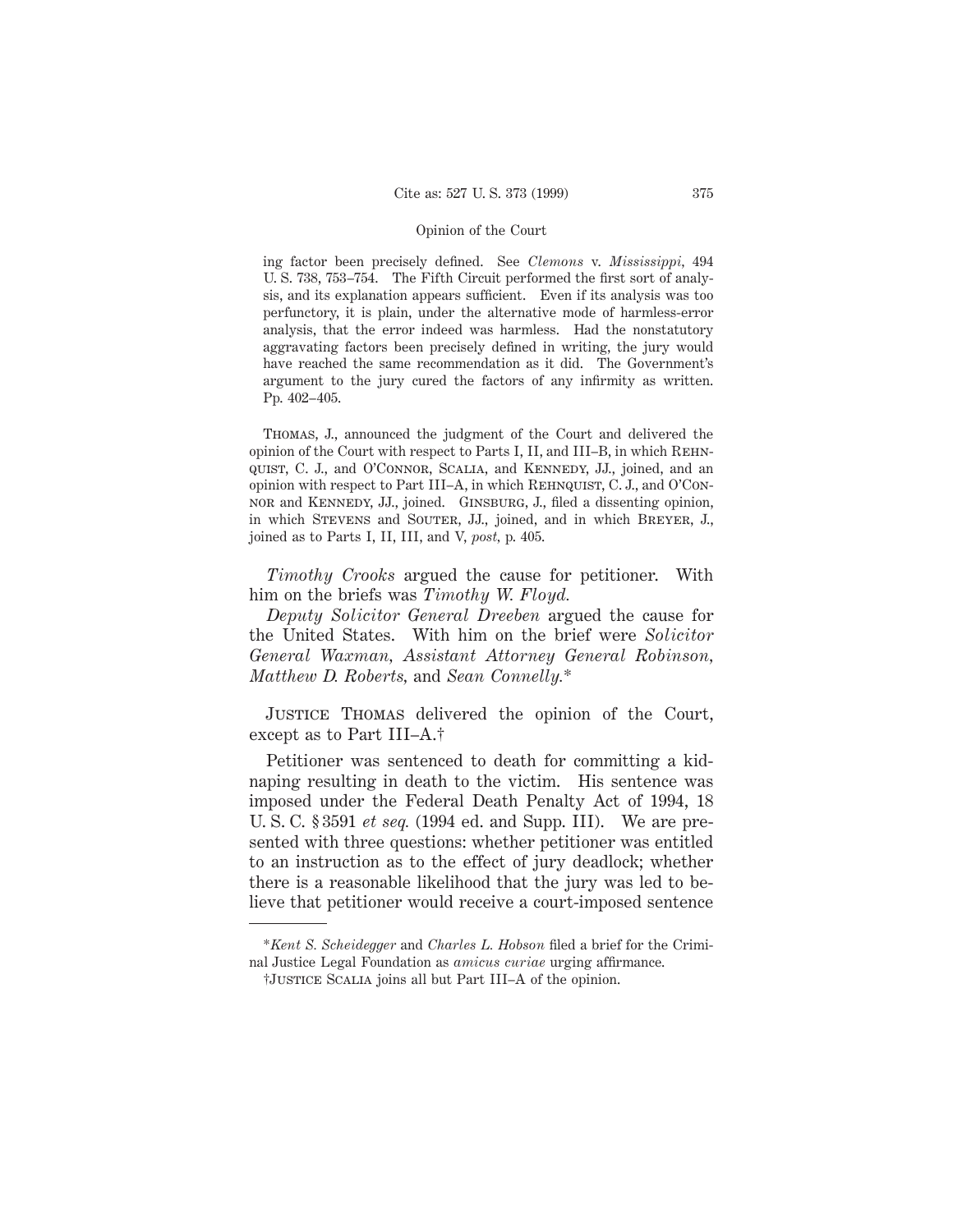less than life imprisonment in the event that they could not reach a unanimous sentence recommendation; and whether the submission to the jury of two allegedly duplicative, vague, and overbroad nonstatutory aggravating factors was harmless error. We answer "no" to the first two questions. As for the third, we are of the view that there was no error in allowing the jury to consider the challenged factors. Assuming error, *arguendo,* we think it clear that such error was harmless.

Petitioner Louis Jones, Jr., kidnaped Private Tracie Joy McBride at gunpoint from the Goodfellow Air Force Base in San Angelo, Texas. He brought her to his house and sexually assaulted her. Soon thereafter, petitioner drove Private McBride to a bridge just outside of San Angelo, where he repeatedly struck her in the head with a tire iron until she died. Petitioner administered blows of such severe force that, when the victim's body was found, the medical examiners observed that large pieces of her skull had been driven into her cranial cavity or were missing.

The Government charged petitioner with, *inter alia,* kidnaping with death resulting to the victim, in violation of 18 U. S. C.  $$1201(a)(2)$ , an offense punishable by life imprisonment or death. Exercising its discretion under the Federal Death Penalty Act of 1994, 18 U. S. C. § 3591 *et seq.,* the Government decided to seek the latter sentencing option. Petitioner was tried in the District Court for the Northern District of Texas and found guilty by the jury.

The District Court then conducted a separate sentencing hearing pursuant to §3593. As an initial matter, the sentencing jury was required to find that petitioner had the requisite intent, see  $$3591(a)(2)$ ; it concluded that petitioner intentionally killed his victim and intentionally inflicted serious bodily injury resulting in her death. Even on a finding of intent, however, a defendant is not death eligible unless the sentencing jury also finds that the Government

I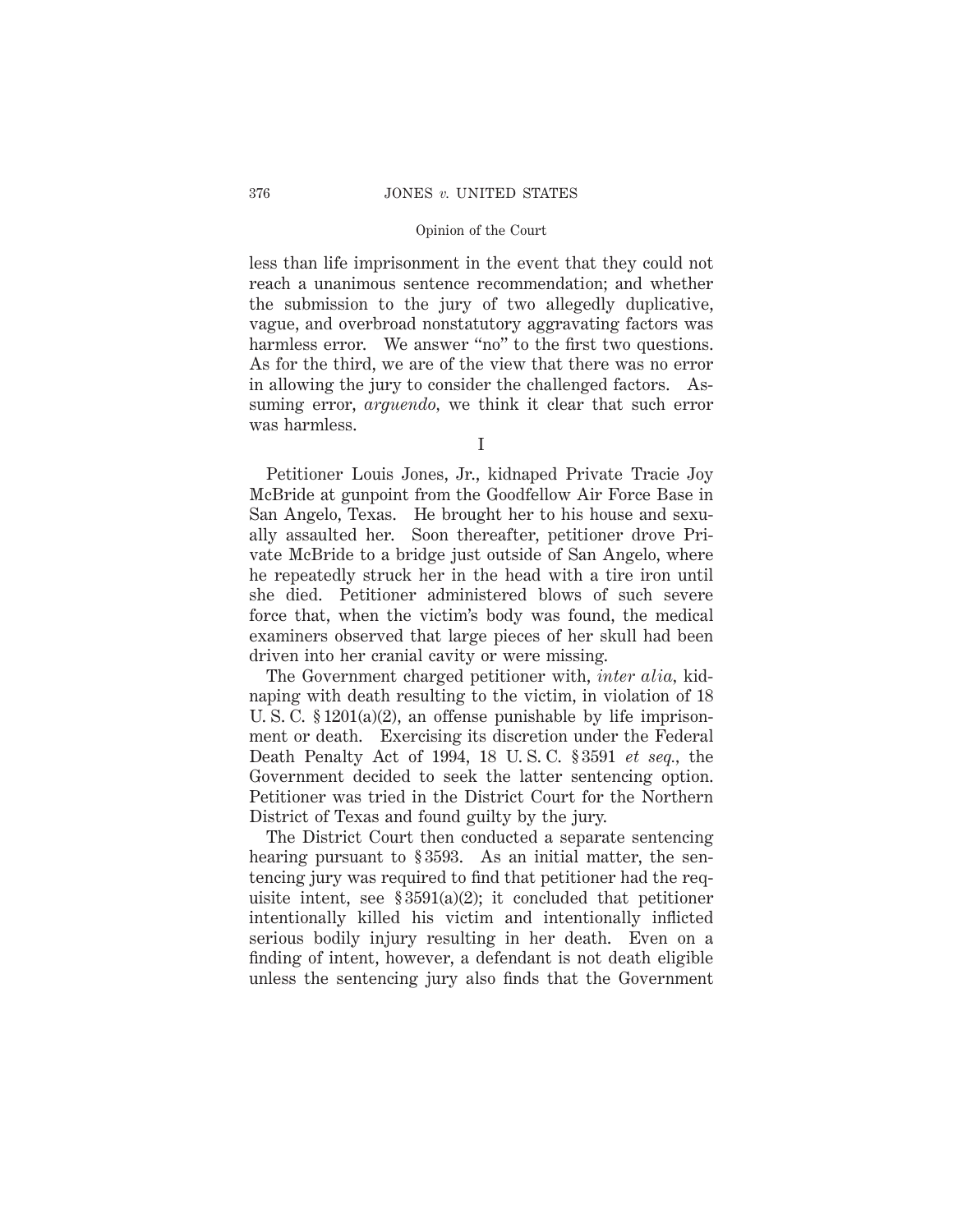has proved beyond a reasonable doubt at least one of the statutory aggravating factors set forth at § 3592. See § 3593(e). Because petitioner was charged with committing a homicide, the Government had to prove 1 of the 16 statutory aggravating factors set forth at 18 U. S. C. § 3592(c) (1994 ed. and Supp. III) (different statutory aggravating factors for other crimes punishable by death are set forth at §§ 3592(b), (d)). The jury unanimously found that two such factors had been proved beyond a reasonable doubt—it agreed that petitioner caused the death of his victim during the commission of another crime, see  $\S 3592(c)(1)$ , and that he committed the offense in an especially heinous, cruel, and depraved manner, see  $$3592(c)(6).<sup>1</sup>$ 

Once petitioner became death eligible, the jury had to decide whether he should receive a death sentence. In making the selection decision, the Act requires that the sentencing jury consider all of the aggravating and mitigating factors and determine whether the former outweigh the latter (or, if there are no mitigating factors, whether the aggravating factors alone are sufficient to warrant a death sentence). §§ 3591(a), 3592, 3593(e). The Act, however, requires more exacting proof of aggravating factors than mitigating ones although a jury must unanimously agree that the Government established the existence of an aggravating factor beyond a reasonable doubt, § 3593(c), the jury may consider a mitigating factor in its weighing process so long as one juror finds that the defendant established its existence by preponderance of the evidence, §§ 3593(c), (d). In addition to the

<sup>&</sup>lt;sup>1</sup>As phrased on the Special Findings Form returned by the jury, the statutory aggravating factors read:

<sup>&</sup>quot;2(A). The defendant LOUIS JONES caused the death of Tracie Joy McBride, or injury resulting in the death of Tracie Joy McBride, which occurred during the commission of the offense of Kidnapping."

<sup>&</sup>quot;2(C). The defendant LOUIS JONES committed the offense in an especially heinous, cruel, and depraved manner in that it involved torture or serious physical abuse to Tracie Joy McBride." App. 51–52.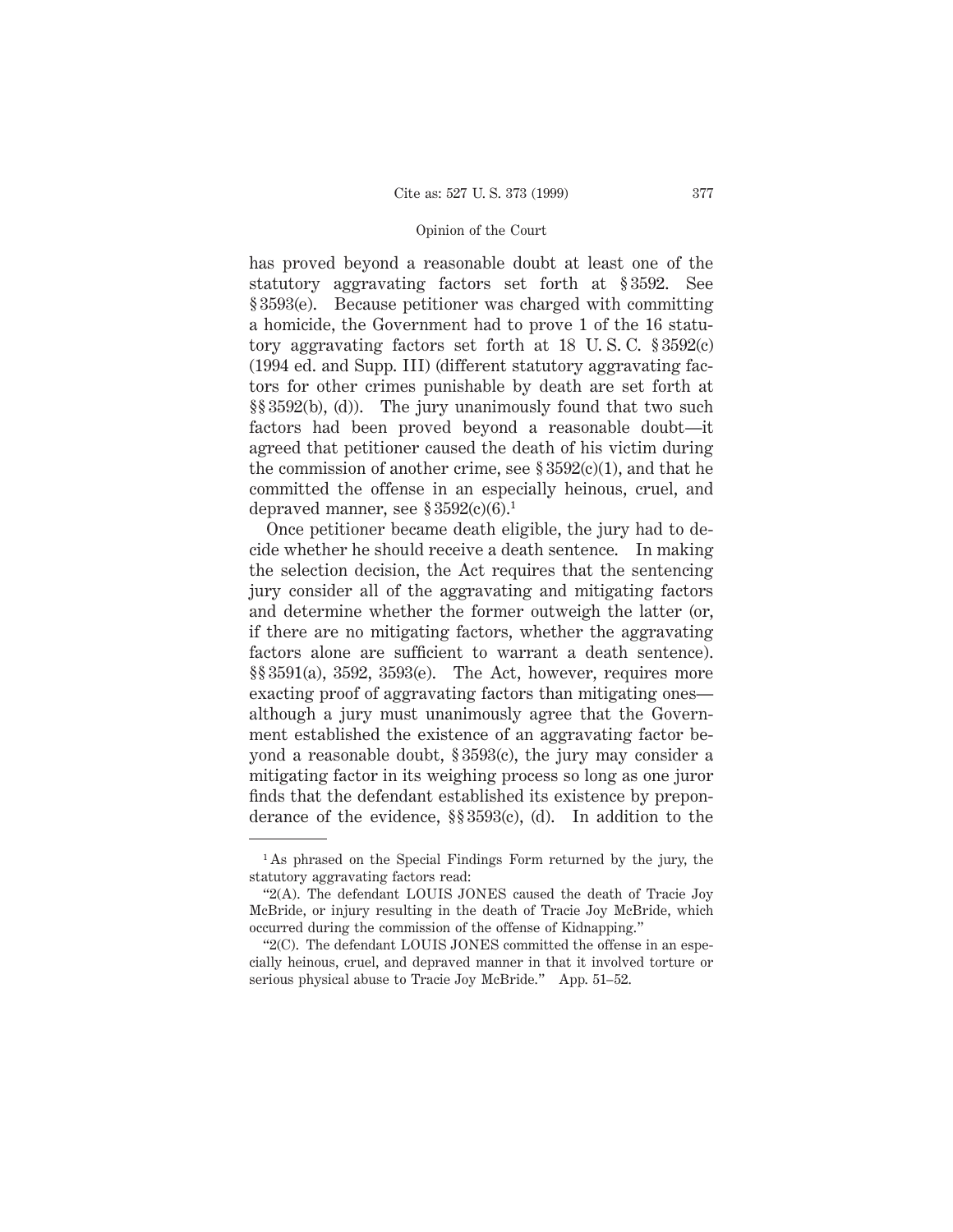two statutory aggravators that established petitioner's death eligibility, the jury also unanimously found two aggravators of the nonstatutory variety<sup>2</sup> had been proved: One set forth victim impact evidence and the other victim vulnerability evidence.3 As for mitigating factors, at least one juror found 10 of the 11 that petitioner proposed and seven jurors wrote in a factor petitioner had not raised on the Special Findings Form.4

<sup>&</sup>lt;sup>2</sup>The term "nonstatutory aggravating factor" is used to refer to any aggravating factor that is not specifically described in 18 U. S. C. § 3592. Section 3592(c) provides that the jury may consider "whether any other aggravating factor for which notice has been given exists." Pursuant to § 3593(a), when the Government decides to seek the death penalty, it must provide notice of the aggravating factors that it proposes to prove as justifying a sentence of death.

<sup>&</sup>lt;sup>3</sup> As phrased on the Special Findings Form, the nonstatutory aggravating factors read:

<sup>&</sup>quot;3(B). Tracie Joy McBride's young age, her slight stature, her background, and her unfamiliarity with San Angelo, Texas.

<sup>&</sup>quot;3(C). Tracie Joy McBride's personal characteristics and the effect of the instant offense on Tracie Joy McBride's family constitute an aggravating factor of the offense." App. 53.

<sup>4</sup> The mitigating factors that the jury found as set forth on the Special Findings Form (along with the number of jurors that found for each factor in brackets) are as follows:

<sup>&</sup>quot;1. That the defendant Louis Jones did not have a significant prior criminal record." [6]

<sup>&</sup>quot;2. That the defendant Louis Jones' capacity to appreciate the wrongfulness of the defendant's conduct or to conform to the requirements of law was significantly impaired, regardless of whether the capacity was so impaired as to constitute a defense to the charge." [2]

<sup>&</sup>quot;3. That the defendant Louis Jones committed the offense under severe mental or emotional disturbance." [1]

<sup>&</sup>quot;4. That the defendant Louis Jones was subjected to physical, sexual, and emotional abuse as a child (and was deprived of sufficient parental protection that he needed)." [4]

<sup>&</sup>quot;5. That the defendant Louis Jones served his country well in Desert Storm, Grenada, and for 22 years in the United States Army." [8]

<sup>&</sup>quot;6. That the defendant Louis Jones is likely to be a well-behaved inmate." [3]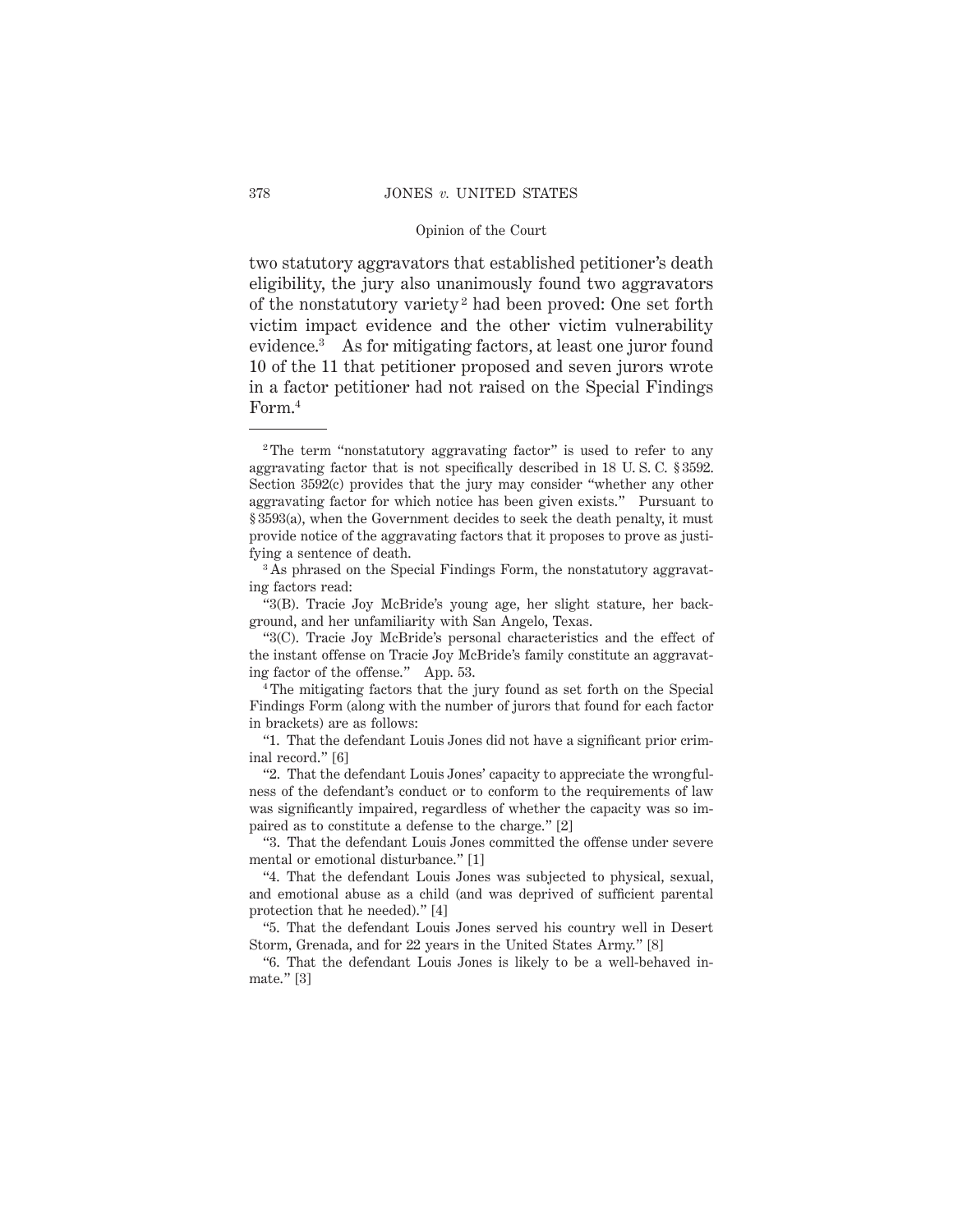After weighing the aggravating and mitigating factors, the jury unanimously recommended that petitioner be sentenced to death. App. 57–58. The District Court imposed sentence in accordance with the jury's recommendation pursuant to § 3594. The United States Court of Appeals for the Fifth Circuit affirmed the sentence. 132 F. 3d 232 (1998). We granted certiorari, 525 U. S. 809 (1998), and now affirm.

### II

# A

We first decide the question whether petitioner was entitled to an instruction as to the consequences of jury deadlock. Petitioner requested, in relevant part, the following instruction:

"In the event, after due deliberation and reflection, the jury is unable to agree on a unanimous decision as to the sentence to be imposed, you should so advise me and I will impose a sentence of life imprisonment without possibility of release....

"In the event you are unable to agree on [a sentence of] Life Without Possibility of Release or Death, but you are unanimous that the sentence should not be less than Life Without Possibility of Release, you should report that vote to the Court and the Court will sentence the defendant to Life Without the Possibility of Release." App. 14–15.

<sup>&</sup>quot;7. That the defendant Louis Jones is remorseful for the crime he committed." [4]

<sup>&</sup>quot;8. That the defendant Louis Jones' daughter will be harmed by the emotional trauma of her father's execution." [9]

<sup>&</sup>quot;9. That the defendant Louis Jones was under unusual and substantial internally generated duress and stress at the time of the offense." [3]

<sup>&</sup>quot;10. That the defendant Louis Jones suffered from numerous neurological or psychological disorders at the time of the offense." [1] *Id.,* at 54–56.

Seven jurors added petitioner's ex-wife as a mitigating factor without further elaboration. *Id.,* at 56.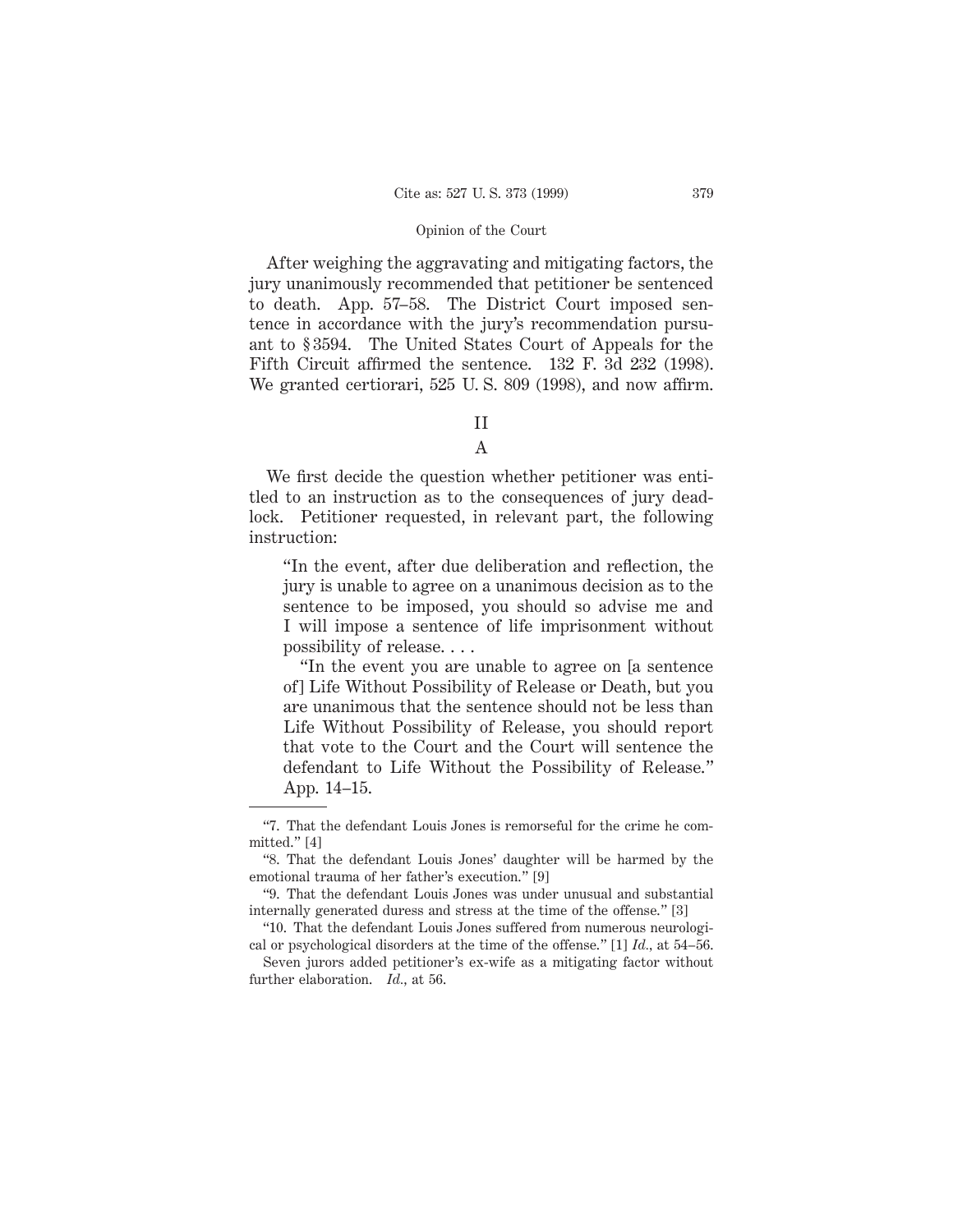In petitioner's view, the Eighth Amendment requires that the jurors be instructed as to the effect of their inability to agree. He alternatively argues that we should invoke our supervisory power over the federal courts and require that such an instruction be given.

Before we turn to petitioner's Eighth Amendment argument, a question of statutory interpretation calls for our attention. The Fifth Circuit held that the District Court did not err in refusing petitioner's requested instruction because it was not substantively correct. See 132 F. 3d, at 242–243. According to the Court of Appeals,  $\S 3593(b)(2)(C)$ , which provides that a new jury shall be impaneled for a new sentencing hearing if the guilt phase jury is discharged for "good cause," requires the District Court to impanel a second jury and hold a second sentencing hearing in the event of jury deadlock. *Id.,* at 243. The Government interprets the statute the same way (although its reading is more nuanced) and urges that the judgment below be affirmed on this ground.

Petitioner, however, reads the Act differently. In his view, whenever the jury reaches a result other than a unanimous verdict recommending a death sentence or life imprisonment without the possibility of release, the duty of sentencing falls upon the district court pursuant to § 3594, which reads:

"Upon a recommendation under section 3593(e) that the defendant should be sentenced to death or life imprisonment without possibility of release, the court shall sentence the defendant accordingly. Otherwise, the court shall impose any lesser sentence that is authorized by law. Notwithstanding any other law, if the maximum term of imprisonment for the offense is life imprisonment, the court may impose a sentence of life imprisonment without possibility of release."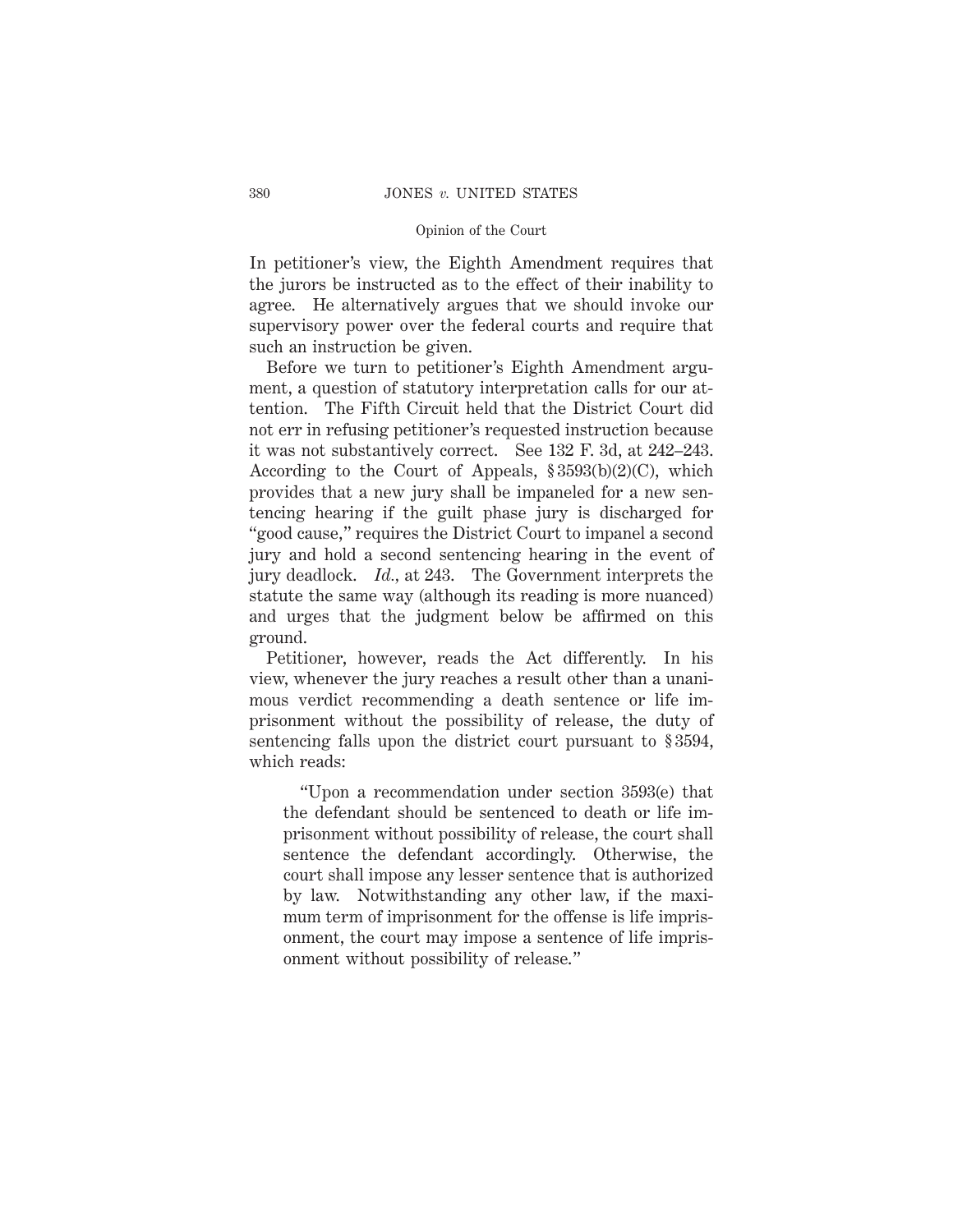Petitioner's argument is based on his construction of the term "[o]therwise." He argues that this term means that when the jury, after retiring for deliberations, reports itself as unable to reach a unanimous verdict, the sentencing determination passes to the court.

As the dissent also concludes, *post,* at 417–418, petitioner's view of the statute is the better one. The phrase "good cause" in  $$3593(b)(2)(C)$  plainly encompasses events such as juror disqualification, but cannot be read so expansively as to include the jury's failure to reach a unanimous decision. Nevertheless, the Eighth Amendment does not require that the jurors be instructed as to the consequences of their failure to agree.

To be sure, we have said that the Eighth Amendment requires that a sentence of death not be imposed arbitrarily. See, *e. g., Buchanan* v. *Angelone,* 522 U. S. 269, 275 (1998). In order for a capital sentencing scheme to pass constitutional muster, it must perform a narrowing function with respect to the class of persons eligible for the death penalty and must also ensure that capital sentencing decisions rest upon an individualized inquiry. *Ibid.* The instruction that petitioner requested has no bearing on what we have called the "eligibility phase" of the capital sentencing process. As for what we have called the "selection phase," our cases have held that in order to satisfy the requirement that capital sentencing decisions rest upon an individualized inquiry, a scheme must allow a "broad inquiry" into all "constitutionally relevant mitigating evidence." *Id.,* at 276. Petitioner does not argue, nor could he, that the District Court's failure to give the requested instruction prevented the jury from considering such evidence.

In theory, the District Court's failure to instruct the jury as to the consequences of deadlock could give rise to an Eighth Amendment problem of a different sort: We also have held that a jury cannot be "affirmatively misled regarding its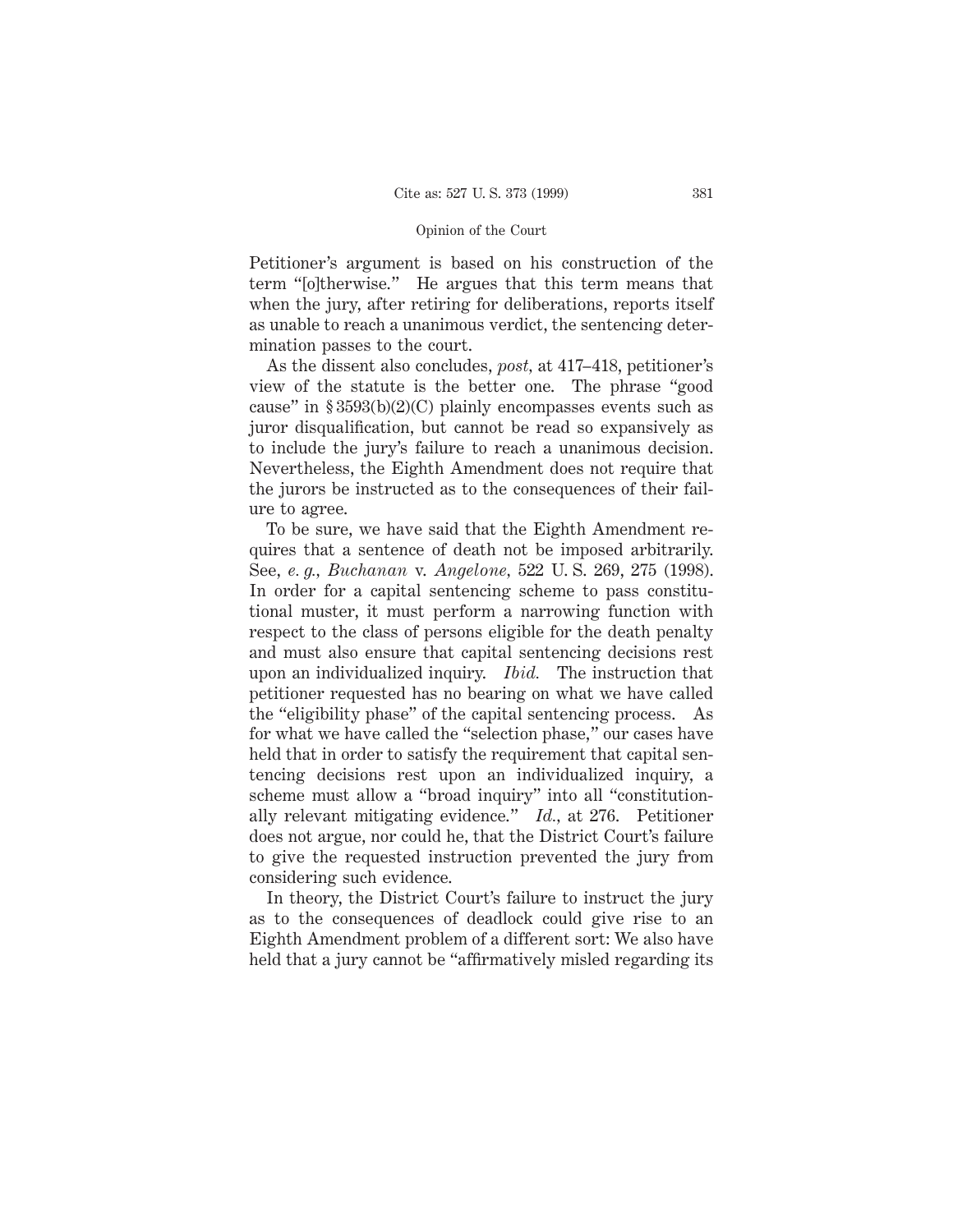role in the sentencing process." *Romano* v. *Oklahoma,* 512 U. S. 1, 9 (1994). In no way, however, was the jury affirmatively misled by the District Court's refusal to give petitioner's proposed instruction. The truth of the matter is that the proposed instruction has no bearing on the jury's role in the sentencing process. Rather, it speaks to what happens in the event that the jury is unable to fulfill its role—when deliberations break down and the jury is unable to produce a unanimous sentence recommendation. Petitioner's argument, although less than clear, appears to be that a death sentence is arbitrary within the meaning of the Eighth Amendment if the jury is not given any bit of information that might possibly influence an individual juror's voting behavior. That contention has no merit. We have never suggested, for example, that the Eighth Amendment requires a jury be instructed as to the consequences of a breakdown in the deliberative process. On the contrary, we have long been of the view that "[t]he very object of the jury system is to secure unanimity by a comparison of views, and by arguments among the jurors themselves." *Allen* v. *United States,* 164 U.S. 492, 501 (1896).<sup>5</sup> We further have recognized that in a capital sentencing proceeding, the Government has "a strong interest in having the jury express the conscience of the community on the ultimate question of life or death." *Lowenfield* v. *Phelps,* 484 U. S. 231, 238 (1988) (citation and internal quotation marks omitted). We are of the view that a charge to the jury of the sort proposed by petitioner might well have the effect of undermining this strong governmental interest.6

<sup>&</sup>lt;sup>5</sup>We have thus approved of the use of a supplemental charge to encourage a jury reporting itself as deadlocked to engage in further deliberations, see *Allen* v. *United States,* 164 U. S., at 501, even capital sentencing juries, see *Lowenfield* v. *Phelps,* 484 U. S. 231, 237–241 (1988).

<sup>&</sup>lt;sup>6</sup> It is not insignificant that the Courts of Appeals to have addressed this question, as far as we are aware, are uniform in rejecting the argument that the Constitution requires an instruction as to the consequences of a jury's inability to agree. See, *e. g., Coe* v. *Bell,* 161 F. 3d 320, 339–340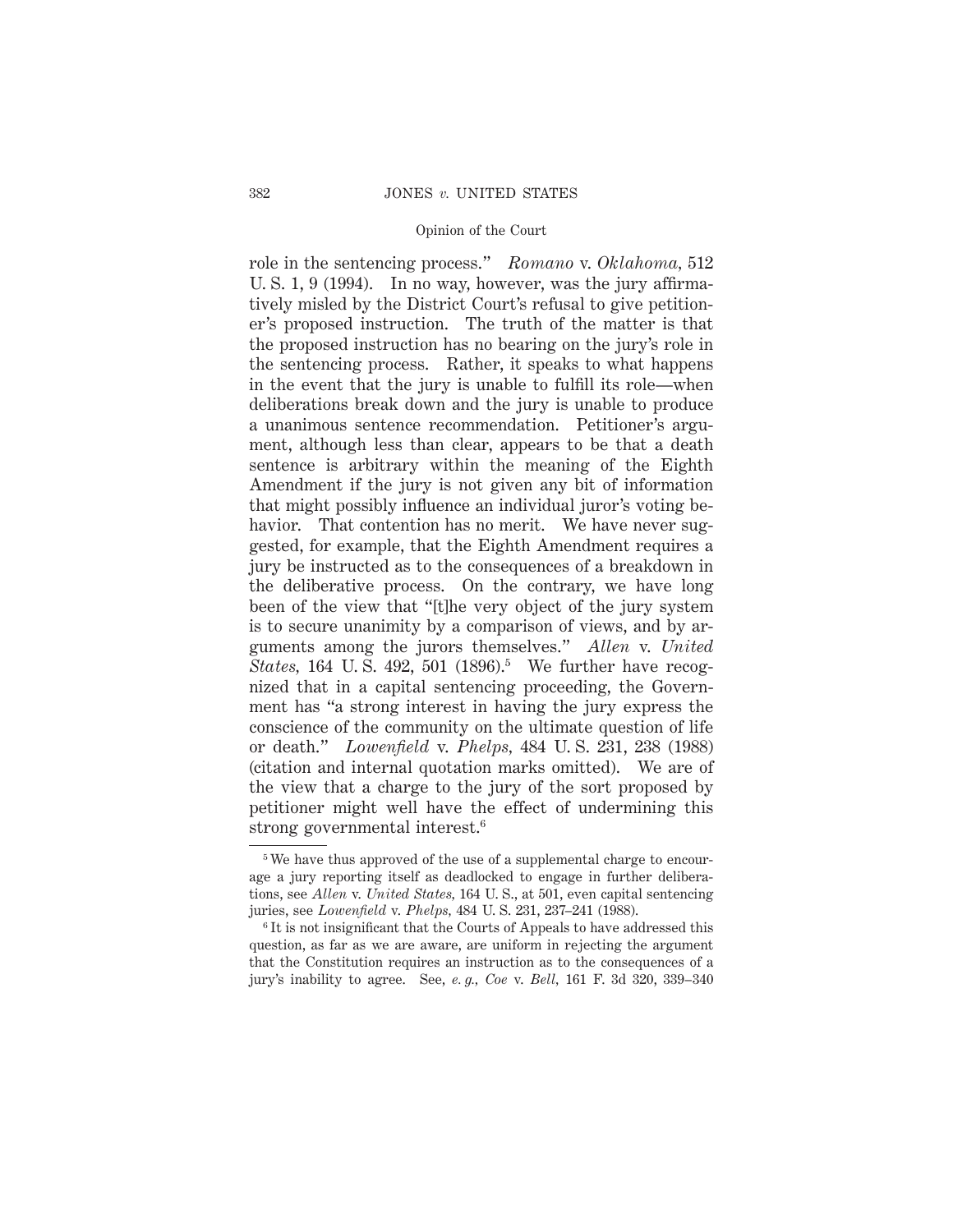We similarly decline to exercise our supervisory powers to require that an instruction on the consequences of deadlock be given in every capital case. In drafting the Act, Congress chose not to require such an instruction. Cf. § 3593(f) (district court "shall instruct the jury that, in considering whether a sentence of death is justified, it shall not consider the race, color, religious beliefs, national origin, or sex of the defendant or of any victim and that the jury is not to recommend a sentence of death unless it has concluded that it would recommend a sentence of death for the crime in question no matter what the race, color, religious beliefs, national origin, or sex of the defendant or of any victim may be"). Petitioner does point us to a decision from the New Jersey Supreme Court requiring, in an exercise of that court's supervisory authority, that the jury be informed of the sentencing consequences of nonunanimity. See *New Jersey* v. *Ramseur,* 106 N. J. 123, 304–315, 524 A. 2d 188, 280–286 (1987). Of course, New Jersey's practice has no more relevance to our decision than the power to persuade. Several other States have declined to require a similar instruction. See, *e. g., North Carolina* v. *McCarver,* 341 N. C. 364, 394, 462 S. E. 2d 25, 42 (1995); *Brogie* v. *Oklahoma,* 695 P. 2d 538, 547 (Okla. Crim. App. 1985); *Calhoun* v. *Maryland,* 297 Md. 563, 593–595, 468 A. 2d 45, 58–60 (1983); *Coulter* v. *Alabama,* 438 So. 2d 336, 346 (Ala. Crim. App. 1982); *Justus* v. *Virginia,* 220 Va. 971, 979, 266 S. E. 2d 87, 92–93 (1980). We find the reasoning of the Virginia Supreme Court in *Justus* far more persuasive than that of the New Jersey Supreme Court, especially in light of the strong governmental interest that we have recognized in having the jury render a unanimous sentence recommendation:

<sup>(</sup>CA6 1998); *Green* v. *French,* 143 F. 3d 865, 890 (CA4 1998); *United States* v. *Chandler,* 996 F. 2d 1073, 1088–1089 (CA11 1993); *Evans* v. *Thompson,* 881 F. 2d 117, 123–124 (CA4 1989). Indeed, the Fifth Circuit, in the alternative, reached the same conclusion in this very case. See 132 F. 3d 232, 245 (1998).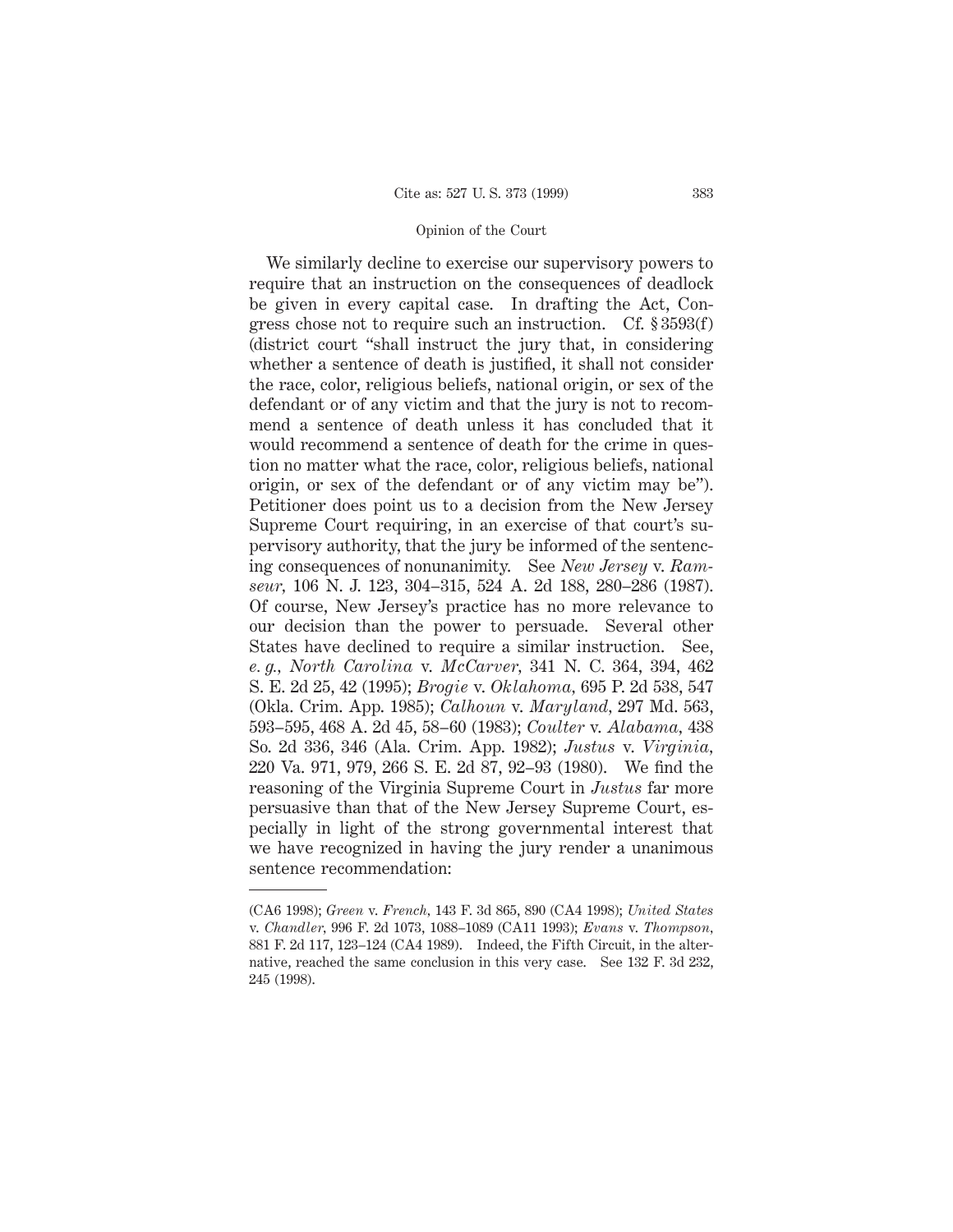"The court properly refused an instruction offered by the defendant which would have told the jury that if it could not reach agreement as to the appropriate punishment, the court would dismiss it and impose a life sentence. While this was a correct statement of law it concerned a procedural matter and was not one which should have been the subject of an instruction. It would have been an open invitation for the jury to avoid its responsibility and to disagree." *Id.,* at 979, 266 S. E. 2d, at 92.

In light of the legitimate reasons for not instructing the jury as to the consequences of deadlock, and in light of congressional silence, we will not exercise our supervisory powers to require that an instruction of the sort petitioner sought be given in every case. Cf. *Shannon* v. *United States,* 512 U. S. 573, 587 (1994).

B

Petitioner further argues that the jury was led to believe that if it could not reach a unanimous sentence recommendation he would receive a judge-imposed sentence less severe than life imprisonment, and his proposed instruction as to the consequences of deadlock was necessary to correct the jury's erroneous impression. Moreover, he contends that the alleged confusion independently warrants reversal of his sentence under the Due Process Clause, the Eighth Amendment, and the Act itself. He grounds his due process claim in the assertion that sentences may not be based on materially untrue assumptions, his Eighth Amendment claim in his contention that the jury is entitled to accurate sentencing information, and his statutory claim in an argument that jury confusion over the available sentencing options constitutes an "arbitrary factor" under § 3595(c)(2)(A).

To put petitioner's claim in the proper context, we must briefly review the jury instructions and sentencing proce-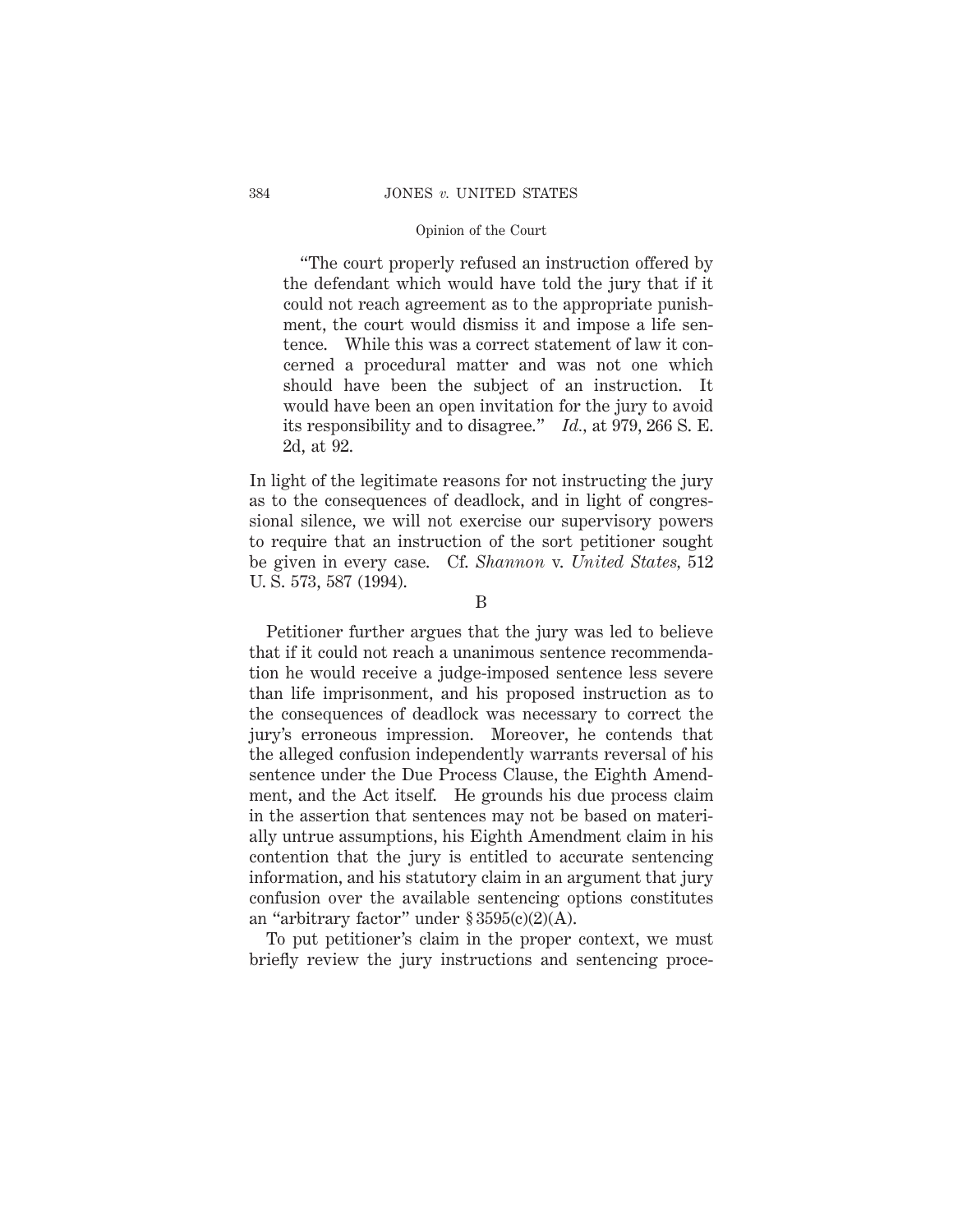dures used at trial. After instructing the jury on the aggravating and mitigating factors and explaining the process of weighing those factors, the District Court gave the following instructions pertaining to the jury's sentencing recommendation:

"Based upon this consideration, you the jury, by unanimous vote, shall recommend whether the defendant should be sentenced to death, sentenced to life imprisonment without the possibility of release, or sentenced to some other lesser sentence.

"If you unanimously conclude that the aggravating factors found to exist sufficiently outweigh any mitigating factor or factors found to exist, or in the absence of any mitigating factors, that the aggravating factors are themselves sufficient to justify a sentence of death, you may recommend a sentence of death. Keep in mind, however, that regardless of your findings with respect to aggravating and mitigating factors, you are never required to recommend a death sentence.

"If you recommend the imposition of a death sentence, the court is required to impose that sentence. If you recommend a sentence of life without the possibility of release, the court is required to impose that sentence. If you recommend that some other lesser sentence be imposed, the court is required to impose a sentence that is authorized by the law. In deciding what recommendation to make, you are not to be concerned with the question of what sentence the defendant might receive in the event you determine not to recommend a death sentence or a sentence of life without the possibility of release. That is a matter for the court to decide in the event you conclude that a sentence of death or life without the possibility of release should not be recommended." App. 43–44.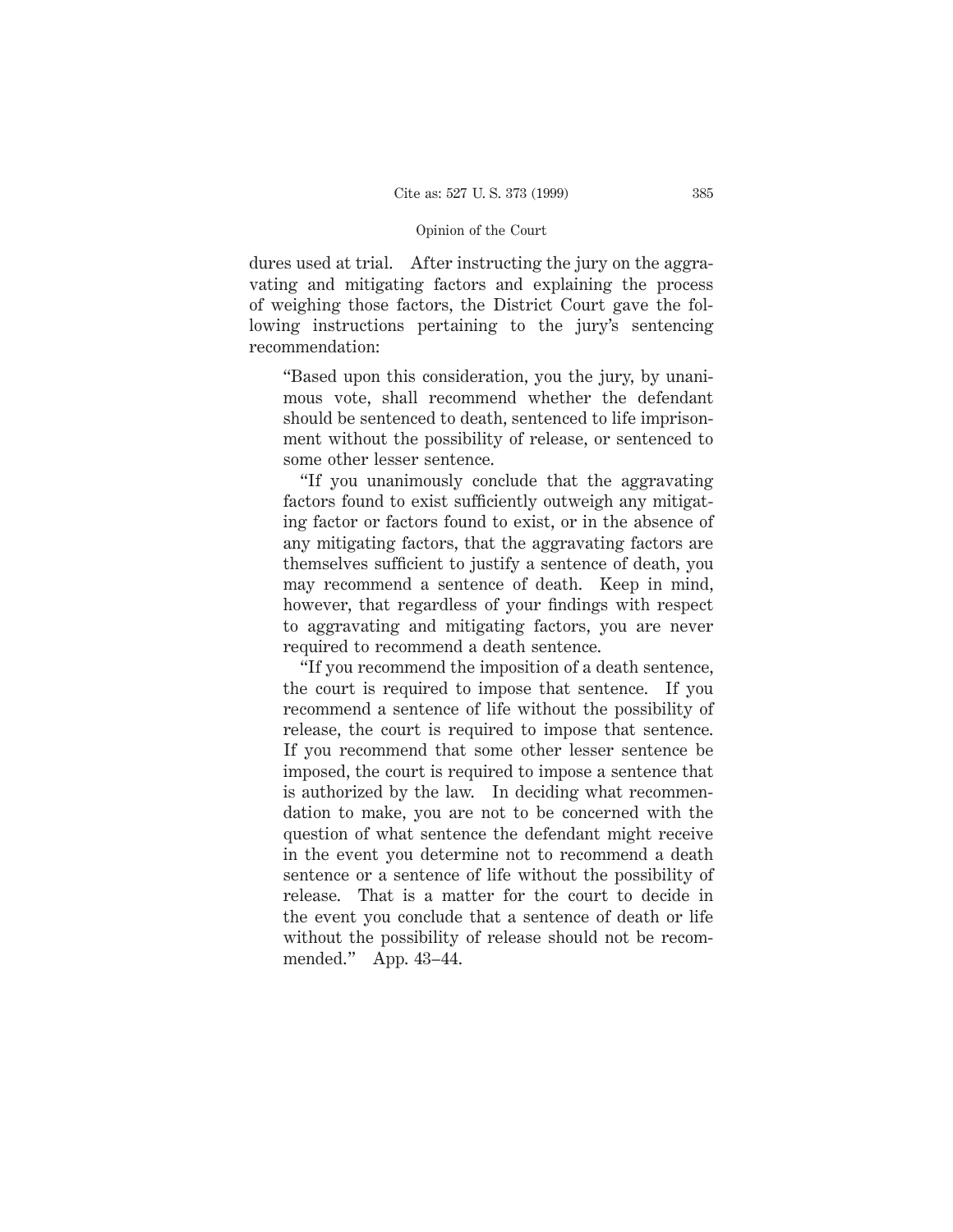The District Court also provided the jury with four decision forms on which to record its recommendation.7 In its instructions explaining those forms, the District Court told the jury that its choice of form depended on its recommendation:

"The forms are self-explanatory: Decision Form A should be used if you determine that a sentence of death should not be imposed because the government failed to prove beyond a reasonable doubt the existence of the required intent on the part of the defendant or a required aggravating factor. Decision Form B should be used if you unanimously recommend that a sentence of death should be imposed. Decision Form C or Decision Form D should be used if you determine that a sentence of death should not be imposed because: (1) you do not unanimously find that the aggravating factor or factors found to exist sufficiently outweigh any mitigating factor or factors found to exist; (2) you do not unanimously find that the aggravating factor or factors found to exist are

#### "DECISION FORM B

"Based upon consideration of whether the aggravating factor or factors found to exist sufficiently outweigh any mitigating factor or factors found to exist, or in the absence of any mitigating factors, whether the aggravating factor or factors are themselves sufficient to justify a sentence of death, we recommend, by unanimous vote, that a sentence of death be imposed."

#### "DECISION FORM C

<sup>7</sup> The decision forms read as follows:

<sup>&</sup>quot;DECISION FORM A

<sup>&</sup>quot;We the jury have determined that a sentence of death should not be imposed because the government has failed to prove beyond a reasonable doubt the existence of the required intent on the part of the defendant or a required aggravating factor."

<sup>&</sup>quot;We the jury recommend, by unanimous verdict, a sentence of life imprisonment without the possibility of release."

<sup>&</sup>quot;DECISION FORM D

<sup>&</sup>quot;We the jury recommend some other lesser sentence." App. 57–59.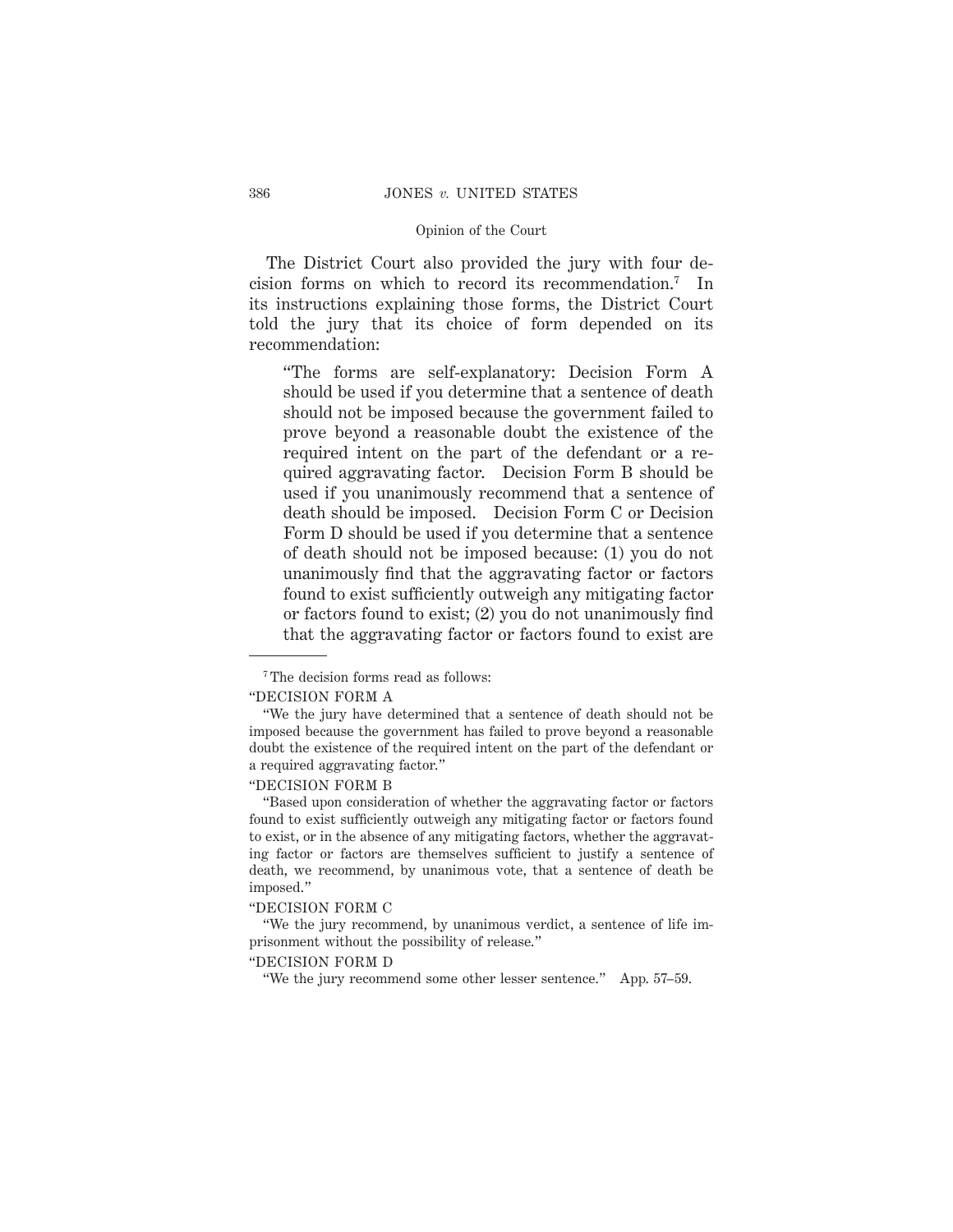themselves sufficient to justify a sentence of death where no mitigating factor has been found to exist; or (3) regardless of your findings with respect to aggravating and mitigating factors you are not unanimous in recommending that a sentence of death should be imposed. Decision Form C should be used if you unanimously recommend that a sentence of imprisonment for life without the possibility of release should be imposed.

"Decision Form D should be used if you recommend that some other lesser sentence should be imposed." *Id.,* at 47–48.

Petitioner maintains that the instructions in combination with the decision forms led the jury to believe that if it failed to recommend unanimously a sentence of death or life imprisonment without the possibility of release, then it would be required to use Decision Form D and the court would impose a sentence less than life imprisonment.<sup>8</sup> The scope of our review is shaped by whether petitioner properly raised and preserved an objection to the instructions at trial. A party generally may not assign error to a jury instruction if he fails to object before the jury retires or to "stat[e] distinctly the matter to which that party objects and the grounds of the objection." Fed. Rule Crim. Proc. 30. These timeliness and specificity requirements apply during the sentencing phase as well as the trial. See 18 U. S. C. § 3595(c)(2)(C); see also Fed. Rules Crim. Proc. 1, 54(a). They enable a trial court to correct any instructional mis-

<sup>8</sup> Petitioner does not argue that the District Court's instructions on the lesser sentence option, standing alone, constituted reversible error although the parties agree that, after the jury found petitioner guilty of kidnaping resulting in death, the only possible sentences were death and a life sentence. See Brief for Petitioner 18–19; Brief for United States 13, n. 2; see also 18 U. S. C. § 1201. Petitioner made such an argument below; the Fifth Circuit, however, concluded that the instructions as to the lesser sentence option did not rise to the level of plain error. 132 F. 3d, at 246–248.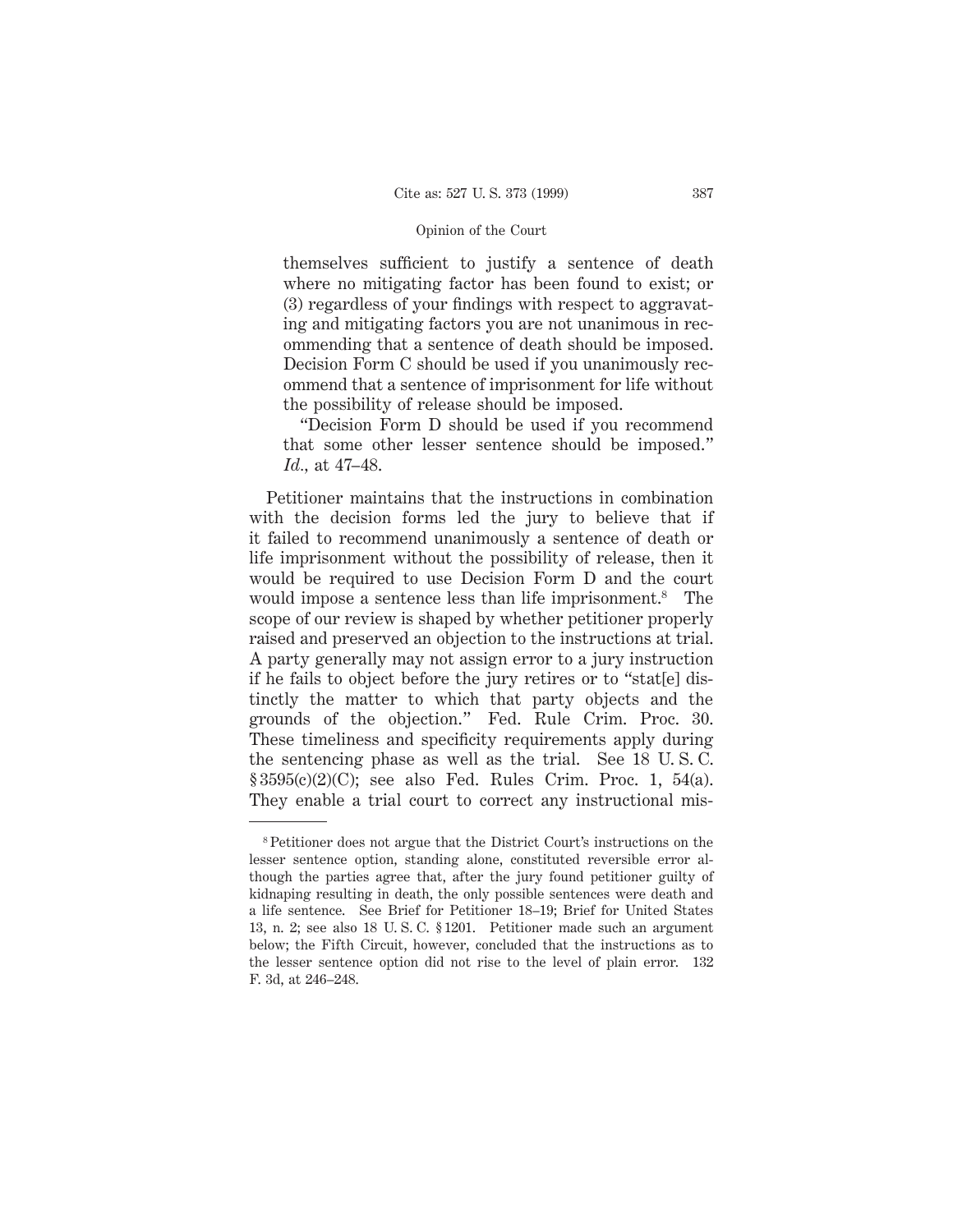takes before the jury retires and in that way help to avoid the burdens of an unnecessary retrial. While an objection in a directed verdict motion before the jury retires can preserve a claim of error, *Leary* v. *United States,* 395 U. S. 6, 32 (1969), objections raised after the jury has completed its deliberations do not. See *Singer* v. *United States,* 380 U. S. 24, 38 (1965); *Lopez* v. *United States,* 373 U. S. 427, 436 (1963); cf. *United States* v. *Socony-Vacuum Oil Co.,* 310 U. S. 150, 238–239 (1940). Nor does a request for an instruction before the jury retires preserve an objection to the instruction actually given by the court. Otherwise, district judges would have to speculate on what sorts of objections might be implied through a request for an instruction and issue rulings on "implied" objections that a defendant never intends to raise. Such a rule would contradict Rule 30's mandate that a party state distinctly his grounds for objection.

Petitioner did not voice the objections to the instructions and decision forms that he now raises before the jury retired. See App. 16–33. While Rule 30 could be read literally to bar any review of petitioner's claim of error, our decisions instead have held that an appellate court may conduct a limited review for plain error. Fed. Rule Crim. Proc. 52(b); *Johnson* v. *United States,* 520 U. S. 461, 465–466 (1997); *United States* v. *Olano,* 507 U. S. 725, 731–732 (1993); *Lopez, supra,* at 436–437; *Namet* v. *United States,* 373 U. S. 179, 190–191 (1963). Petitioner, however, contends that the Federal Death Penalty Act creates an exception. He relies on language in the Act providing that an appellate court shall remand a case where it finds that "the sentence of death was imposed under the influence of passion, prejudice, or any other arbitrary factor."  $\S 3595(c)(2)$ (A). According to petitioner, the alleged jury confusion over the available sentencing options is an arbitrary factor and thus warrants resentencing even if he did not properly preserve the objection.

This argument rests on an untenable reading of the Act. The statute does not explicitly announce an exception to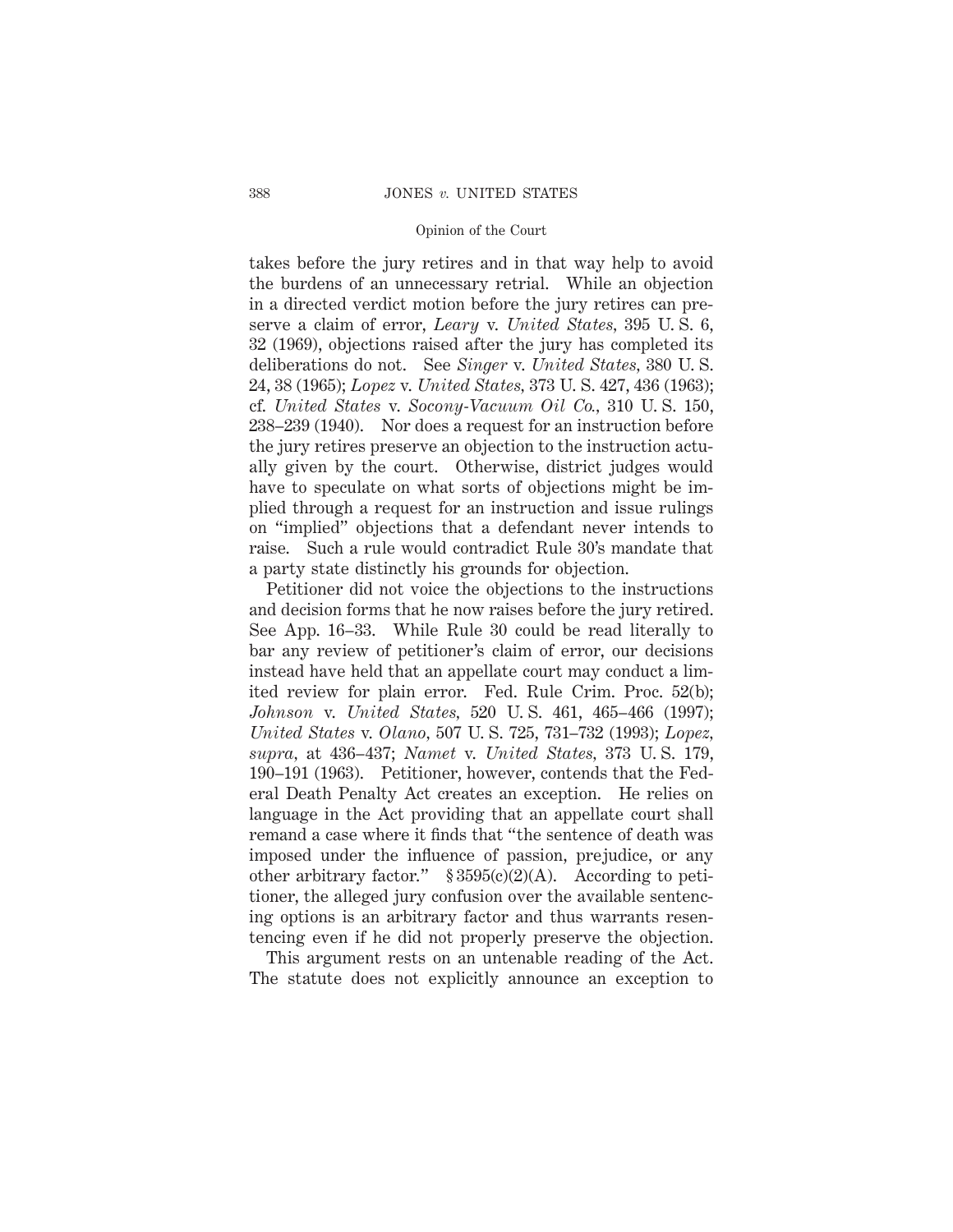plain-error review, and a congressional intent to create such an exception cannot be inferred from the overall scheme. Statutory language must be read in context and a phrase "gathers meaning from the words around it." *Jarecki* v. *G. D. Searle & Co.,* 367 U. S. 303, 307 (1961); see also *Gustafson* v. *Alloyd Co.,* 513 U. S. 561, 575 (1995). Here, the same subsection that petitioner relies upon further provides that reversal is warranted where "the proceedings involved any other legal error requiring reversal of the sentence that was properly preserved for appeal under the rules of criminal procedure." § 3595(c)(2)(C). This language makes clear that Congress sought to impose a timely objection requirement at sentencing and did not intend to equate the phrase "arbitrary factor" with legal error. Petitioner's broad interpretation of  $\S 3595(c)(2)(A)$  would drain  $\S 3595(c)(2)(C)$  of any independent meaning.

We review the instructions, then, for plain error. Under that review, relief is not warranted unless there has been (1) error, (2) that is plain, and (3) affects substantial rights. *Johnson, supra,* at 467; *Olano, supra,* at 732. Appellate review under the plain-error doctrine, of course, is circumscribed and we exercise our power under Rule 52(b) sparingly. See *United States* v. *Young,* 470 U. S. 1, 15 (1985); *United States* v. *Frady,* 456 U. S. 152, 163, and n. 14 (1982); cf. *Henderson* v. *Kibbe,* 431 U. S. 145, 154 (1977) ("It is the rare case in which an improper instruction will justify reversal of a criminal conviction when no objection has been made in the trial court"). An appellate court should exercise its discretion to correct plain error only if it "seriously affect[s] the fairness, integrity, or public reputation of judicial proceedings." *Olano, supra,* at 732 (internal quotation marks omitted); *Young, supra,* at 15; *United States* v. *Atkinson,* 297 U. S. 157, 160 (1936).

Petitioner's argument—which depends on the premise that the instructions and decision forms led the jury to believe that it did not have to recommend unanimously a lesser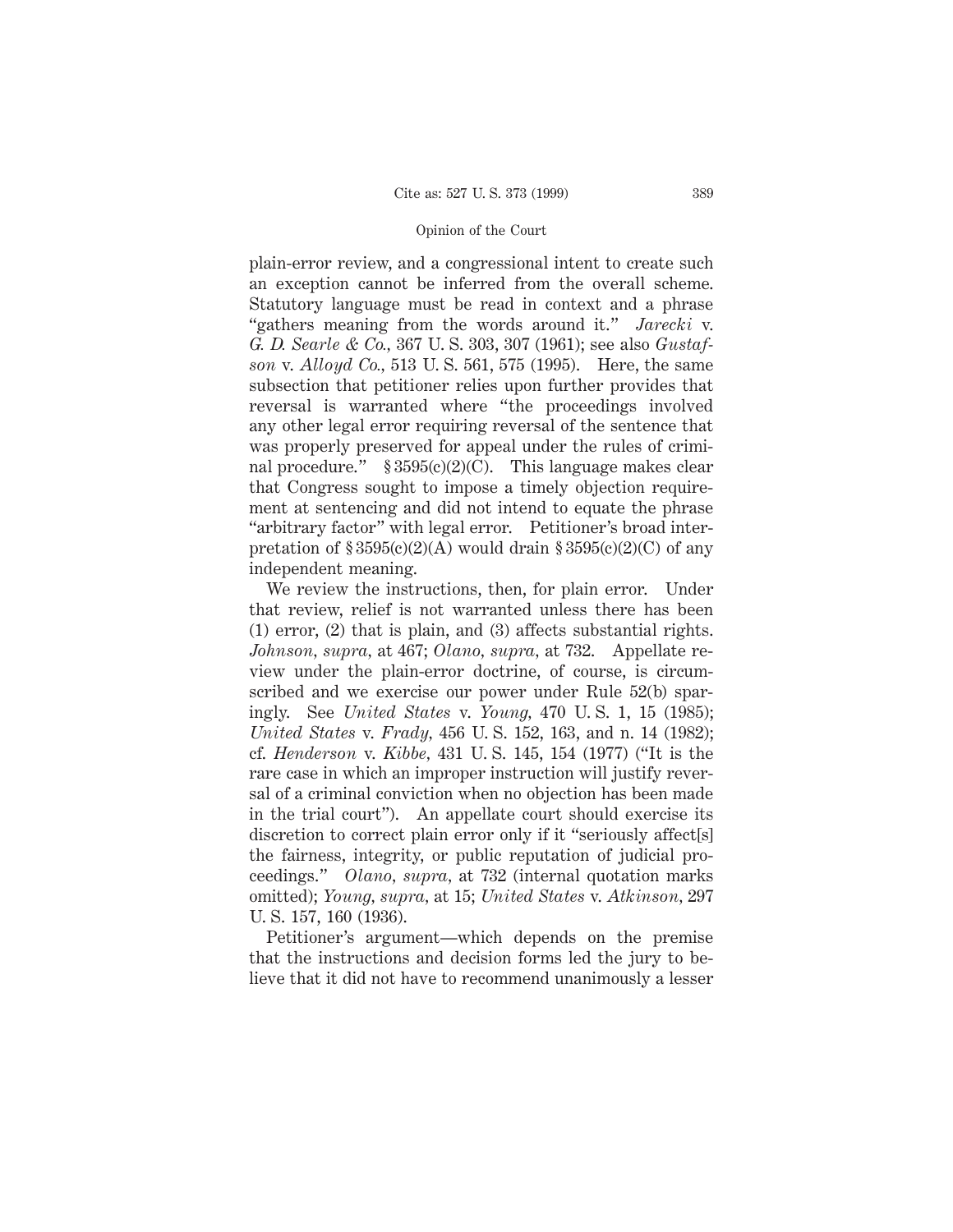sentence—falls short of satisfying even the first requirement of the plain-error doctrine, for we cannot see that any error occurred. We have considered similar claims that allegedly ambiguous instructions caused jury confusion. See, *e. g., Victor* v. *Nebraska,* 511 U. S. 1 (1994); *Estelle* v. *McGuire,* 502 U. S. 62 (1991); *Boyde* v. *California,* 494 U. S. 370 (1990). The proper standard for reviewing such claims is " 'whether there is a reasonable likelihood that the jury has applied the challenged instruction in a way' that violates the Constitution." *Estelle, supra,* at 72 (quoting *Boyde, supra,* at 380); see also *Victor, supra,* at 6 (applying reasonable likelihood standard to direct review of state criminal conviction).9

There is no reasonable likelihood that the jury applied the instructions incorrectly. The District Court did not expressly inform the jury that it would impose a lesser sentence in case of deadlock. It simply told the jury that, if it recommended a lesser sentence, the court would impose a sentence "authorized by the law." App. 44. Nor did the District Court expressly require the jury to select Decision Form D if it could not reach agreement. Instead, it exhorted the jury "to discuss the issue of punishment with one

<sup>9</sup> Petitioner concedes that the *Boyde* standard applies to the extent that he is advancing a constitutional claim, but relying on our prior decision in *Andres* v. *United States,* 333 U. S. 740, 752 (1948), he contends that a more lenient standard applies to the extent that he seeks relief under the statute directly. Our decisions in *Boyde* and *Estelle,* however, foreclose that reading of *Andres.* In *Boyde* we noted that our prior decisions, including *Andres,* had been "less than clear" in articulating a single workable standard for evaluating claims that an instruction prevented the jury's consideration of constitutionally relevant evidence. 494 U. S., at 378. In order to supply "a single formulation for this Court and other courts to employ in deciding this kind of federal question," we announced the "reasonable likelihood" standard. *Id.,* at 379. We made this same point later in *Estelle,* noting that "[i]n *Boyde* . . . we made it a point to settle on a single standard of review for jury instructions—the 'reasonable likelihood' standard—after considering the many different phrasings that had previously been used by this Court." 502 U. S., at 72–73, n. 4.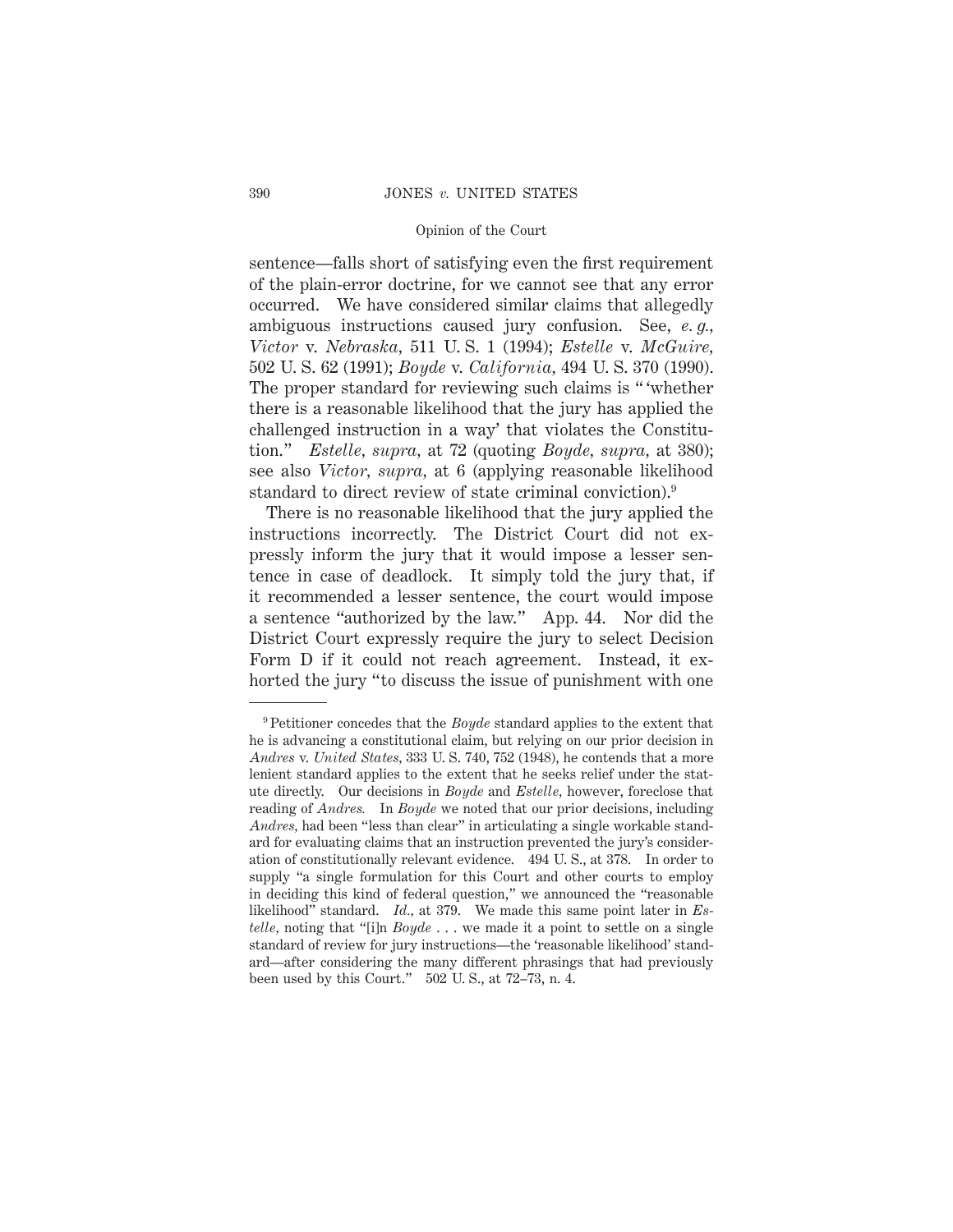another in an effort to reach agreement, if you can do so." *Id.,* at 46.

Notwithstanding the absence of an explicit instruction on the consequences of nonunanimity, petitioner identifies several passages which, he believes, support the inference that the jury was confused on this point. He trains on that portion of the instructions telling the jurors that the court would decide the sentence if they did not recommend a sentence of death or life without the possibility of release. Petitioner argues that this statement, coupled with two earlier references to a "lesser sentence" option, caused the jurors to infer that the District Court would impose a lesser sentence if they could not unanimously agree on a sentence of death or life without the possibility of release. He maintains that this inference is strengthened by a later instruction: "In order to bring back a verdict recommending the punishment of death or life without the possibility of release, all twelve of you must unanimously vote in favor of such specific penalty." *Id.,* at 45. According to petitioner, the failure to mention the "lesser sentence" option in this statement strongly implied that, in contradistinction to the first two options, the "lesser sentence" option did not require jury unanimity.

Petitioner parses these passages too finely. Our decisions repeatedly have cautioned that instructions must be evaluated not in isolation but in the context of the entire charge. See, *e. g., Bryan* v. *United States,* 524 U. S. 184, 199 (1998); *United States* v. *Park,* 421 U. S. 658, 674 (1975); *Cupp* v. *Naughten,* 414 U. S. 141, 147 (1973); *Boyd* v. *United States,* 271 U. S. 104, 107 (1926). We agree with the Fifth Circuit that when these passages are viewed in the context of the entire instructions, they lack ambiguity and cannot be given the reading that petitioner advances. See 132 F. 3d, at 244. We previously have held that instructions that might be ambiguous in the abstract can be cured when read in conjunction with other instructions. *Bryan, supra,* at 199; *Victor,*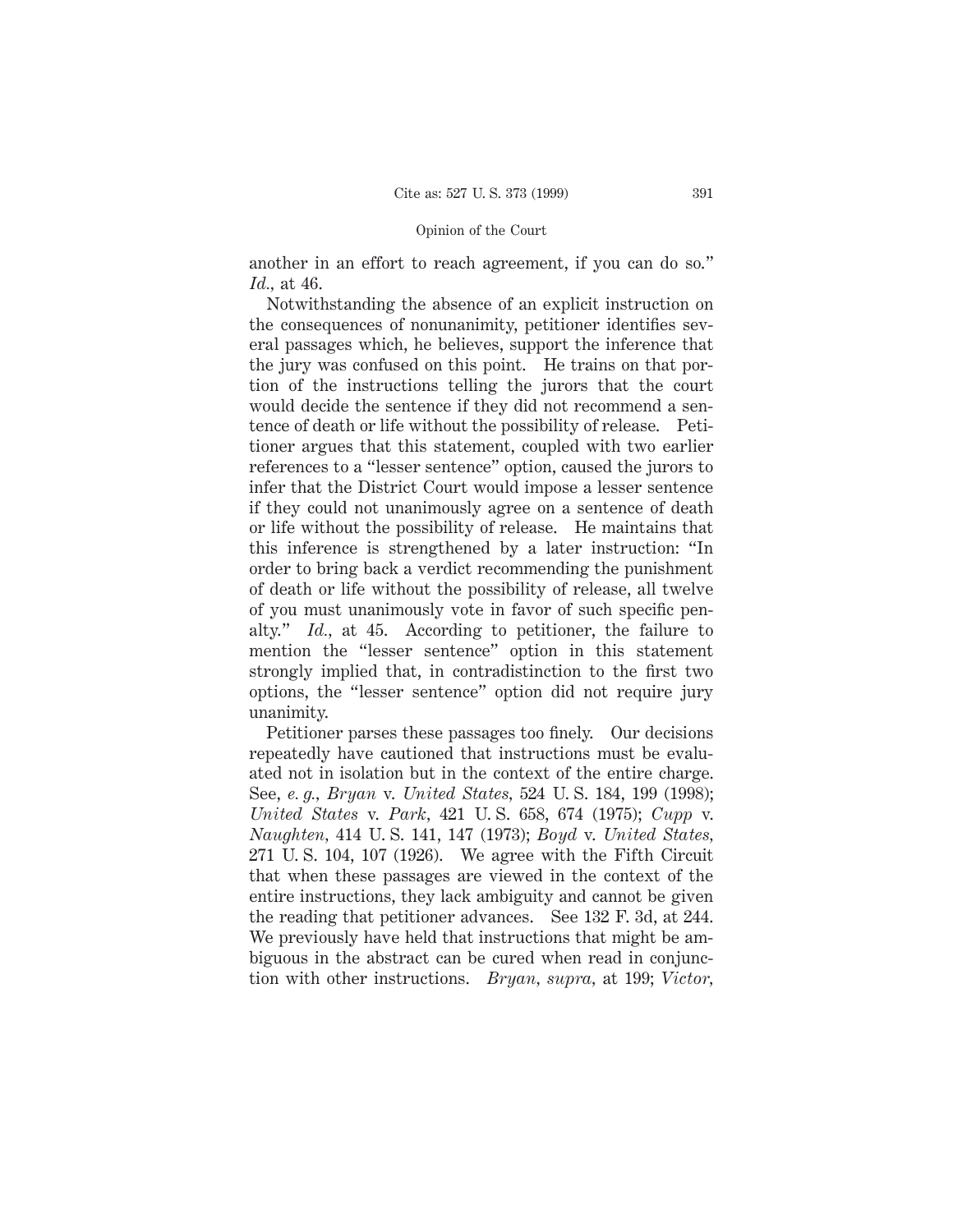*supra,* at 14–15; *Estelle, supra,* at 74–75. Petitioner's claim is far weaker than those we evaluated in *Bryan, Victor,* and *Estelle* because the jury in this case received an explicit instruction that it had to be unanimous. Just prior to its admonition that the jury should not concern itself with the ultimate sentence if it does not recommend death or life without the possibility of release, the trial court expressly instructed the jury in unambiguous language that any sentencing recommendation had to be by a unanimous vote. Specifically, it stated that "you the jury, by unanimous vote, shall recommend whether the defendant should be sentenced to death, sentenced to life imprisonment without the possibility of release, or sentenced to some other lesser sentence." App. 43. Other instructions, by contrast, specified when the jury did not have to act unanimously. For example, the District Court explicitly told the jury that its findings on the mitigating circumstances, unlike those on the aggravating circumstances, did not have to be unanimous.<sup>10</sup> To be sure, the District Court could have used the phrase "unanimously" more frequently. But when read alongside an unambiguous charge that any sentencing recommendation be unanimous and other instructions explicitly identifying when the jury need not be unanimous, the passages identified by petitioner do not create a reasonable likelihood that the jury believed that deadlock would cause the District Court to impose a lesser sentence.

<sup>&</sup>lt;sup>10</sup> The relevant portion of the instruction read: "You will also recall that I previously told you that all twelve of you had to unanimously agree that a particular aggravating circumstance was proved beyond a reasonable doubt before you consider it. Quite the opposite is true with regard to mitigating factors. A finding with respect to a mitigating factor may be made by any one or more of the members of the jury, and any member who finds by a preponderance of the evidence the existence of a mitigating factor may consider such factor established for his or her weighing of aggravating and mitigating factors regardless of the number of other jurors who agree that such mitigating factor has been established." App. 43.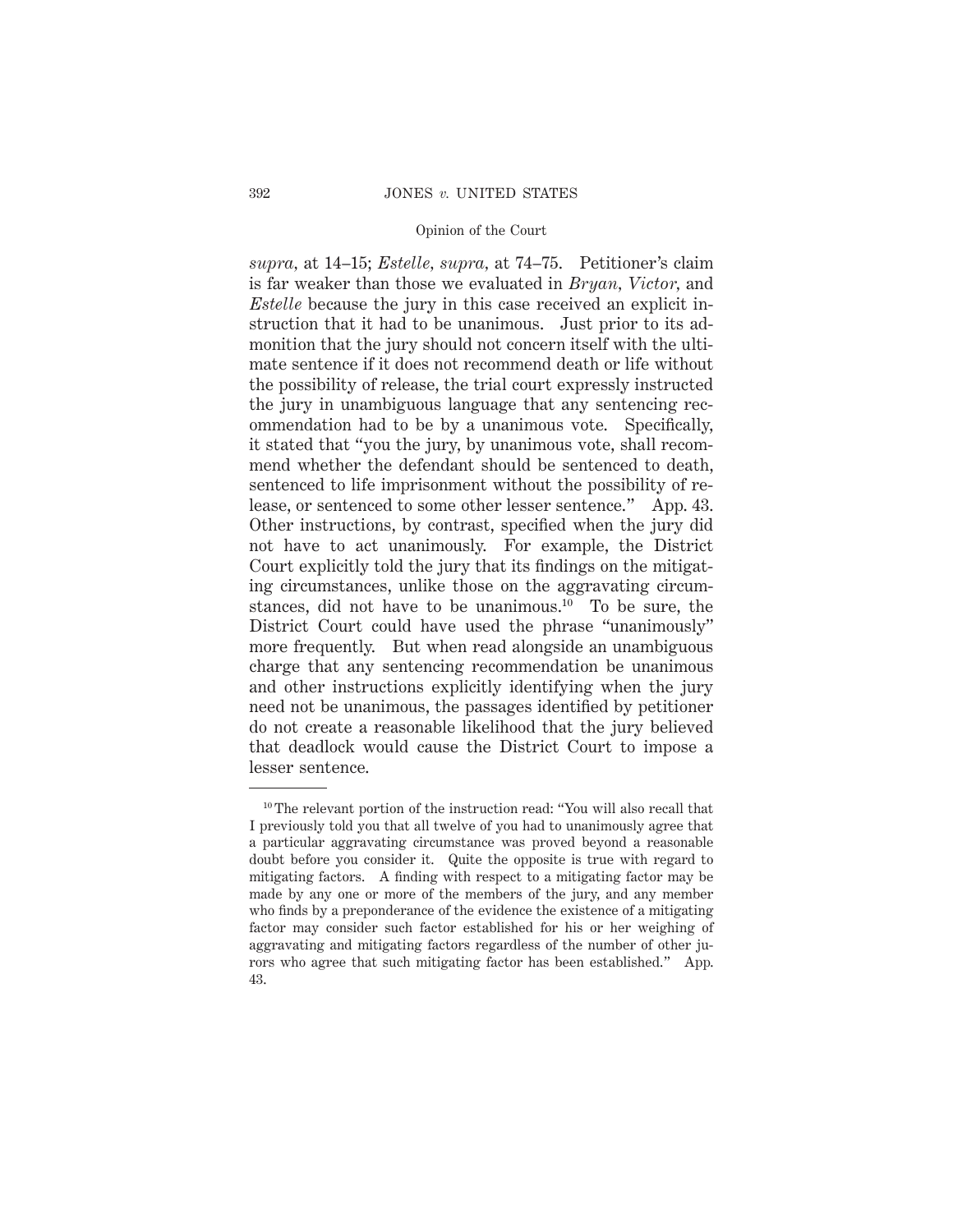Petitioner also relies on alleged ambiguities in the decision forms and the explanatory instructions. He stresses the fact that Decision Form D (lesser sentence recommendation), unlike Decision Forms B (death sentence) and C (life without the possibility of release), did not contain the phrase "by unanimous vote" and required only the foreperson's signature. These features of Decision Form D, according to petitioner, led the jury to conclude that nonunanimity would result in a lesser sentence. According to petitioner, the instructions accompanying Decision Form D, unlike those respecting Decision Forms B and C, did not mention unanimity, thereby increasing the likelihood of confusion.

With respect to this aspect of petitioner's argument, we agree with the Fifth Circuit that "[a]lthough the verdict forms standing alone could have persuaded a jury to conclude that unanimity was not required for the lesser sentence option, any confusion created by the verdict forms was clarified when considered in light of the entire jury instruction." 132 F. 3d, at 245. The District Court's explicit instruction that the jury had to be unanimous and its exhortation to the jury to discuss the punishment and attempt to reach agreement, App. 46, make it doubtful that the jury thought it was compelled to employ Decision Form D in the event of disagreement.

Petitioner also places too much weight on the fact that Decision Form D required only the foreperson's signature. Although it only contained a space for the foreperson's signature, Form D, like the others, used the phrase "We the jury recommend . . . ," thereby signaling that Form D represented the jury's recommendation. *Id.,* at 59. Moreover, elsewhere, the jury foreperson alone signed the jury forms to indicate the jury's unanimous agreement. Specifically, only the jury foreperson signed the special findings form on which the jury was required to indicate its unanimous agreement that an aggravating factor had been proved beyond a reasonable doubt. *Id.,* at 51–53. In these circumstances, we do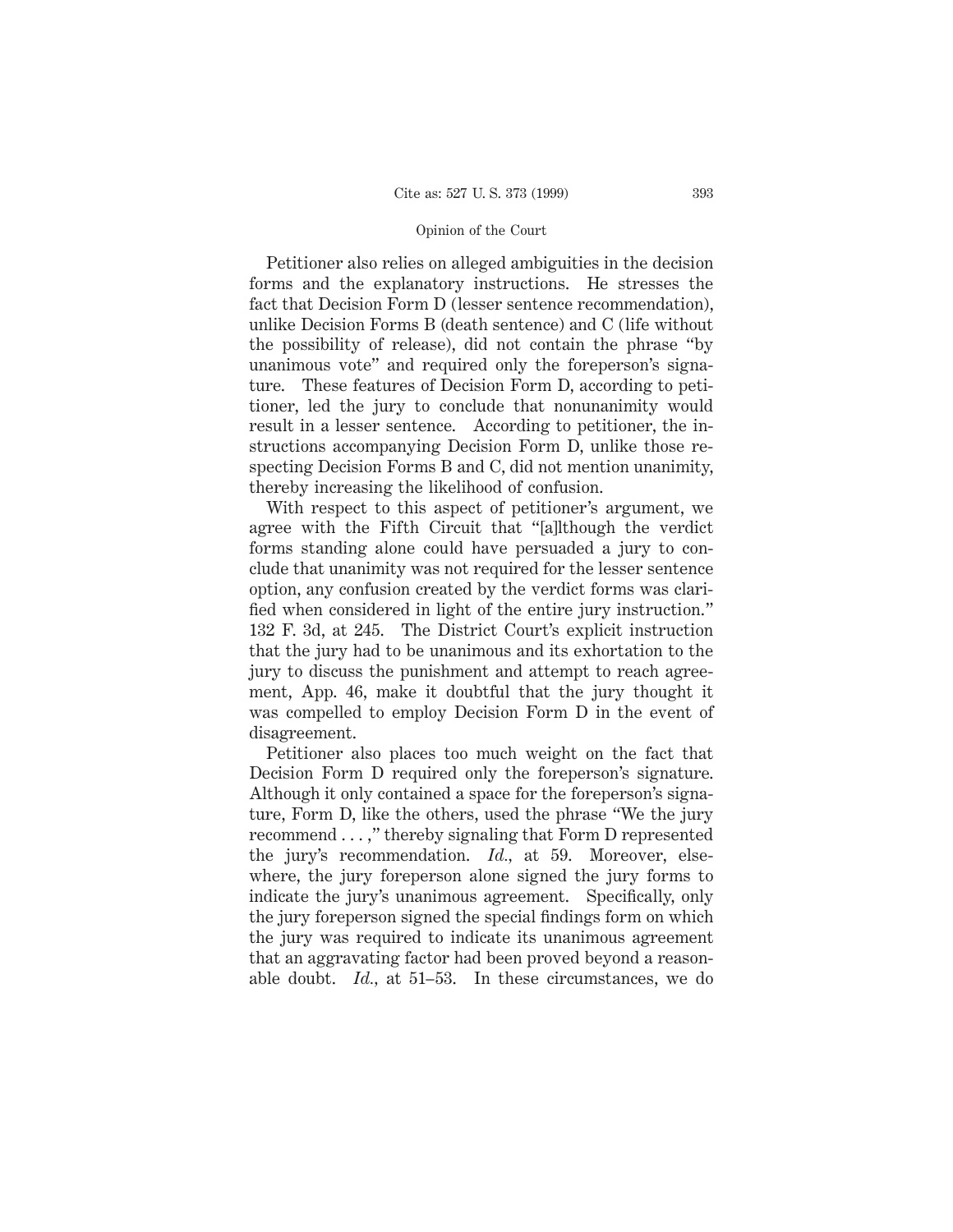not think that the decision forms or accompanying instructions created a reasonable likelihood of confusion over the effect of nonunanimity.11

Even assuming, *arguendo,* that an error occurred (and that it was plain), petitioner cannot show that it affected his substantial rights. Any confusion among the jurors over the effect of a lesser sentence recommendation was allayed by the District Court's admonition that the jury should not concern itself with the effect of such a recommendation. See *supra,* at 390 (quoting App. 44). The jurors are presumed to have followed these instructions. See *Shannon,* 512 U. S., at 585; *Richardson* v. *Marsh,* 481 U. S. 200, 206 (1987). Even if the jurors had some lingering doubts about the effect of deadlock, therefore, the instructions made clear that they should set aside their concerns and either report that they were unable to reach agreement or recommend a lesser sentence if they believed that this was the only option.

Moreover, even assuming that the jurors were confused over the consequences of deadlock, petitioner cannot show the confusion necessarily worked to his detriment. It is just as likely that the jurors, loath to recommend a lesser sentence, would have compromised on a sentence of life imprisonment as on a death sentence. Where the effect of an al-

<sup>11</sup> Petitioner also urges us to take cognizance of two affidavits prepared after the jury had returned its sentencing recommendation. One affidavit, attached to petitioner's new trial motion, was executed by an investigator for the federal public defender after a juror had contacted the public defender's office. *Id.,* at 66–68. The other affidavit, attached to petitioner's motion to reconsider the District Court's order denying his motion for a new trial, was executed by one of the jurors. *Id.,* at 78–80. The Fifth Circuit ruled that petitioner could not rely on these affidavits to undermine the jury's sentencing recommendation. 132 F. 3d, at 245–246. Petitioner did not raise this independent determination in any of his questions presented, and we do not believe that the issue is fairly included within them. We therefore decline review of this ruling by the Fifth Circuit. See this Court's Rule 14.1(a); *Berkemer* v. *McCarty,* 468 U. S. 420, 443, n. 38 (1984).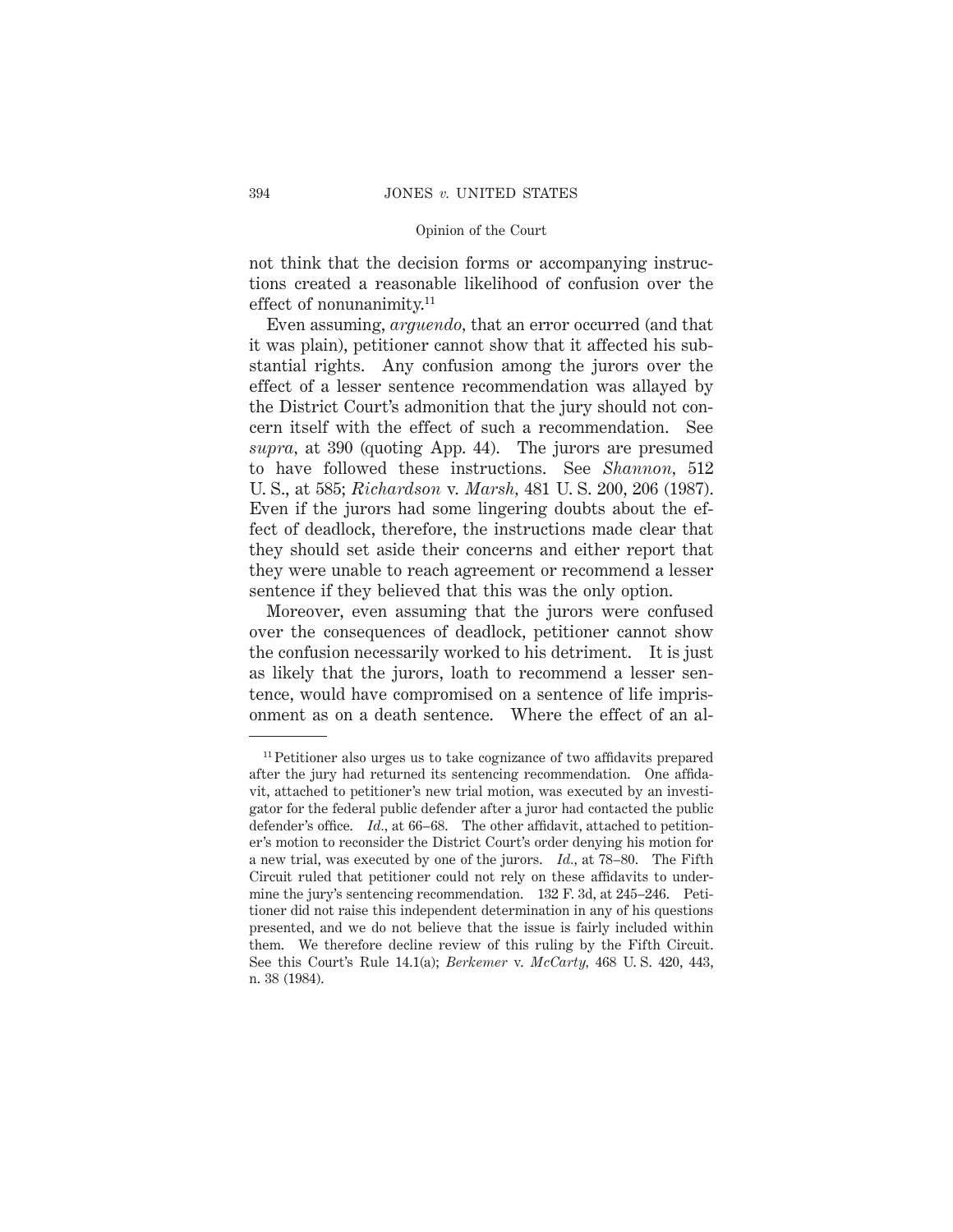leged error is so uncertain, a defendant cannot meet his burden of showing that the error actually affected his substantial rights. Cf. *Romano,* 512 U. S., at 14. In *Romano,* we considered a similar argument, namely, that jurors had disregarded a trial judge's instructions and given undue weight to certain evidence. In rejecting that argument, we noted that, even assuming that the jury disregarded the trial judge's instructions, "[i]t seems equally plausible that the evidence could have made the jurors more inclined to impose a death sentence, or it could have made them less inclined to do so." *Ibid.* Any speculation on the effect of a lesser sentence recommendation, like the evidence in *Romano,* would have had such an indeterminate effect on the outcome of the proceeding that we cannot conclude that any alleged error in the District Court's instructions affected petitioner's substantial rights. See *Park,* 421 U. S., at 676; *Lopez,* 373 U. S., at 436–437.

### III

#### A

Apart from the claimed instructional error, petitioner argues that the nonstatutory aggravating factors found and considered by the jury, see n. 2, *supra,* were vague, overbroad, and duplicative in violation of the Eighth Amendment, and that the District Court's error in allowing the jury to consider them was not harmless beyond a reasonable doubt.

The Eighth Amendment, as the Court of Appeals correctly recognized, see 132 F. 3d, at 250, permits capital sentencing juries to consider evidence relating to the victim's personal characteristics and the emotional impact of the murder on the victim's family in deciding whether an eligible defendant should receive a death sentence. See *Payne* v. *Tennessee,* 501 U. S. 808, 827 (1991) ("A State may legitimately conclude that evidence about the victim and about the impact of the murder on the victim's family is relevant to the jury's decision as to whether or not the death penalty should be im-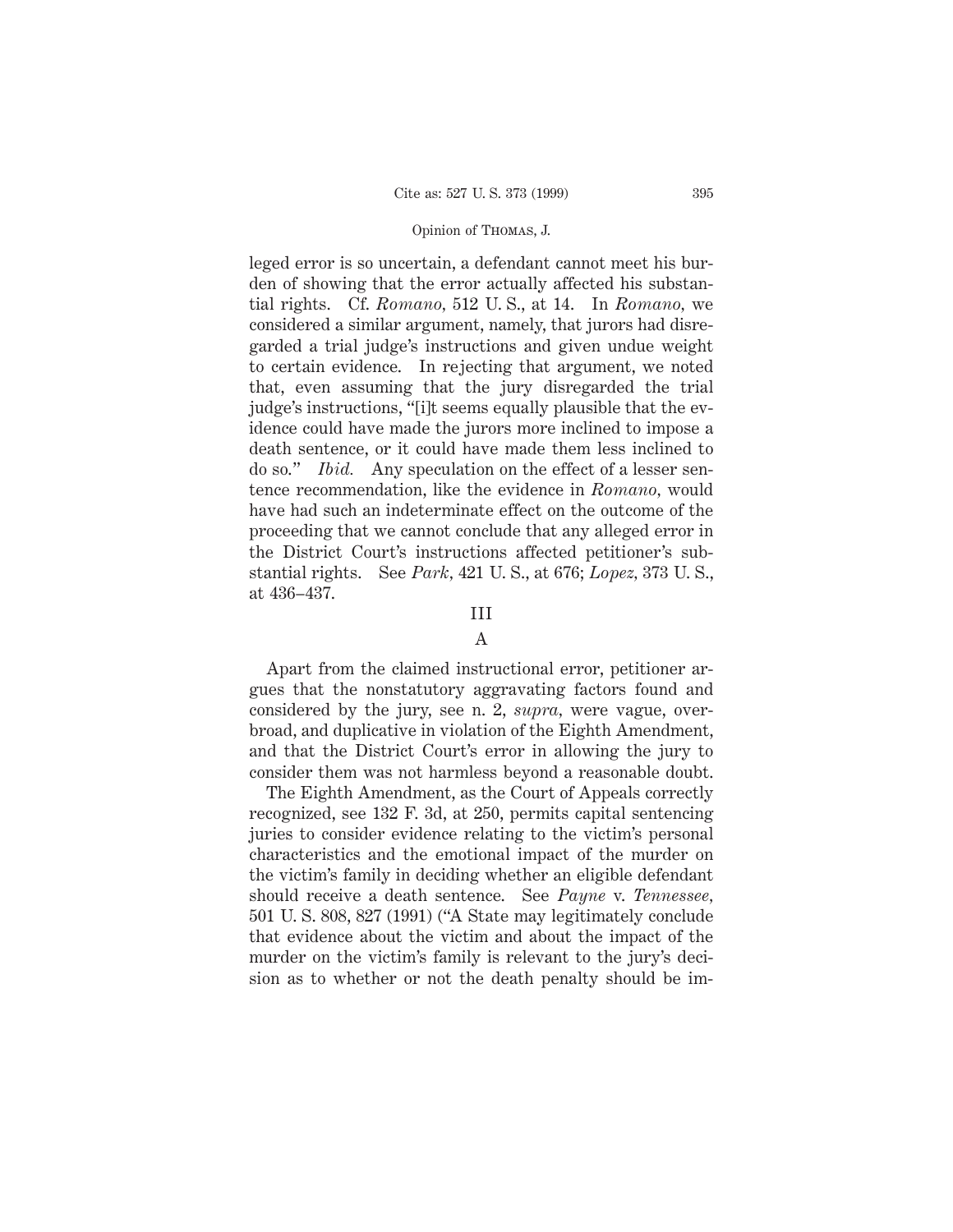posed. There is no reason to treat such evidence differently than other relevant evidence is treated"). Petitioner does not dispute that, as a general matter, such evidence is appropriate for the sentencing jury's consideration. See Reply Brief for Petitioner 15. His objection is that the two nonstatutory aggravating factors were duplicative, vague, and overbroad so as to render their use in this case unconstitutional, a point with which the Fifth Circuit agreed, 132 F. 3d, at 250–251, although it ultimately ruled in the Government's favor on the ground that the alleged error was harmless beyond a reasonable doubt, *id.,* at 251–252.

The Government here renews its argument that the nonstatutory aggravators in this case were constitutionally valid. At oral argument, however, it was suggested that this case comes to us on the assumption that the nonstatutory aggravating factors were invalid because the Government did not cross-appeal on the question. Tr. of Oral Arg. 25. As the prevailing party, the Government is entitled to defend the judgment on any ground that it properly raised below. See, *e. g., El Paso Natural Gas Co.* v. *Neztsosie,* 526 U. S. 473, 479 (1999); *Northwest Airlines, Inc.* v. *County of Kent,* 510 U. S. 355, 364 (1994) ("A prevailing party need not cross-petition to defend a judgment on any ground properly raised below, so long as that party seeks to preserve, and not to change, the judgment"). It further was suggested that because we granted certiorari on the Government's rephrasing of petitioner's questions and because the third question—"whether the court of appeals correctly held that the submission of invalid nonstatutory aggravating factors was harmless beyond a reasonable doubt"—presumes error, we must assume the nonstatutory aggravating factors were erroneous. Tr. of Oral Arg. 25–27. We are not convinced that the reformulated question presumes error. The question whether the nonstatutory aggravating factors were constitutional is fairly included within the third question pre-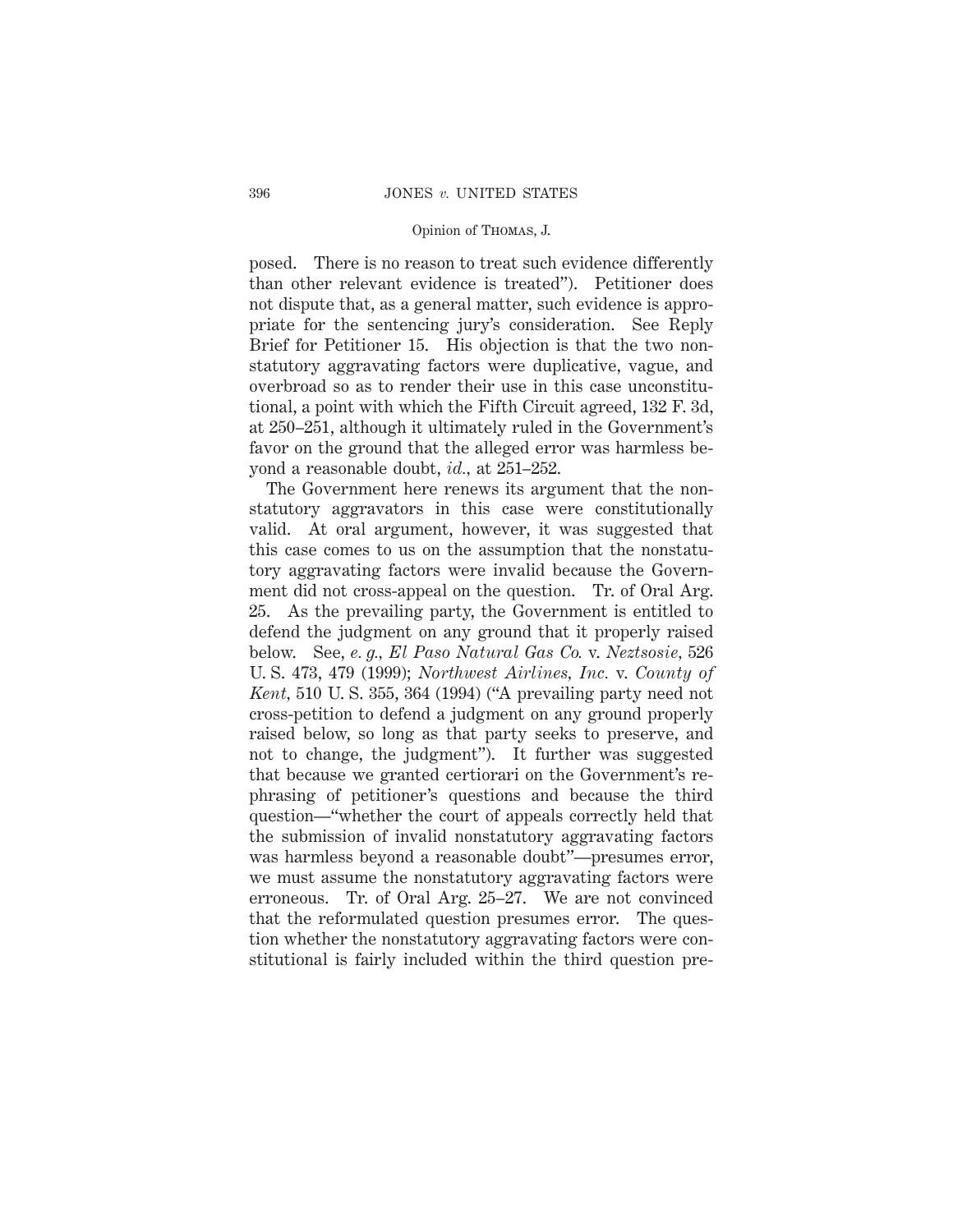sented—we might answer "no" to the question "[w]hether the Court of Appeals correctly held that the submission of invalid nonstatutory aggravating factors was harmless beyond a reasonable doubt," 525 U. S. 809 (1998), by explaining that the Fifth Circuit was incorrect in holding that there was error. Without a doubt, the Government would have done better to call our attention to the fact that it planned to argue that the nonstatutory aggravating factors were valid at the petitioning stage. But it did not affirmatively concede that the nonstatutory aggravators were invalid, see Brief in Opposition 18–22, and absent such a concession, we think that the Government's argument is properly presented.12

 $12$  The dissent would treat this aspect of the Government's argument as waived. *Post*, at 420–421, n. 24. As JUSTICE GINSBURG explained, for a unanimous Court, in *Caterpillar Inc.* v. *Lewis,* 519 U. S. 61 (1996): "Under this Court's Rule 15.2, a nonjurisdictional argument not raised in a respondent's brief in opposition to a petition for a writ of certiorari '*may* be deemed waived.'" *Id.*, at 75, n. 13 (emphasis added). But we have not done so when the issue not raised in the brief in opposition was "predicate to an intelligent resolution of the question presented." *Ohio* v. *Robinette,* 519 U. S. 33, 38 (1996) (internal quotation marks omitted); see also *Caterpillar,* 519 U. S., at 75, n. 13. In those instances, we have treated the issue not raised in opposition as fairly included within the question presented. This is certainly such a case. Assessing the error (including whether there was error at all) is essential to an intelligent resolution of whether any such error was harmless. Moreover, here, as in *Caterpillar,* "[t]he parties addressed the issue in their briefs and at oral argument." *Ibid.* By contrast, in the cases that the dissent looks to for support for its position, there were good reasons to decline to exercise our discretion. In *Roberts* v. *Galen of Va., Inc.,* 525 U. S. 249, 253–254 (1999) *(per curiam),* the "claims [we declined to consider did] not appear to have been sufficiently developed below for us to assess them," and in *South Central Bell Telephone Co.* v. *Alabama,* 526 U. S. 160, 171 (1999), the argument respondent raised for the first time in its merits brief was "so far-reaching an argument" that "[w]e would normally expect notice [of it]," especially when, unlike this case, the respondent's argument did not appear to have been raised or considered below.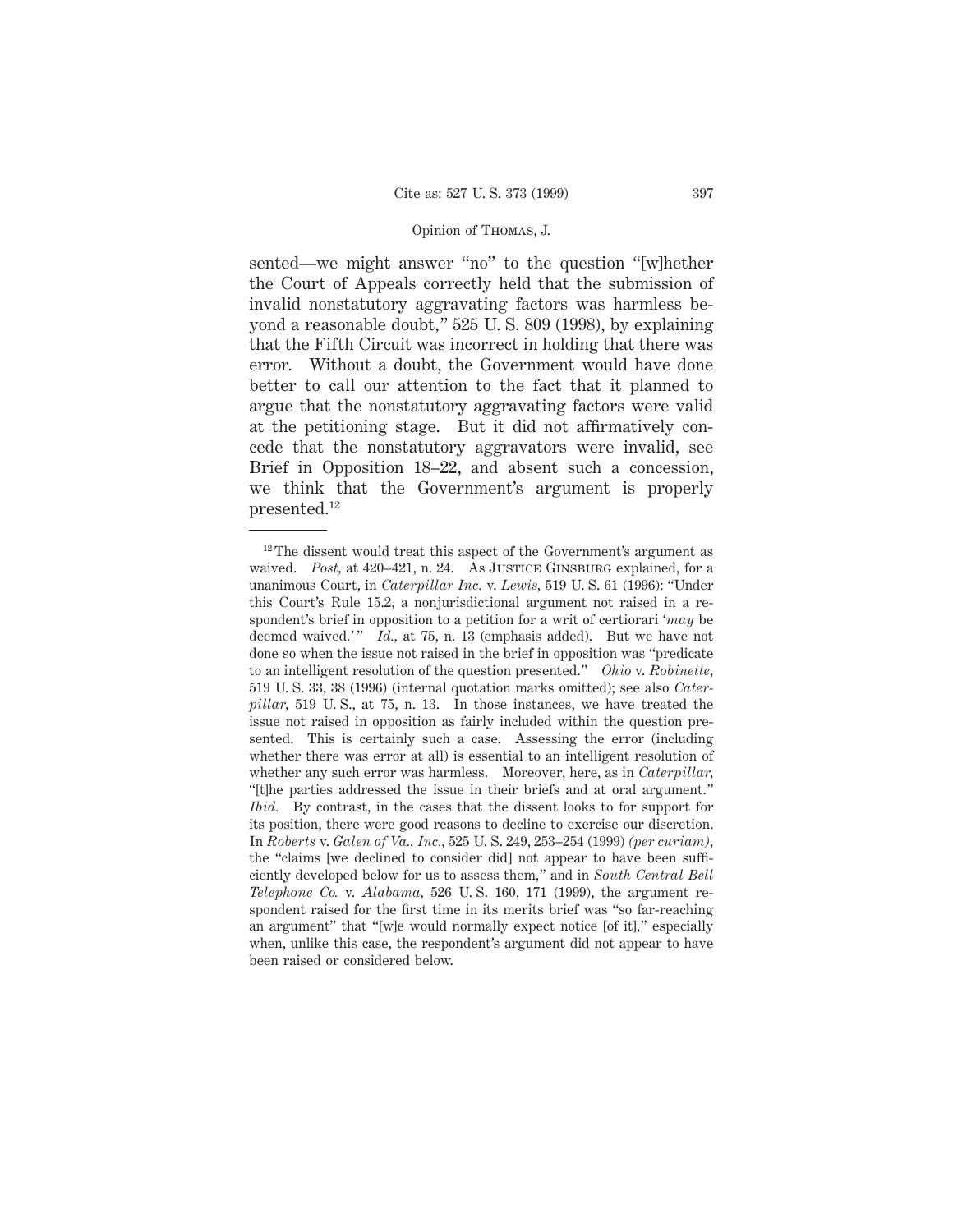### 1

We first address petitioner's contention that the two nonstatutory aggravating factors were impermissibly duplicative. The Fifth Circuit reasoned that "[t]he plain meaning of the term 'personal characteristics,' used in [nonstatutory aggravator] 3(C), necessarily includes 'young age, slight stature, background, and unfamiliarity,' which the jury was asked to consider in 3(B)." 132 F. 3d, at 250. The problem, the court thought, was that this duplication led to "double counting" of aggravating factors. Following a Tenth Circuit decision, *United States* v. *McCullah,* 76 F. 3d 1087, 1111 (1996), the Fifth Circuit was of the view that in a weighing scheme, "double counting" has a tendency to skew the process so as to give rise to the risk of an arbitrary, and thus unconstitutional, death sentence. 132 F. 3d, at 251. In the Fifth Circuit's words, there may be a thumb on the scale in favor of death "[i]f the jury has been asked to weigh the same aggravating factor twice." *Ibid.*

We have never before held that aggravating factors could be duplicative so as to render them constitutionally invalid, nor have we passed on the "double counting" theory that the Tenth Circuit advanced in *McCullah* <sup>13</sup> and the Fifth Circuit appears to have followed here. What we have said is that the weighing process may be impermissibly skewed if the sentencing jury considers an invalid factor. See *Stringer* v. *Black,* 503 U. S. 222, 232 (1992). Petitioner's argument (and the reasoning of the Fifth and Tenth Circuits) would have us reach a quite different proposition—that if two aggravating factors are "duplicative," then the weighing process necessarily is skewed, and the factors are therefore invalid.

Even accepting, for the sake of argument, petitioner's "double counting" theory, there are nevertheless several

<sup>13</sup> The Tenth Circuit, in a decision subsequent to *McCullah,* has emphasized that factors do not impermissibly overlap unless one "necessarily subsumes" the other. *Cooks* v. *Ward,* 165 F. 3d 1283, 1289 (1998).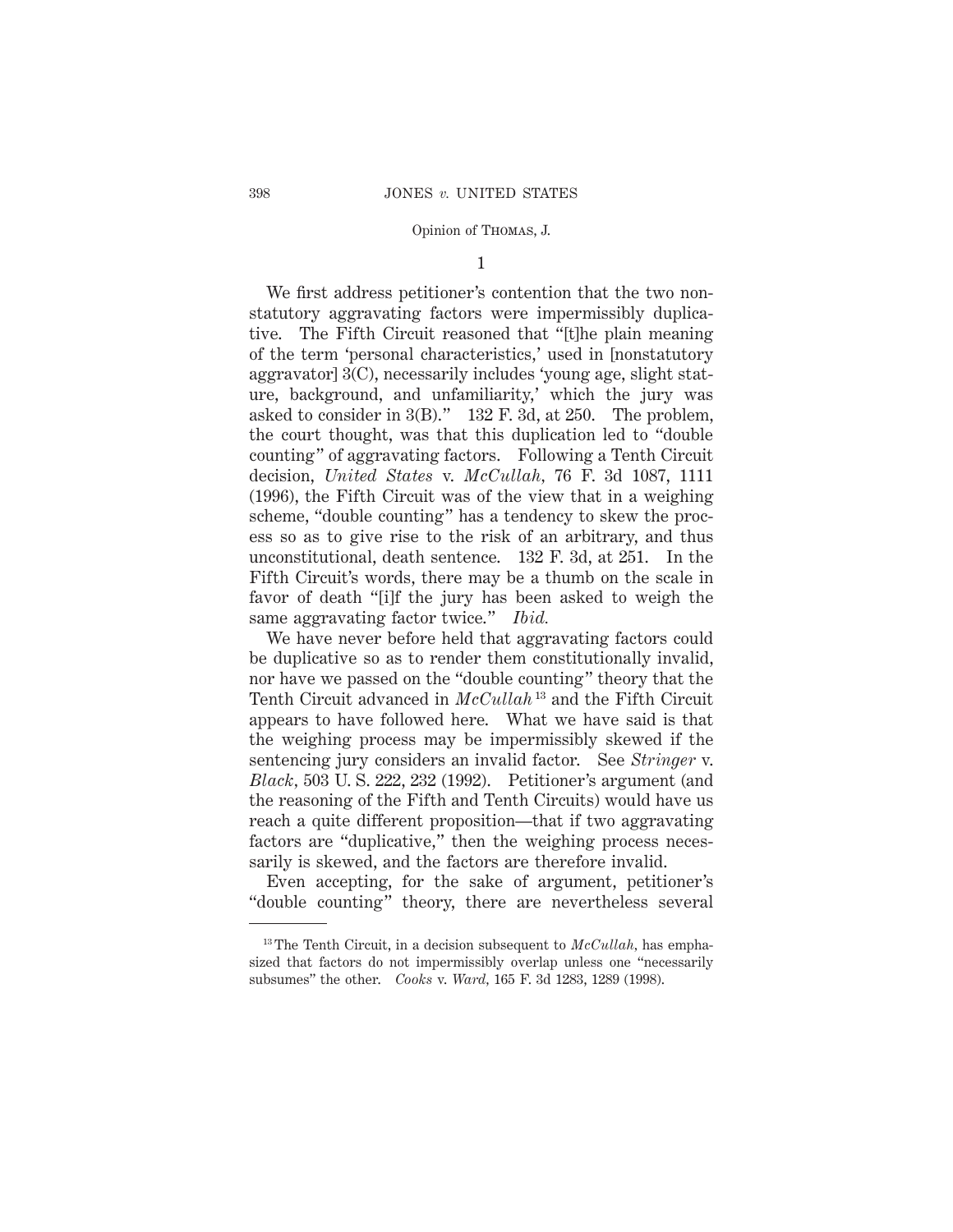problems with the Fifth Circuit's application of the theory in this case. The phrase "personal characteristics" as used in factor 3(C) does not obviously include the specific personal characteristics listed in 3(B)—"young age, her slight stature, her background, and her unfamiliarity with San Angelo" especially in light of the fact that 3(C) went on to refer to the impact of the crime on the victim's family. In the context of considering the effect of the crime on the victim's family, it would be more natural to understand "personal characteristics" to refer to those aspects of the victim's character and personality that her family would miss the most. More important, to the extent that there was any ambiguity arising from how the factors were drafted, the Government's argument to the jury made clear that 3(B) and 3(C) went to entirely different areas of aggravation—the former clearly went to victim vulnerability while the latter captured the victim's individual uniqueness and the effect of the crime on her family. See, *e. g.,* 25 Record 2733–2734 ("[Y]ou can consider [the victim's] young age, her slight stature, her background, her unfamiliarity with the San Angelo area. . . . She is barely five feet tall [and] weighs approximately 100 pounds. [She is] the ideal victim"); *id.,* at 2734 ("[Y]ou can consider [the victim's] personal characteristics and the effects of the instant offense on her family. . . . You heard about this young woman, you heard about her from her mother, you heard about her from her friends that knew her. She was special, she was unique, she was loving, she was caring, she had a lot to offer this world"). As such, even if the phrase "personal characteristics" as used in factor 3(C) *was* understood to include the specific personal characteristics listed in 3(B), the factors as a whole were not duplicative at best, certain evidence was relevant to two different aggravating factors. Moreover, any risk that the weighing process would be skewed was eliminated by the District Court's instruction that the jury "should not simply count the number of aggravating and mitigating factors and reach a deci-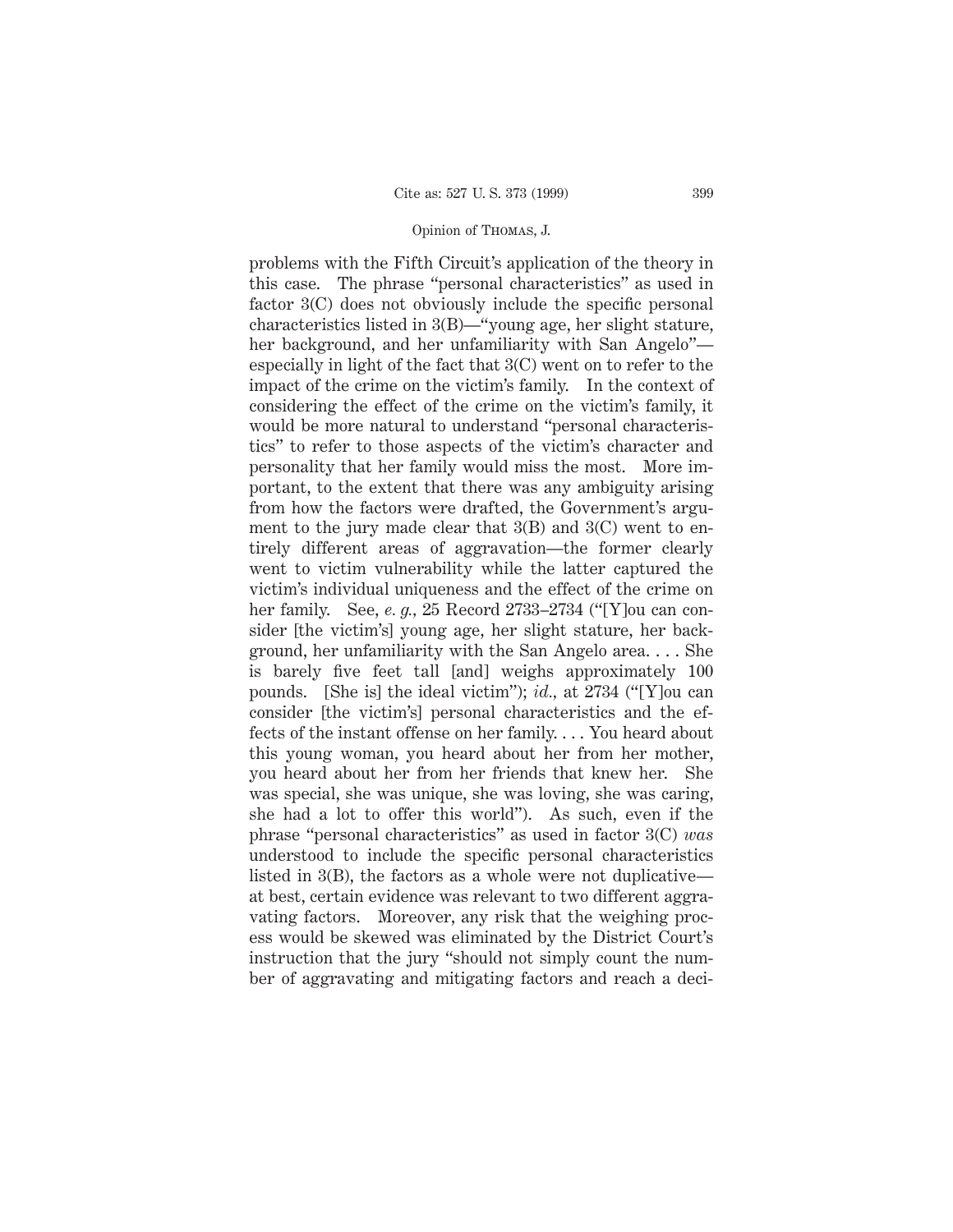sion based on which number is greater [but rather] should consider the weight and value of each factor." App. 45.

2

We also are of the view that the Fifth Circuit incorrectly concluded that factors 3(B) and 3(C) were unconstitutionally vague. In that court's view, the nonstatutory aggravating factors challenged here "fail[ed] to guide the jury's discretion, or [to] distinguish this murder from any other murder." 132 F. 3d, at 251. The Court of Appeals, relying on our decision in *Maynard* v. *Cartwright,* 486 U. S. 356, 361–362 (1988), also was of the opinion that "[t]he use of the terms 'background,' 'personal characteristics,' and 'unfamiliarity' without further definition or instruction left the jury with . . . open-ended discretion." 132 F. 3d, at 251 (internal quotation marks omitted).

Ensuring that a sentence of death is not so infected with bias or caprice is our "controlling objective when we examine eligibility and selection factors for vagueness." *Tuilaepa* v. *California,* 512 U. S. 967, 973 (1994). Our vagueness review, however, is "quite deferential." *Ibid.* As long as an aggravating factor has a core meaning that criminal juries should be capable of understanding, it will pass constitutional muster. *Ibid.* Assessed under this deferential standard, the factors challenged here surely are not vague. The jury should have had no difficulty understanding that factor 3(B) was designed to ask it to consider whether the victim was especially vulnerable to petitioner's attack. Nor should it have had difficulty comprehending that factor 3(C) asked it to consider the victim's personal traits and the effect of the crime on her family.<sup>14</sup> Even if the factors as written

<sup>&</sup>lt;sup>14</sup> Petitioner argues that the term "personal characteristics" was so vague that the jury may have thought it could consider the victim's race and the petitioner's race under factor 3(C). In light of the remainder of the factor and the Government's argument with respect to the factor, we fail to see that possibility. In any event, in accordance with the Death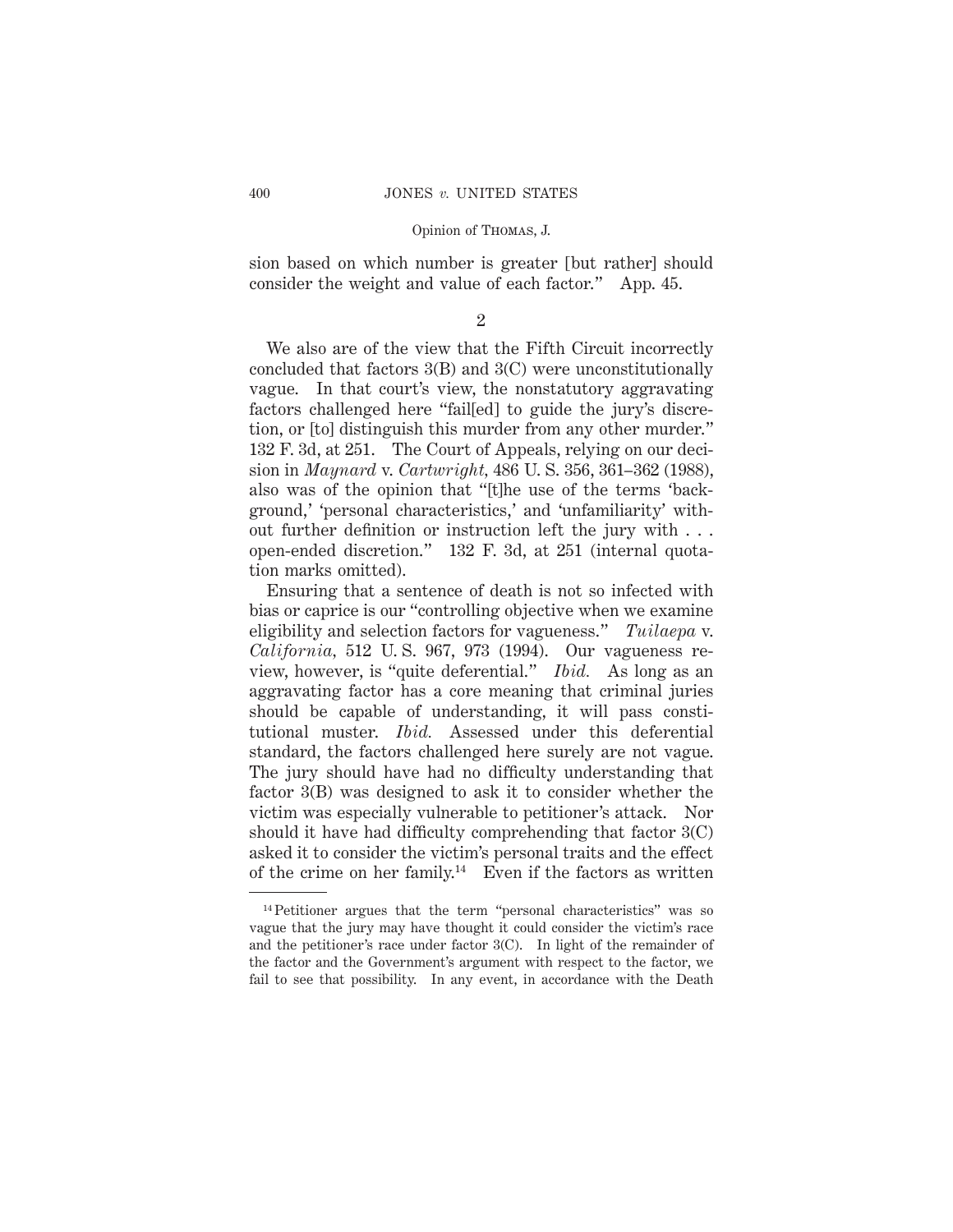were somewhat vague, the Fifth Circuit was wrong to conclude that the factors were not given further definition, see 132 F. 3d, at 251; as we have explained, the Government's argument made absolutely clear what each nonstatutory factor meant.<sup>15</sup>

3

Finally, we turn to petitioner's contention that the challenged nonstatutory factors were overbroad. An aggravating factor can be overbroad if the sentencing jury "fairly could conclude that an aggravating circumstance applies to *every* defendant eligible for the death penalty." *Arave* v. *Creech,* 507 U. S. 463, 474 (1993). We have not, however, specifically considered what it means for a factor to be overbroad when it is important only for selection purposes and especially when it sets forth victim vulnerability or victim impact evidence. Of course, every murder will have an impact on the victim's family and friends and victims are often chosen because of their vulnerability. It might seem, then, that the factors 3(B) and 3(C) apply to every eligible defendant and thus fall within the Eighth Amendment's proscription against overbroad factors. But that cannot be correct; if it were, we would not have decided *Payne* as we did. Even though the *concepts* of victim impact and victim vulnerability may well be relevant in every case, *evidence* of victim vulnerability and victim impact in a particular case is inherently individualized. And such evidence is surely relevant to the selection phase decision, given that the sentencer

Penalty Act's explicit command in § 3593(f), the District Court instructed the jury not to consider race at all in reaching its decision. App. 47. Jurors are presumed to have followed their instructions. See *Richardson* v. *Marsh,* 481 U. S. 200, 206 (1987).

<sup>15</sup> We reiterate the point we made in *Tuilaepa* v. *California,* 512 U. S. 967 (1994)—we have held only a few, quite similar factors vague, see, *e. g., Maynard* v. *Cartwright,* 486 U. S. 356 (1988) (whether murder was "especially heinous, atrocious, or cruel"), while upholding numerous other factors against vagueness challenges, see 512 U. S., at 974 (collecting cases).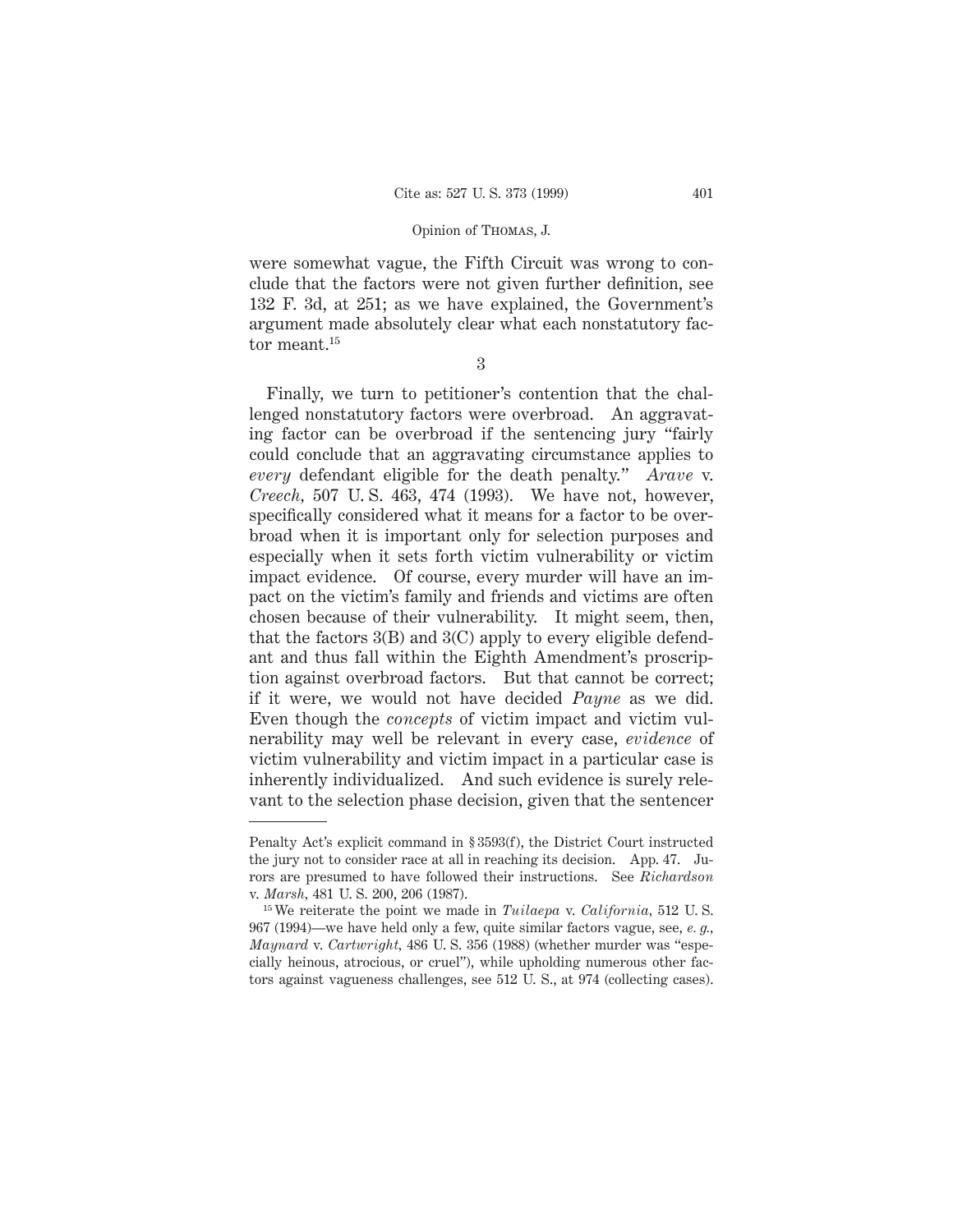should consider all of the circumstances of the crime in deciding whether to impose the death penalty. See *Tuilaepa,* 512 U. S., at 976.

What is of common importance at the eligibility and selection stages is that "the process is neutral and principled so as to guard against bias or caprice in the sentencing decision." *Id.,* at 973. So long as victim vulnerability and victim impact factors are used to direct the jury to the individual circumstances of the case, we do not think that principle will be disturbed. Because factors 3(B) and 3(C) directed the jury to the evidence specific to this case, we do not think that they were overbroad in a way that offended the Constitution.

B

The error in this case, if any, rests in loose drafting of the nonstatutory aggravating factors; as we have made clear, victim vulnerability and victim impact evidence are appropriate subjects for the capital sentencer's consideration. Assuming that use of these loosely drafted factors was indeed error, we conclude that the error was harmless.

Harmless-error review of a death sentence may be performed in at least two different ways. An appellate court may choose to consider whether absent an invalid factor, the jury would have reached the same verdict or it may choose instead to consider whether the result would have been the same had the invalid aggravating factor been precisely defined. See *Clemons* v. *Mississippi,* 494 U. S. 738, 753–754 (1990). The Fifth Circuit chose to perform the first sort of analysis, and ultimately concluded that the jury would have returned a recommendation of death even had it not considered the two supposedly invalid nonstatutory aggravating factors:

"After removing the offensive non-statutory aggravating factors from the balance, we are left with two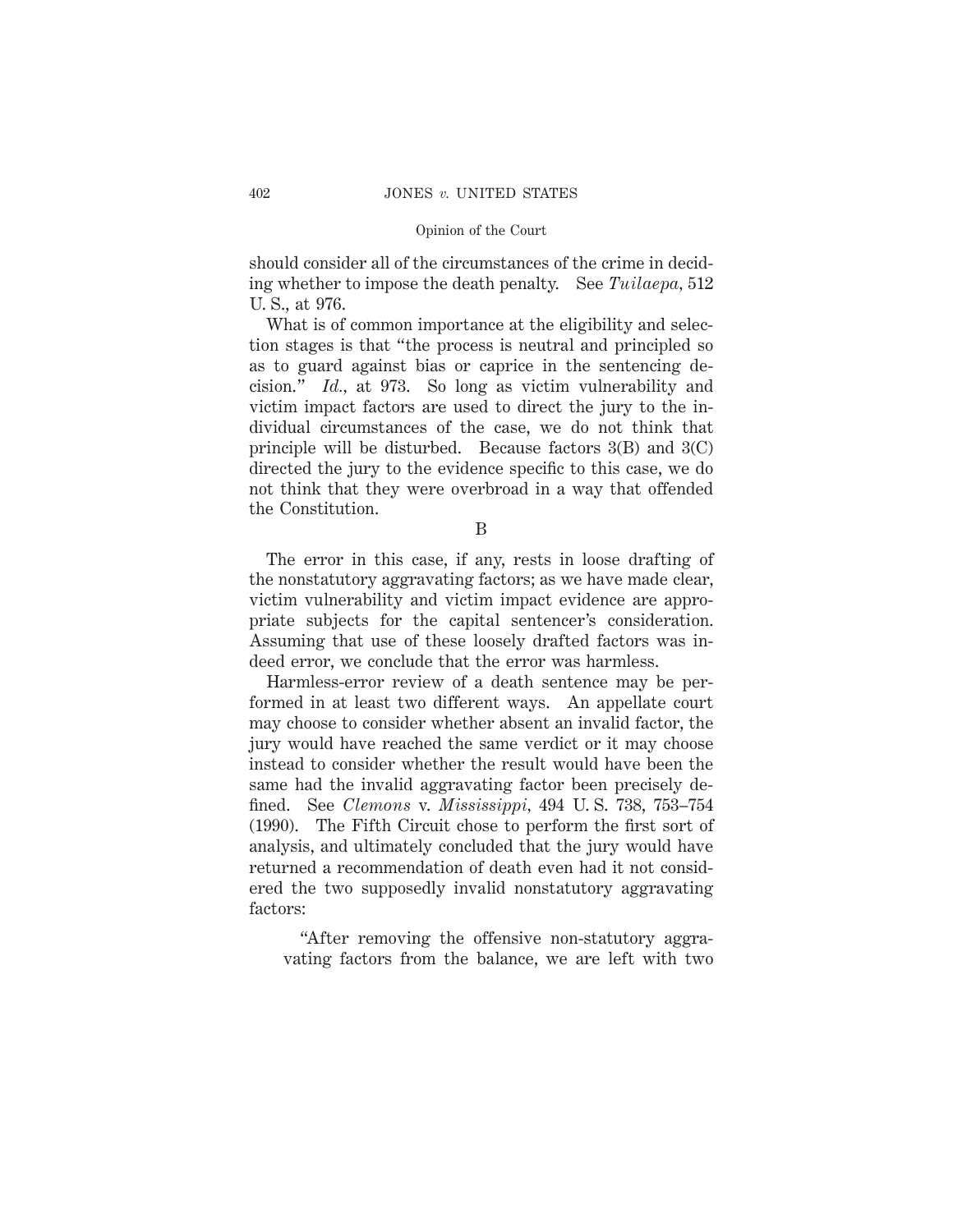statutory aggravating factors and eleven mitigating factors to consider when deciding whether, beyond a reasonable doubt, the death sentence would have been imposed had the invalid aggravating factors never been submitted to the jury. At the sentencing hearing, the government placed great emphasis on the two statutory aggravating factors found unanimously by the jury— Jones caused the death of the victim during the commission of the offense of kidnapping; and the offense was committed in an especially heinous, cruel, and depraved manner in that it involved torture or serious physical abuse of the victim. Under part two of the Special Findings Form, if the jury had failed to find that the government proved at least one of the statutory aggravating factors beyond a reasonable doubt, then the deliberations would have ceased leaving the jury powerless to recommend the death penalty. Therefore, the ability of the jury to recommend the death penalty hinged on a finding of a least one statutory aggravating factor. Conversely, jury findings regarding the non-statutory aggravating factors were not required before the jury could recommend the death penalty. After removing the two non-statutory aggravating factors from the mix, we conclude that the two remaining statutory aggravating factors unanimously found by the jury support the sentence of death, even after considering the eleven mitigating factors found by one or more jurors. Consequently, the error was harmless because the death sentence would have been imposed beyond a reasonable doubt had the invalid aggravating factors never been submitted to the jury." 132 F. 3d, at 252.

Petitioner claims that the court's analysis was so perfunctory as to be infirm. His argument is largely based on the following passage from *Clemons:* "*Under these circumstances,* it would require a detailed explanation based on the record for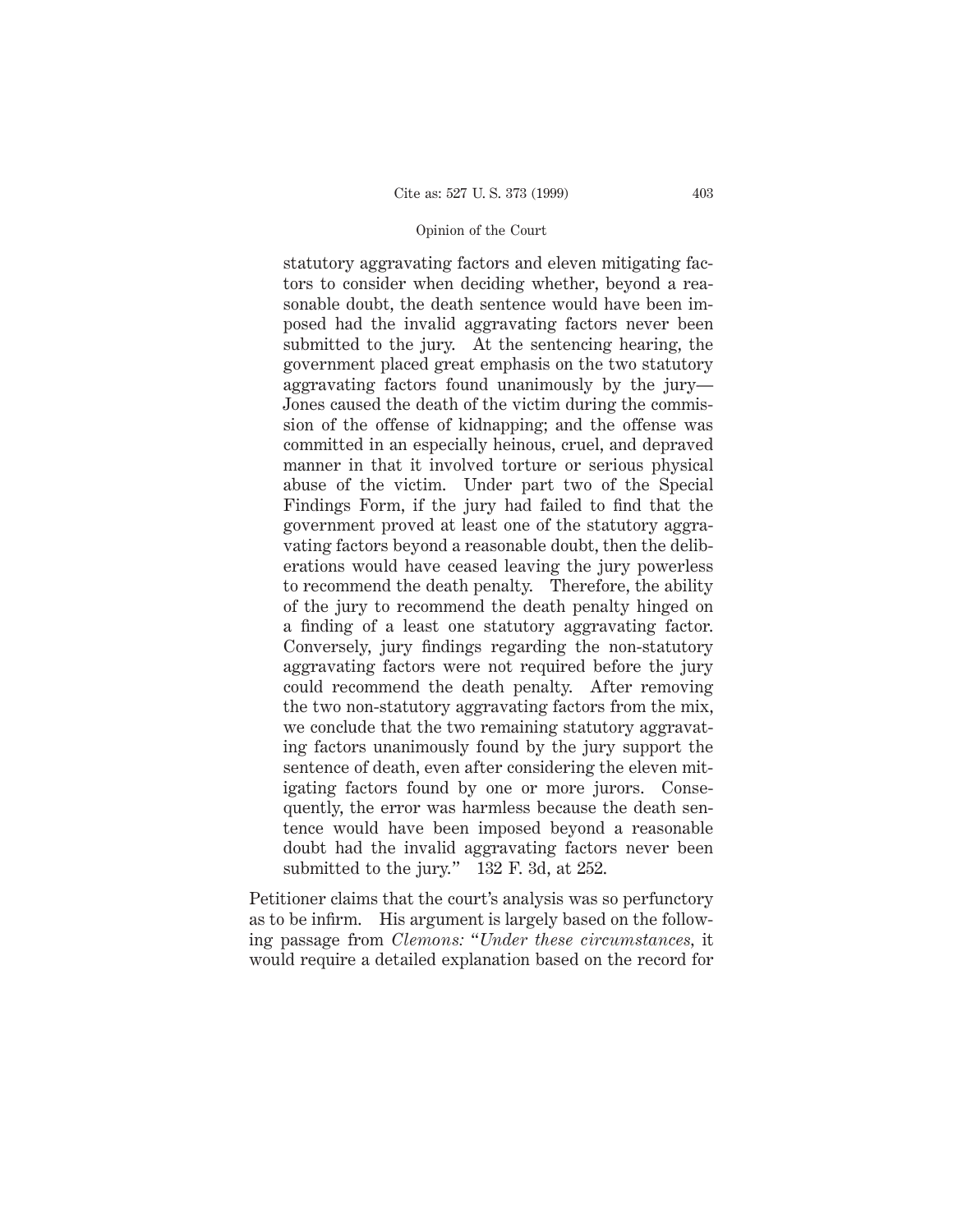us possibly to agree that the error in giving the invalid 'especially heinous' instruction was harmless." 494 U. S., at 753– 754 (emphasis added). *Clemons,* however, involved quite different facts. There, an "especially heinous" aggravating factor was determined to be unconstitutionally vague. The only remaining aggravating factor was that the murder was committed during a robbery for pecuniary gain. The State had repeatedly emphasized the invalid factor and said little about the valid aggravator. See *id.,* at 753. Despite this, all that the Mississippi Supreme Court said was: " 'We likewise are of the opinion beyond a reasonable doubt that the jury's verdict would have been the same with or without the "especially heinous, atrocious or cruel" aggravating circumstance.' " *Ibid.* (quoting *Clemons* v. *State,* 535 So. 2d 1354, 1364 (Miss. 1988)). We quite understandably required a "detailed explanation based on the record" in those circumstances.

The same "detailed explanation . . . on the record" that we required in *Clemons* may not have been necessary in this case. Cf. *Sochor* v. *Florida,* 504 U. S. 527, 540 (1992) (there is no federal requirement that state courts adopt "a particular formulaic indication" before their review for harmless error will pass scrutiny). But even if the Fifth Circuit's harmless-error analysis was too perfunctory, we think it plain, under the alternative mode of harmless-error analysis, that the error indeed was harmless beyond a reasonable doubt. See § 3595(c)(2) (federal death sentences are not to be set aside on the basis of errors that are harmless beyond a reasonable doubt). Had factors 3(B) and 3(C) been precisely defined in writing, the jury surely would have reached the same recommendation as it did. The Government's argument to the jury, see, *e. g.,* 25 Record 2733–2734, cured the nonstatutory factors of any infirmity as written. We are satisfied that the jury in this case actually understood what each factor was designed to put before it, and therefore have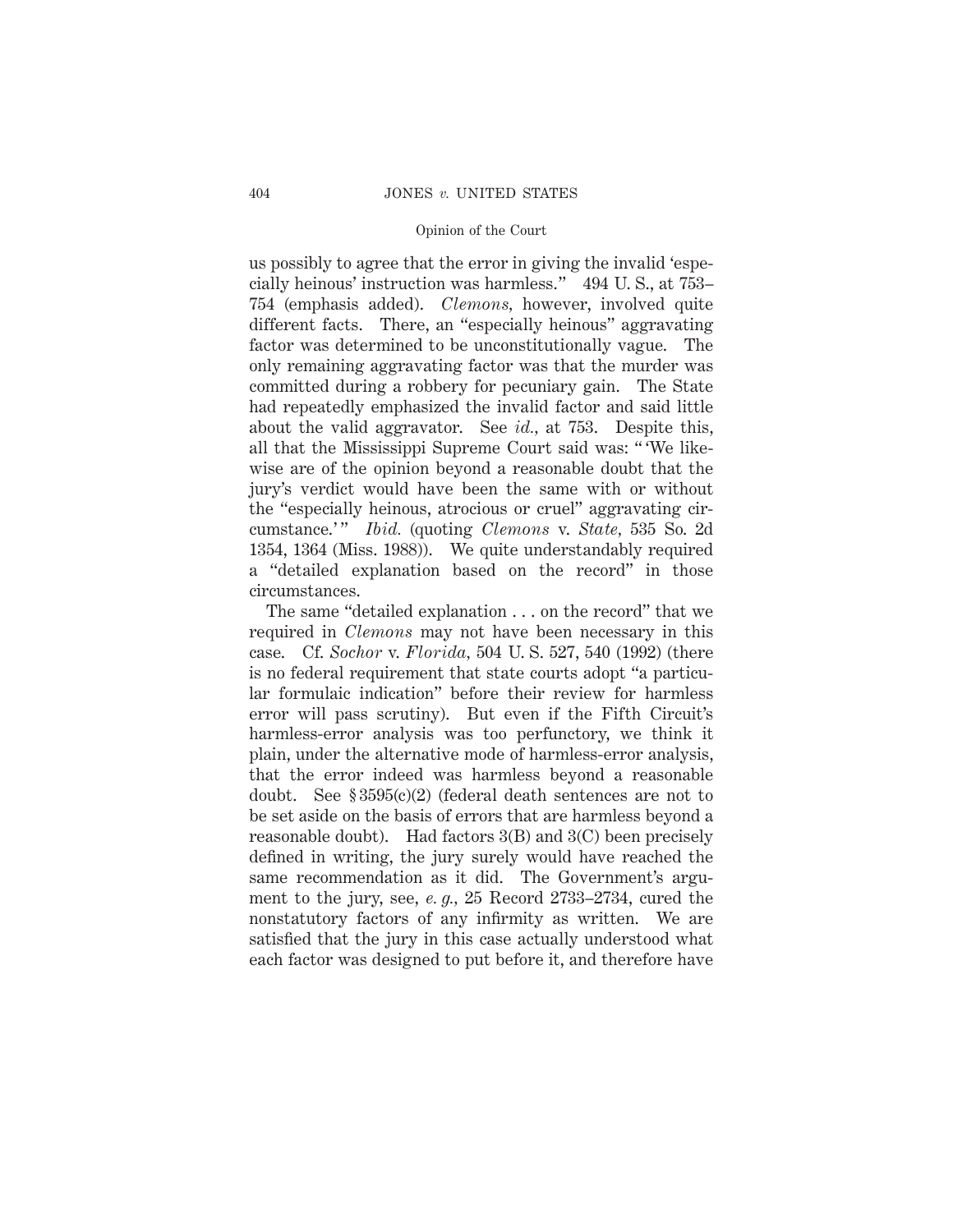no doubt that the jury would have reached the same conclusion had the aggravators been precisely defined in writing.

\*\*\*

For the foregoing reasons, the judgment of the Court of Appeals is affirmed.

*It is so ordered.*

Justice Ginsburg, with whom Justice Stevens and Justice Souter join, and with whom Justice Breyer joins as to Parts I, II, III, and V, dissenting.

The Federal Death Penalty Act of 1994 (FDPA), 18 U. S. C. §§ 3591–3598 (1994 ed. and Supp. III), establishes a complex regime applicable when the Government seeks the ultimate penalty for a defendant found guilty of an offense potentially punishable by death. This case is pathmarking, for it is the first application of the FDPA. Two questions, as I comprehend petitioner's core objections, warrant prime attention.

First, when Congress specifies only two sentencing options for an offense, death or life without possibility of release, must the jury be told exactly that? Or, can a death decision stand despite misleading trial court "lesser sentence" instructions, specifically, instructions open to the construction that lack of a unanimous jury vote for either life or death would allow the judge to impose a sentence less severe than life in prison? Second, when the jury is unable to agree on a unanimous recommendation in a case in which death or life without possibility of release are the only sentencing options. must the judge then impose the life sentence? Or, is the judge required or permitted to impanel a second jury to make the life or death decision?

The Court of Appeals for the Fifth Circuit confronted these two questions and resolved both for the prosecution. The Fifth Circuit also tolerated the trial court's submission of two nonstatutory aggravating factors to the jury, although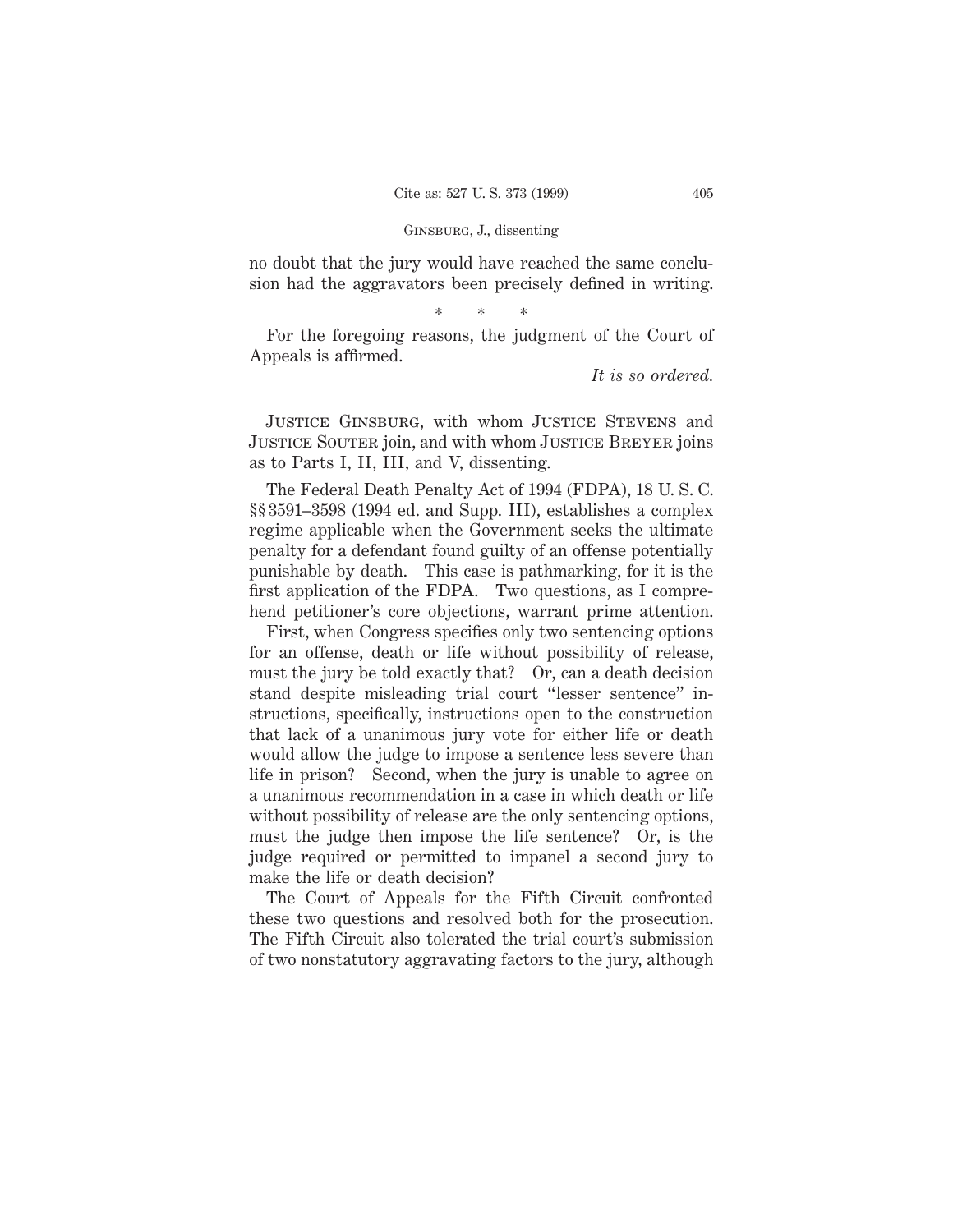the appeals court found those factors duplicative and vague.1 The lower courts' disposition for death, despite the flawed trial proceedings, and this Court's tolerance of the flaws, disregard a most basic guide: "[A]ccurate sentencing information is an indispensable prerequisite to a [jury's] determination of whether a defendant shall live or die." *Gregg* v. *Georgia,* 428 U. S. 153, 190 (1976) (joint opinion of Stewart, Powell, and STEVENS, J.J.. That "indispensable prerequisite" was not satisfied in this case. I would reverse and remand so that the life or death decision may be made by an accurately informed trier.

I

After authorizing the federal death penalty for a small category of cases in  $1988$ <sup>2</sup> Congress enacted comprehensive death penalty legislation in 1994. See FDPA, 108 Stat.

I think it fair and " 'principled,' " *ante,* at 402, to read the indigent petitioner's arguments on the questions presented with the willingness to overlook "loose drafting" that the Court consistently shows in evaluating the Government's case. See, *e. g., ante,* at 402; see also *ante,* at 395–402 (adopting Government's merits brief arguments although those arguments were not mentioned in the Brief in Opposition).

<sup>2</sup> The predecessor Anti-Drug Abuse Act of 1988 authorized the death penalty for murder resulting from certain drug-related offenses. See 21 U. S. C. § 848(e). The FDPA states that its procedures apply to "any [federal] offense for which a sentence of death is provided," 18 U. S. C. § 3591(a)(2), but does not repeal the 1988 Act, which differs in some respects. See, *e. g.,* 21 U. S. C. §§ 848(q)(4)–(9) (mandatory appointment of habeas counsel and provision of investigative and expert services).

<sup>1</sup> The Court granted certiorari on three questions as phrased by the United States:

<sup>&</sup>quot; '1. Whether petitioner was entitled to a jury instruction that the jury's failure to agree on a sentencing recommendation automatically would result in a court-imposed sentence of life imprisonment without possibility of release. 2. Whether there is a reasonable likelihood that the jury instructions led the jury to believe that deadlock on the penalty recommendation would automatically result in a court-imposed sentence less severe than life imprisonment. 3. Whether the Court of Appeals correctly held that the submission of invalid nonstatutory aggravating factors was harmless beyond a reasonable doubt.'" 525 U.S. 809 (1998); see also Brief for United States I.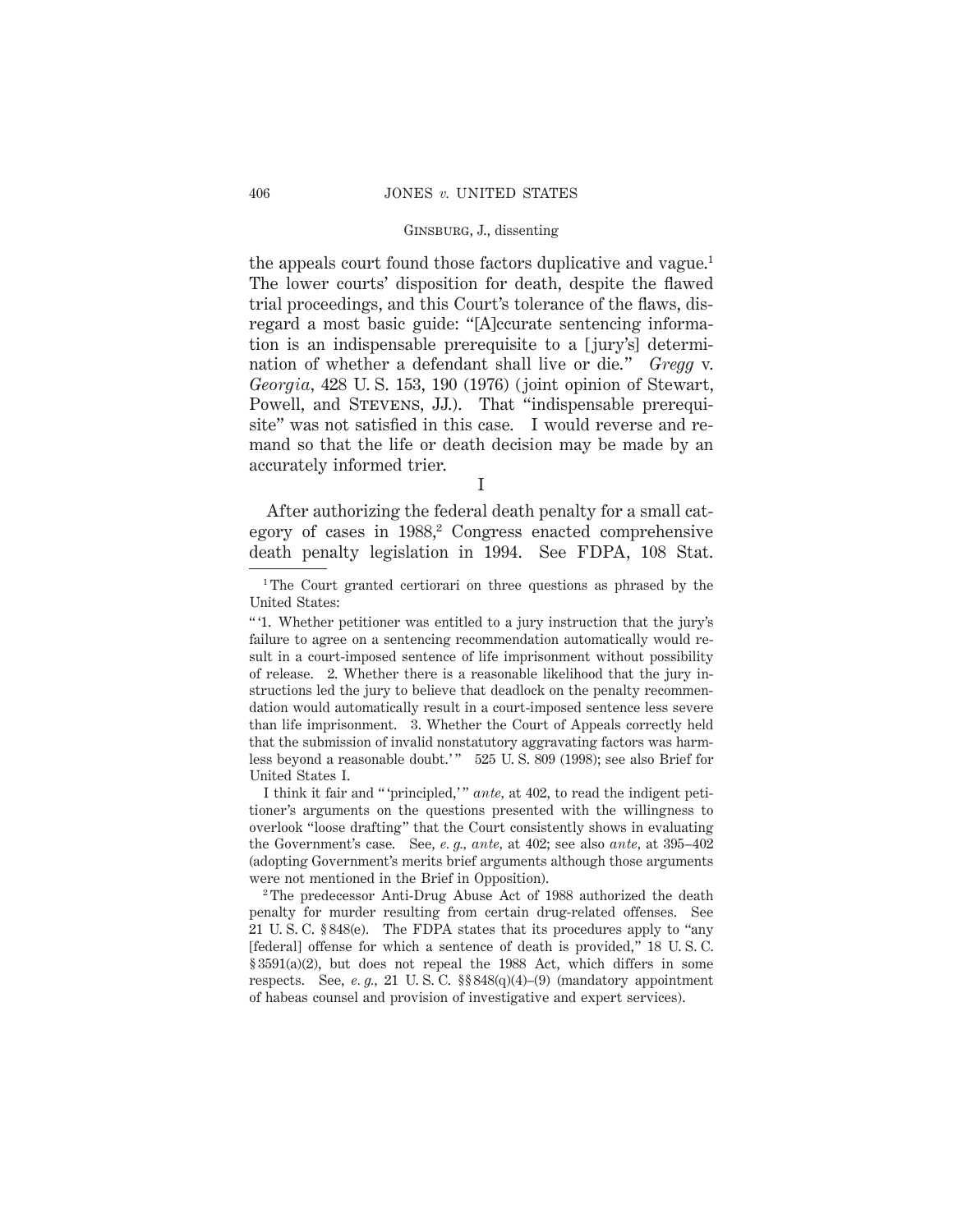1959.3 Applicable to over 40 existing and newly declared death-eligible offenses, see 18 U. S. C. § 3591; §§ 60005–60024, 108 Stat.  $1970-1982$ <sup>4</sup> the FDPA prescribes penalty-phase procedures; principally, it provides for a separate sentencing hearing whenever the Government seeks the death penalty for defendants found guilty of a covered offense. See 18 U. S. C. § 3593.5

In death-eligible homicide cases, the Act instructs, the jury must respond sequentially to three inquiries; imposition of the death penalty requires unanimity on each of the three. First, the jury determines whether there was a killing or death resulting from the defendant's intentional engagement in life-threatening activity. See 18 U.S.C.  $$3591(a)(2).^6$ 

<sup>3</sup> Congress enacted three statutes authorizing the death penalty between 1972 and 1988: Antihijacking Act of 1974, § 105, 88 Stat. 411–413, repealed by FDPA, § 6002, 108 Stat. 1970 (air piracy); Criminal Law and Procedure Technical Amendments Act of 1986, § 61, 100 Stat. 3614 (witness killing); Department of Defense Authorization Act, 1986, § 534, 99 Stat. 634–635 (amending the Uniform Military Justice Act to establish weighing procedures for courts-martial considering the death penalty for espionage). Earlier federal statutes authorizing the death penalty remained on the books, but were not invoked following this Court's decision in *Furman* v. *Georgia,* 408 U. S. 238 (1972) *(per curiam),* which led to a hiatus in death penalty adjudications. See Little, The Federal Death Penalty: History and Some Thoughts About the Department of Justice's Role, 26 Ford. Urb. L. J. 347, 349, n. 5, 372–380 (1999).

<sup>4</sup> See *id.,* at 391, and n. 242 (estimating that the FDPA applies to at least 44 offenses).

<sup>&</sup>lt;sup>5</sup>The sentencing hearing is before a jury unless the defendant, with the approval of the Government, moves for a hearing before the court. See 18 U. S. C. § 3593(b).

 $6$  Section 3591(a)(2) allows the death penalty for a defendant found guilty of a death-eligible homicide "if the defendant, as determined beyond a reasonable doubt at the [sentencing] hearing":

<sup>&</sup>quot;(A) intentionally killed the victim;

<sup>&</sup>quot;(B) intentionally inflicted serious bodily injury that resulted in the death of the victim;

<sup>&</sup>quot;(C) intentionally participated in an act, contemplating that the life of a person would be taken or intending that lethal force would be used in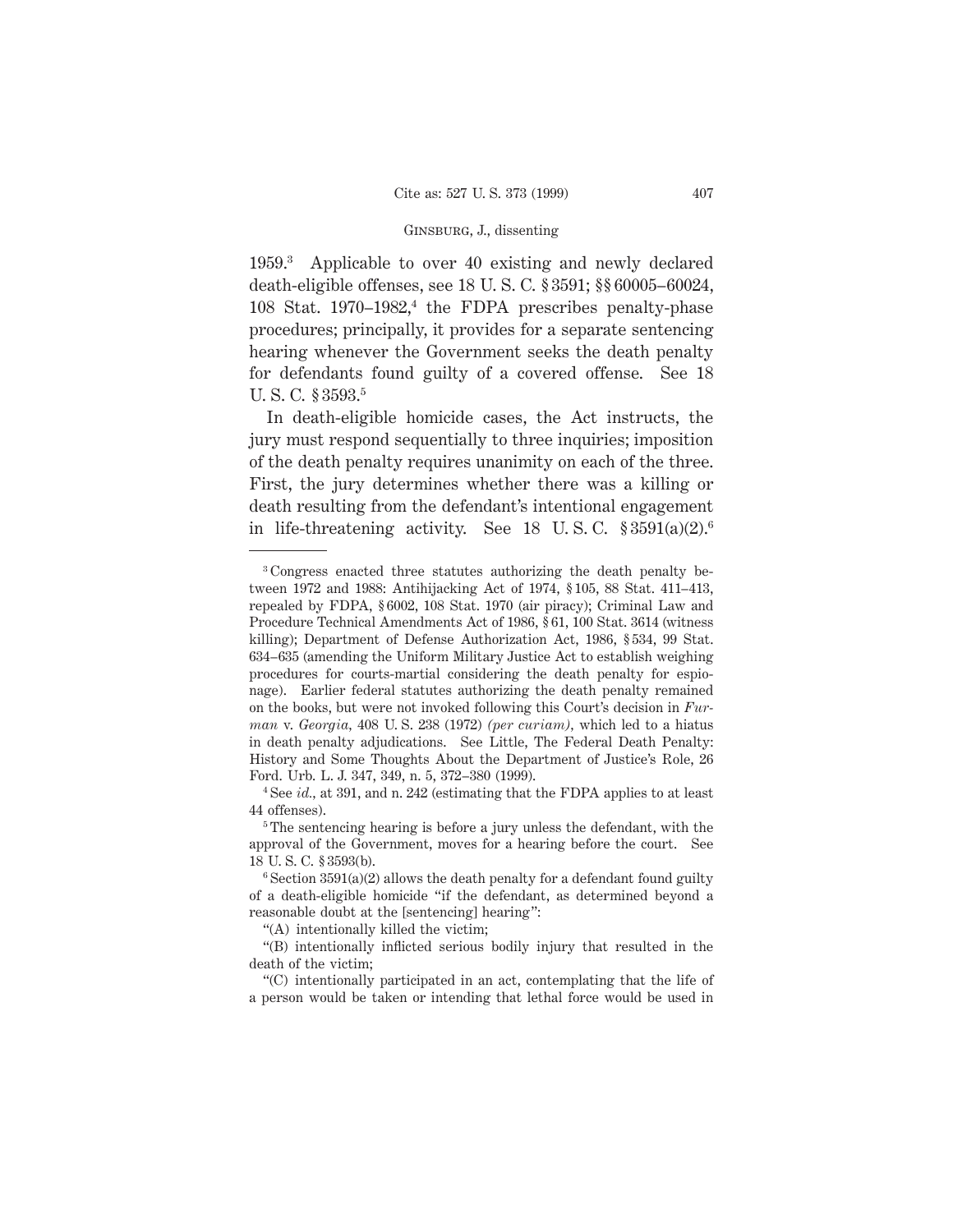Second, the jury decides which, if any, of the Governmentproposed aggravating factors, statutory and nonstatutory, were proved beyond a reasonable doubt. See § 3593(d).7 Third, if the jury finds at least one of the statutory aggravators proposed by the Government, the jury then determines whether the aggravating factors "sufficiently outweigh" the mitigating factors to warrant a death sentence, or, absent mitigating factors, whether the aggravators alone warrant that sentence. § 3593(e). The mitigating factors, seven statutory and any others tending against the death sentence, are individually determined by each juror; unlike aggravating factors, on which the jury must unanimously agree under a "beyond a reasonable doubt" standard, a mitigating factor may be considered in the jury's weighing process if any one juror finds the factor proved by a "preponderance of the evidence." See  $\S$ § 3592(a), (c), 3593(d). The weighing is not numeric; the perceived significance, not the number, of aggravating and mitigating factors determines the decision.8

### II

Louis Jones, Jr.'s crime was atrocious; its commission followed Jones's precipitous decline in fortune and selfgovernance on termination of his 22-year Army career. On February 18, 1995, Jones forcibly abducted Private Tracie

<sup>8</sup> See Little, *supra,* at 397 ("[Weighing] requires qualitative, not quantitative, evaluation." (internal quotation marks omitted)).

connection with a person, other than one of the participants in the offense, and the victim died as a direct result of the act; or

<sup>&</sup>quot;(D) intentionally and specifically engaged in an act of violence, knowing that the act created a grave risk of death to a person, other than one of the participants in the offense, such that participation in the act constituted a reckless disregard for human life and the victim died as a direct result of the act."

<sup>7</sup> The FDPA lists 16 aggravating factors for homicide and allows the jury to "consider whether any other aggravating factor for which notice has been given [by the Government] exists." 18 U. S. C. § 3592(c). Nonstatutory aggravators "may include factors concerning the effect of the offense on the victim and the victim's family." § 3593(a).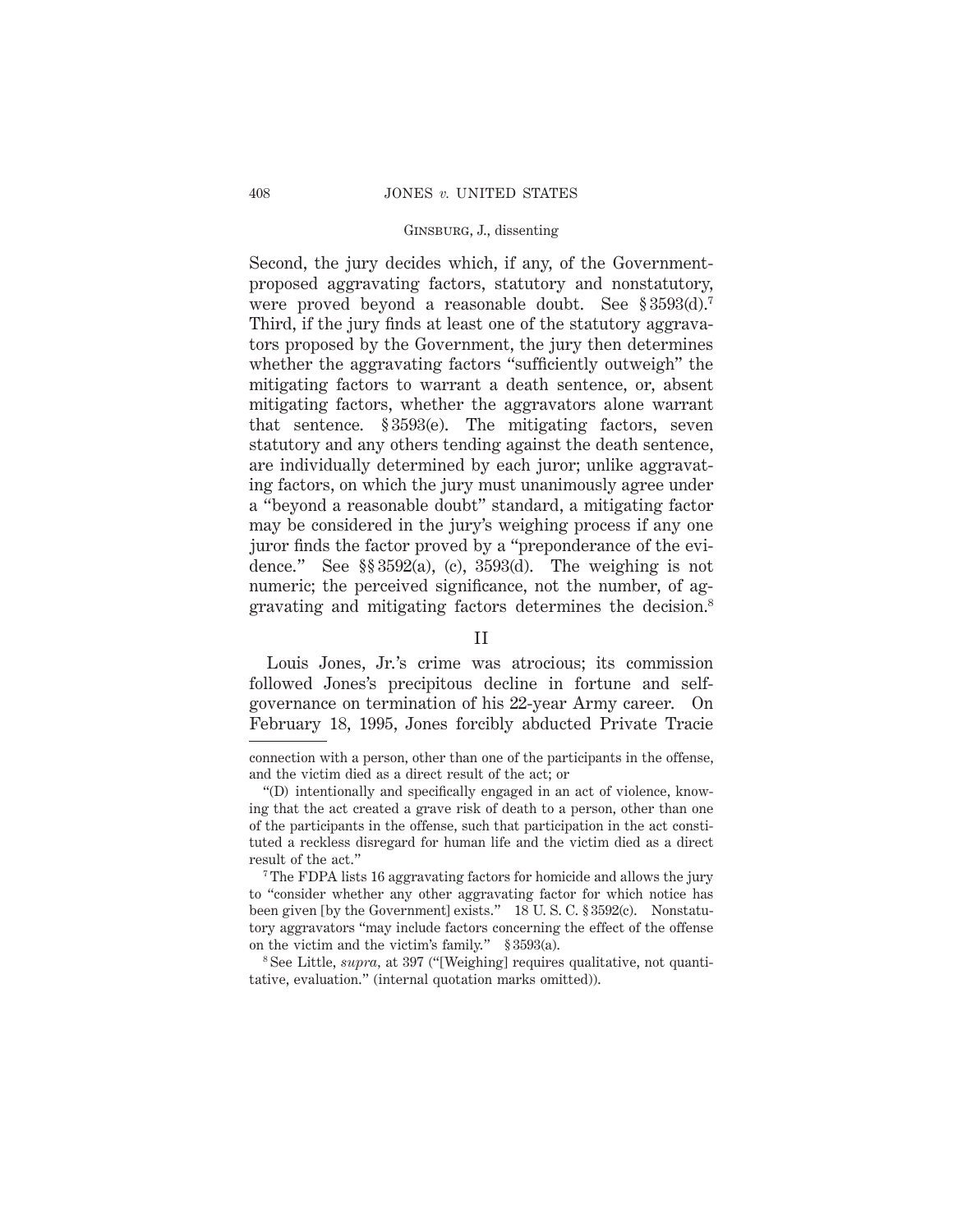Joy McBride at gunpoint from the Goodfellow Air Force Base in San Angelo, Texas. In the course of the abduction, Jones struck Private Michael Alan Peacock with a handgun, leaving him unconscious. Thereafter, Jones sexually assaulted and killed McBride, leaving her body under a bridge located 20 miles outside of San Angelo. See 132 F. 3d 232, 237 (CA5 1998).

In the fall of 1995, Jones was tried before a jury and convicted of kidnaping with death resulting, in violation of 18 U. S. C. § 1201(a)(2). See 132 F. 3d, at 237–238. A separate sentencing hearing followed to determine whether Jones would be punished by death. See *id.,* at 238.

At the close of the sentencing hearing, Jones submitted proposed jury instructions. Jones's instruction no. 4 would have advised the jury that it must sentence Jones to life without possibility of release rather than death "[i]f . . . any one of you is not persuaded that justice demands Mr. Jones's execution." App. 13.9 Jones's instruction no. 5 would have advised that, if "the jury is unable to agree on a unanimous decision as to the sentence to be imposed," the jury should so inform the judge, who would then "impose a sentence of life imprisonment without possibility of release." *Id.,* at 14.10 Proposed instructions nos. 4 and 5, although inartfully

<sup>9</sup> Jones's instruction no. 4 read in relevant part:

<sup>&</sup>quot;If, after fair and impartial consideration of all the evidence in this case, any one of you is not persuaded that justice demands Mr. Jones's execution, then the jury must return a decision against capital punishment and must fix Mr. Jones'[s] punishment at life in prison without any possibility of release." App. 13.

<sup>10</sup> Jones's instruction no. 5 read in relevant part:

<sup>&</sup>quot;[I]f any of you—even a single juror—is not persuaded beyond a reasonable doubt that Mr. Jones'[s] execution is required in this case, then the entire jury must render a decision against his death. In that event, the jury must fix his punishment at life in prison without any possibility of release.

<sup>&</sup>quot;Again, unless all twelve members of the jury determine that Mr. Jones should receive the death penalty, I will impose a sentence of life imprison-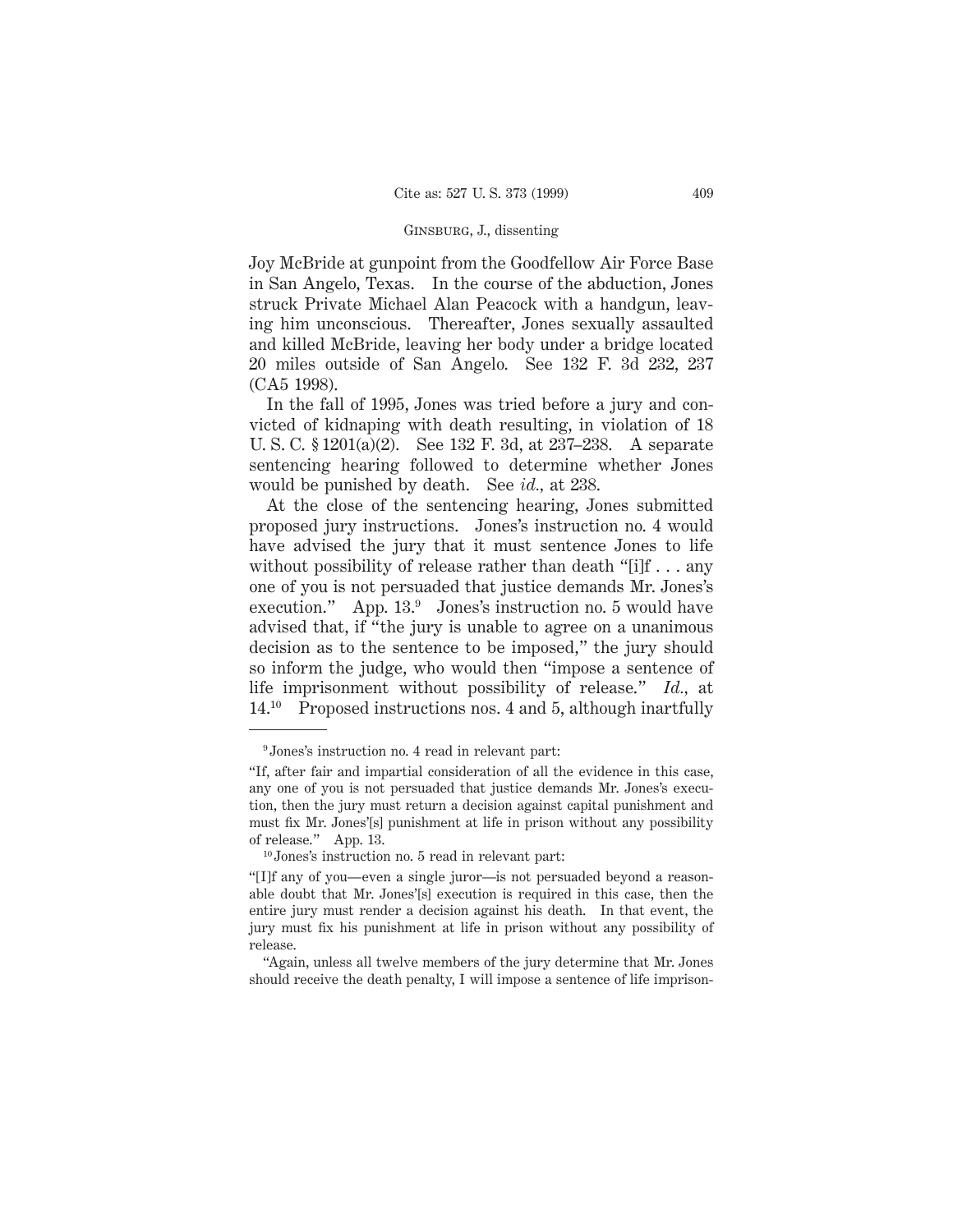drawn, unquestionably sought to convey this core information: If the jurors did not agree on death, then the only sentencing option, for jury or judge, would be life without possibility of release. Jones also objected, on vagueness grounds, to two of the three nonstatutory aggravators proposed by the Government. See *id.,* at 21–22, 28.

The District Court rejected Jones's proposed instructions nos. 4 and 5 and refused to strike or modify the nonstatutory aggravators to which Jones had objected. See *id.,* at 33. The trial court instructed the jury that it could recommend death, life without possibility of release, or a lesser sentence, in which event the court would decide what the lesser sentence would be. See *id.,* at 44.

The jury apparently found the case close. It rejected three of the seven aggravators the Government urged. See 132 F. 3d, at  $238$ <sup>11</sup> And one or more jurors found each of the specific mitigating factors submitted by Jones. See

In "Defendant's Objections to the Court's Charge," Jones "particularly direct[ed] the court's attention" to his proposed instruction no. 5. *Id.,* at 25, 30.

ment without possibility of release. In the event, after due deliberation and reflection, the jury is unable to agree on a unanimous decision as to the sentence to be imposed, you should so advise me and I will impose a sentence of life imprisonment without possibility of release....

<sup>&</sup>quot;In the event you are unable to agree on Life Without Possibility of Release or Death, but you are unanimous that the sentence should not be less than Life Without Possibility of Release, you should report that vote to the Court and the Court will sentence the defendant to Life Without the Possibility of Release." App. 14–15.

<sup>&</sup>lt;sup>11</sup> The jury rejected the following aggravators: (1) the crime involved substantial planning and premeditation, see 18 U.S.C.  $\S 3592(c)(9);$  (2) the crime created a grave risk to a person other than the victim, see § 3592(c)(5); and (3) Jones posed a future danger to the lives and safety of other persons. It found as aggravators: (1) Jones killed the victim during the commission of kidnaping, see  $\S 3592(c)(1)$ ; (2) the crime was especially heinous, cruel, and depraved, see  $\S 3592(c)6$ ; (3) the victim's young age, slight stature, background, and unfamiliarity with San Angelo, Texas; and (4) the victim's personal characteristics and the effect of the offense on her family. See 132 F. 3d, at 238, and nn. 1, 2.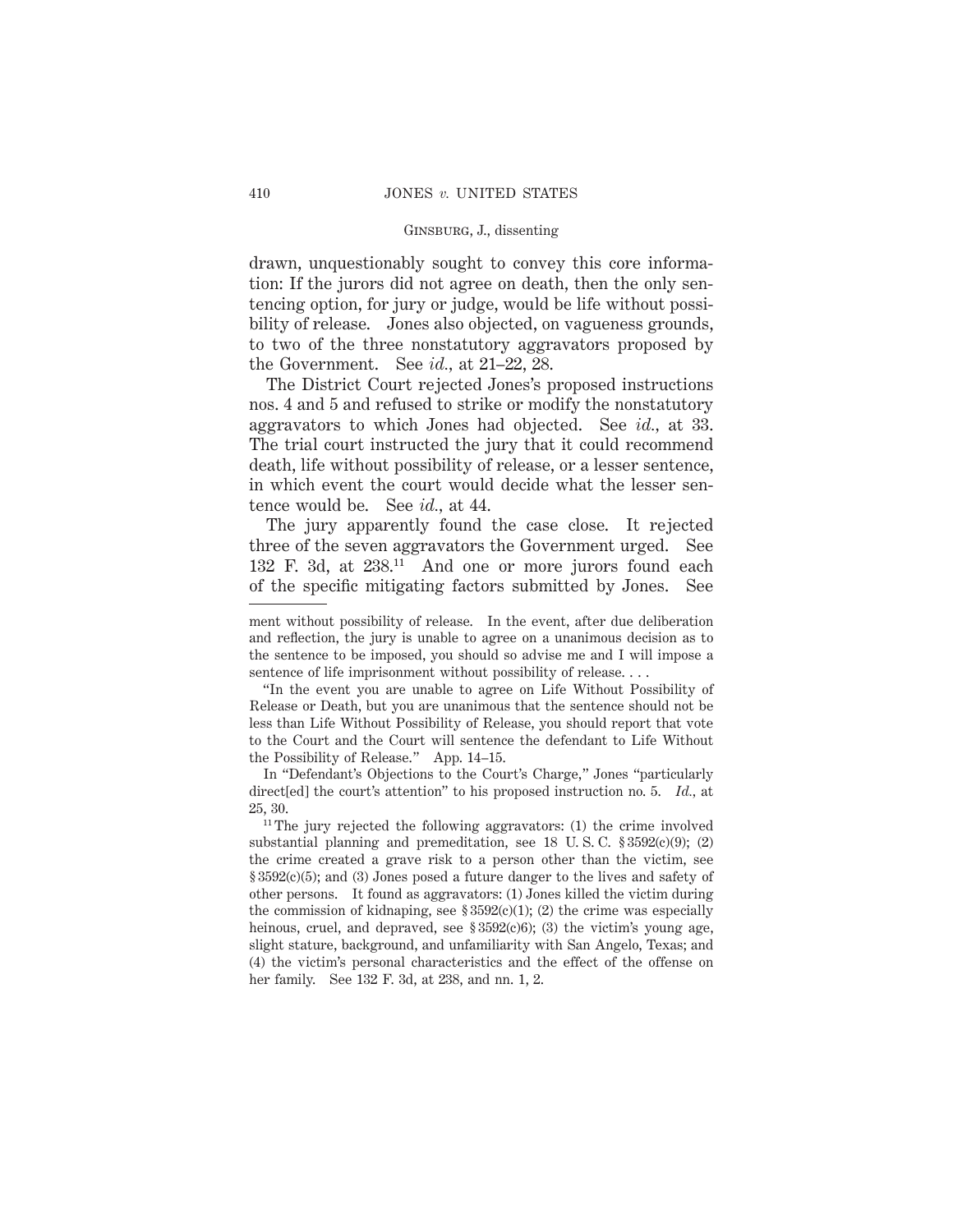*ibid.*<sup>12</sup> The jury deliberated for a day and a half before returning a verdict recommending death.

Jones moved for a new trial on the ground, supported by postsentence juror statements, that the court's instructions had misled the jurors. Specifically, Jones urged that the charge led jurors to believe that a deadlock would result in a court-imposed lesser sentence; to avoid such an outcome, Jones asserted, jurors who favored life without possibility of release changed their votes to approve the death verdict. See App. 60–68, 75–80. The vote change, Jones maintained, was not hypothetical; it was backed up by juror statements. See *id.,* at 68, 79. The District Court denied the new trial motion. *Id.,* at 74, 81.

The Court of Appeals for the Fifth Circuit affirmed the death sentence. The appeals court ruled first that the District Court correctly refused to instruct that a jury deadlock would yield a court-imposed sentence of life imprisonment without possibility of release. 132 F. 3d, at 242–243. Jury deadlock under the FDPA, the Fifth Circuit stated, would not occasion an automatic life sentence; instead, that court declared, deadlock would necessitate a second sentencing hearing before a newly impaneled jury. *Id.,* at 243. The Court of Appeals further observed that, "[a]lthough the use of instructions to inform the jury of the consequences of a hung jury ha[s] been affirmed, federal courts have never been affirmatively required to give such instructions." *Id.,* at 245.

Next, the appeals court determined that the instructions, read in their entirety, "could not have led a reasonable jury to conclude that non-unanimity would result in the imposi-

<sup>&</sup>lt;sup>12</sup> One or more jurors found each of Jones's ten specific mitigating factors. None found the eleventh, a catchall stating that "other factors in the defendant's background or character militate against the death penalty," see 18 U.S.C.  $\S 3592(a)(8)$ , but seven found the existence of an additional mitigating factor not submitted by Jones. See 132 F. 3d, at 238–239, n. 3.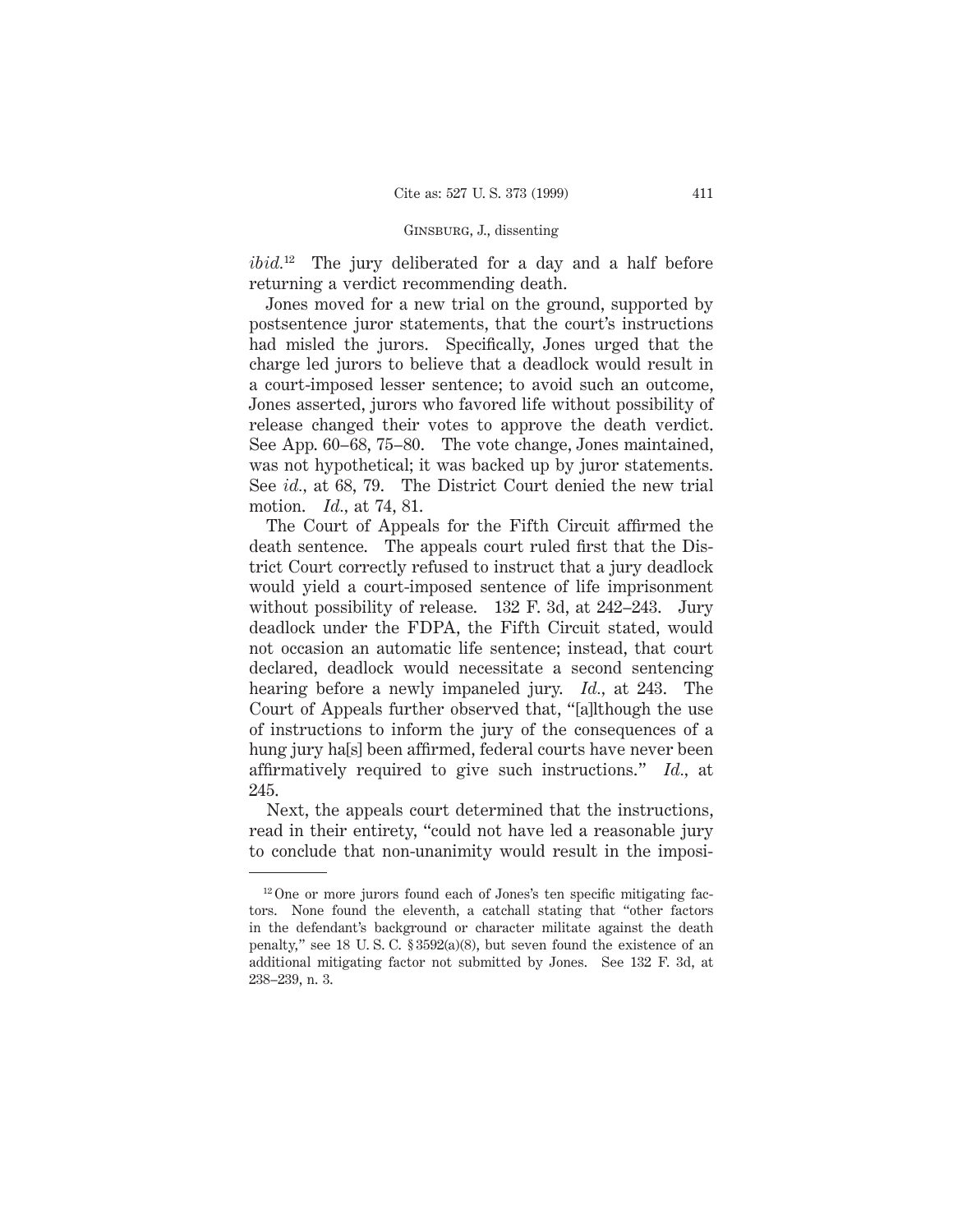tion of a lesser sentence." *Id.,* at 244. Jones could not rely on juror statements, the Fifth Circuit held, to show that the jury, in fact, was so misled when it sentenced him to death. See *id.,* at 245–246 (although Federal Rule of Evidence 606(b) is not applicable to FDPA penalty-phase proceedings, see 18 U. S. C. § 3593(c), "[t]he reasons for not allowing jurors to undermine verdicts in [trial proceedings] . . . apply with equal force to sentencing hearings").

Nor, in the Court of Appeals' view, did the District Court err *plainly* by conveying to the jury the misinformation that three sentencing options were available—death, life imprisonment without release, or some other lesser sentence. See 132 F. 3d, at 246–248. Noting that the FDPA takes account of all three possibilities, see 18 U. S. C. § 3593(e), while the kidnaping statute authorizes only two sentences, death or life imprisonment, see § 1201(a), the Fifth Circuit acknowledged that the District Court had erred in giving the jury a lesser sentence option: "[T]he substantive [kidnaping] statute takes precedence over the death penalty sentencing provisions" and limits the options to death or life imprisonment without release. 132 F. 3d, at 248. The appeals court nevertheless concluded that the District Court's error was not "plain" because the FDPA was new and no prior opinion had addressed the question; hence, no "clearly established law" was in place at the time of Jones's sentencing hearing. *Ibid.*

The Fifth Circuit also considered Jones's challenge to the nonstatutory aggravators presented to the jury at the Government's request. The court held that the two found by the jury—the victim's "young age, her slight stature, her background, and her unfamiliarity with San Angelo, Texas," and her "personal characteristics and the effect of the . . . offense on [her] family"—were "duplicative" of each other, and also impermissibly "vague and overbroad." *Id.,* at 250– 251. The court declined to upset the death verdict, however, because it believed "the death sentence would have been imposed beyond a reasonable doubt had the invalid ag-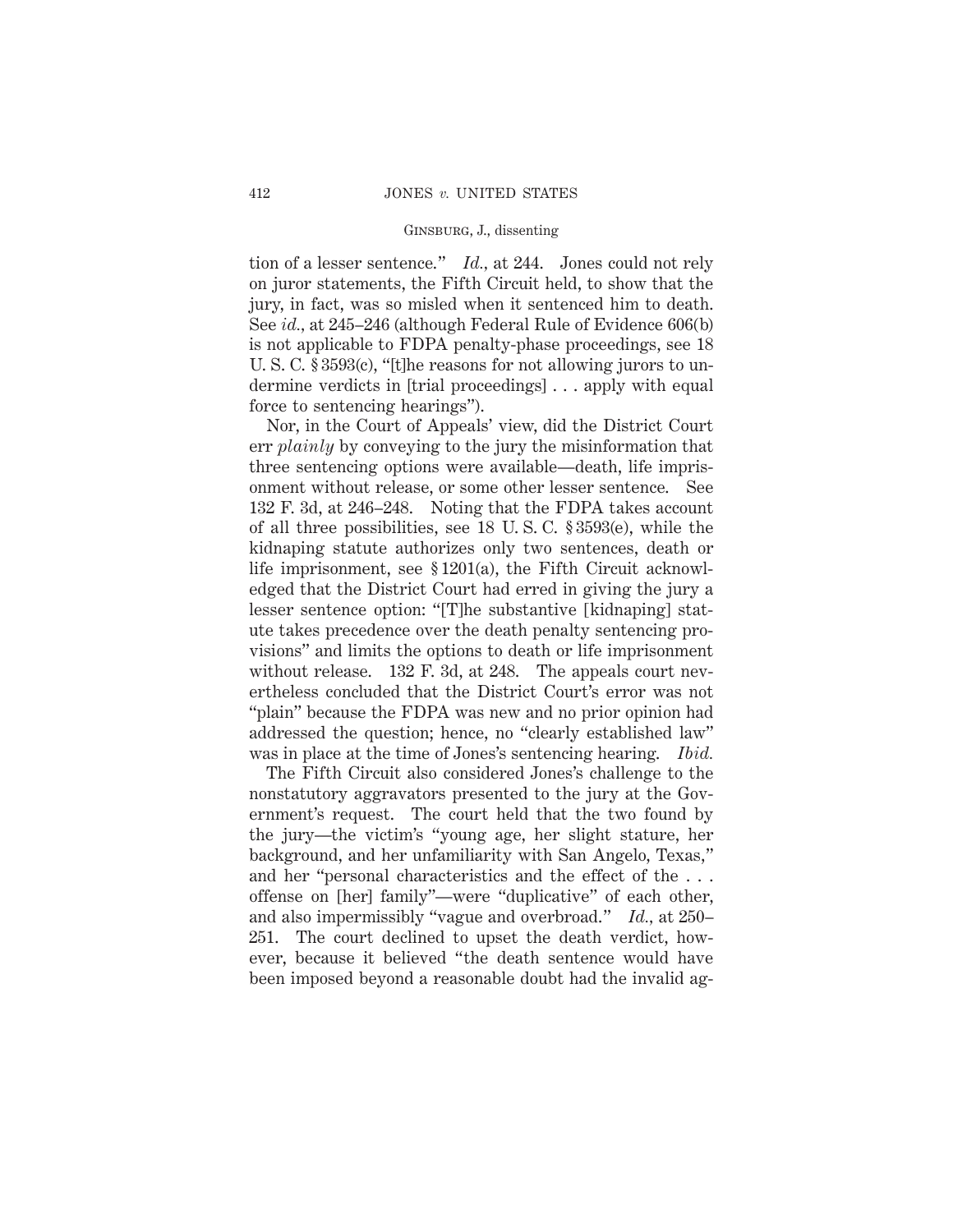gravating factors never been submitted to the jury." *Id.,* at 252.

## III

The governing law gave Jones's jury at the sentencing phase a life (without release) or death choice. The District Court, however, introduced, erroneously, a third prospect, "some other lesser sentence." App. 44.13 Moreover, the court told the jury "not to be concerned" with what that lesser sentence might be, for "[t]hat [was] a matter for the court to decide." *Ibid.* The jury's choice was clouded by that misinformation. I set out below my reasons for concluding that the misinformation rendered the jury's death verdict unreliable.

A

The District Court instructed the jury:

"[Y]ou the jury, by unanimous vote, shall recommend whether the defendant should be sentenced to death, sentenced to life imprisonment without the possibility of release, or sentenced to some other lesser sentence.

.....

". . . If you recommend that some other lesser sentence be imposed, the court is required to impose a sentence that is authorized by the law. In deciding what recommendation to make, you are not to be concerned with the question of what sentence the defendant might receive in the event you determine not to recommend a death sentence or a sentence of life without the possibility of release. That is a matter for the court to decide in the event you conclude that a sentence of death

<sup>&</sup>lt;sup>13</sup> The problem was not, as the Court describes it, a failure to give the jury "[a] bit of information that might possibly influence an individual juror's voting behavior," *ante,* at 382; rather, the jury was " 'affirmatively misled," cf. ante, at 381, by the repeated misinformation the charge and decision forms conveyed.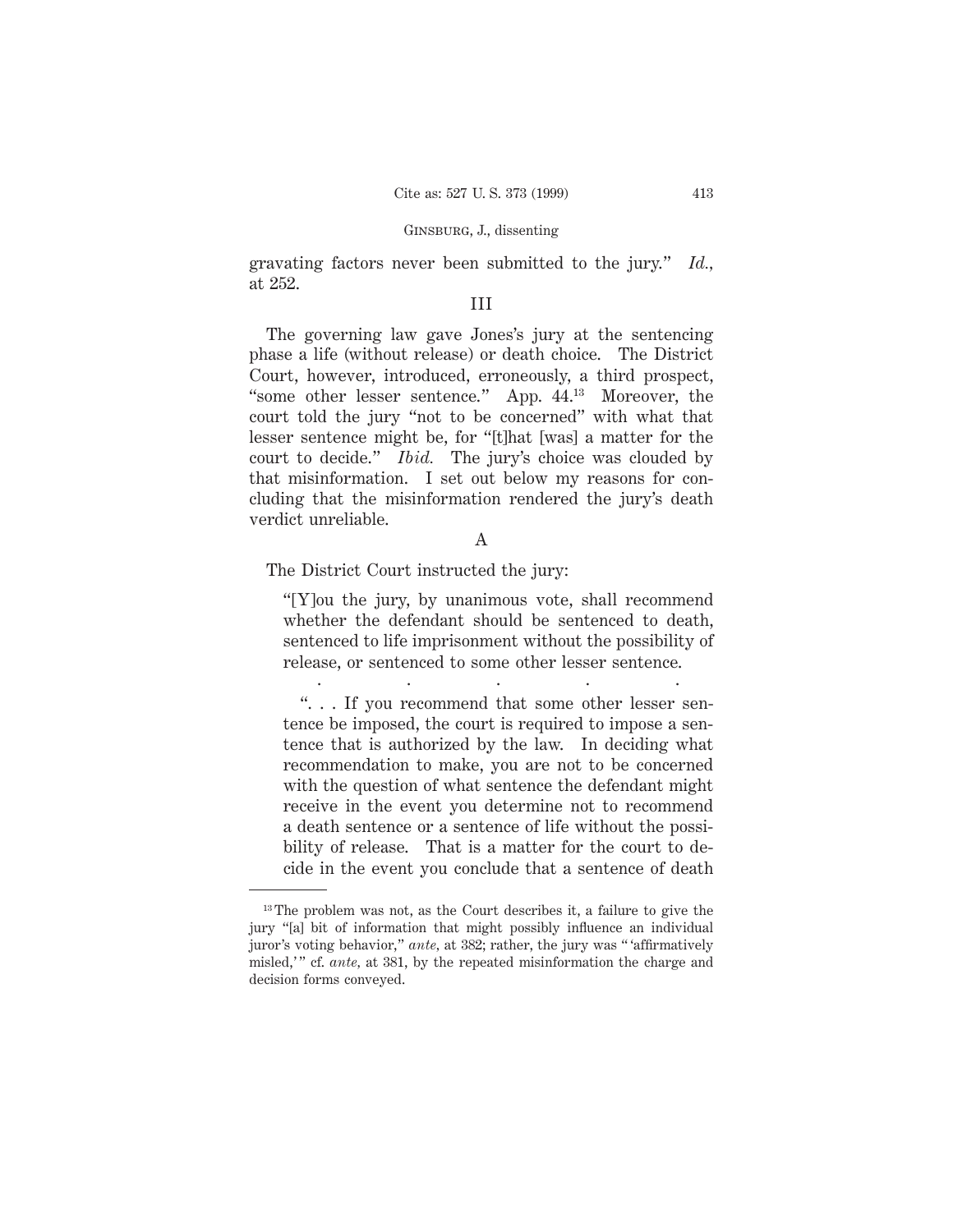or life without the possibility of release should not be recommended. .....

"In order to bring back a verdict recommending the punishment of death or life without the possibility of release, all twelve of you must unanimously vote in favor of such specific penalty." App. 43–45.

Those instructions misinformed the jury in two intertwined respects: First, they wrongly identified a "lesser sentence" option; <sup>14</sup> second, the instructions were open to the reading that, absent juror unanimity on death or life without release, the District Court could impose a lesser sentence.

The Fifth Circuit, and the United States in its submission to this Court, acknowledged the charge error. See 132 F. 3d, at 248; *ante,* at 387, n. 8. Section 1201, which defines the crime, governs. It calls for death or life imprisonment, nothing less, and neither parole nor good-time credits could reduce the life sentence. See Brief for United States 13–14, n. 2 ("[W]e agree with petitioner that the only sentences that could have been imposed are death and life without release (because the kidnapping statute, 18 U. S. C. [§ ]1201, authorizes only death and life imprisonment, and neither parole nor good-time credits could reduce the life sentence)."). The third option listed in the FDPA provision, "some other lesser sentence," § 3593(e), is available only when the substantive statute does not confine the sentence to life or death. The Fifth Circuit found the error "not so obvious, clear, readily apparent, or conspicuous." 132 F. 3d, at 248. I disagree

<sup>&</sup>lt;sup>14</sup> The verdict forms compounded the error by allowing the jurors to return as their decision the statement: "We the jury recommend some other lesser sentence." App. 59.

Jones does not press the District Court's identification of a lesser sentence option as an independent ground for reversal. That error, however, is an essential component of his argument that the misinformation conveyed by the District Court led the jury to believe that deadlock could result in a less-than-life sentence.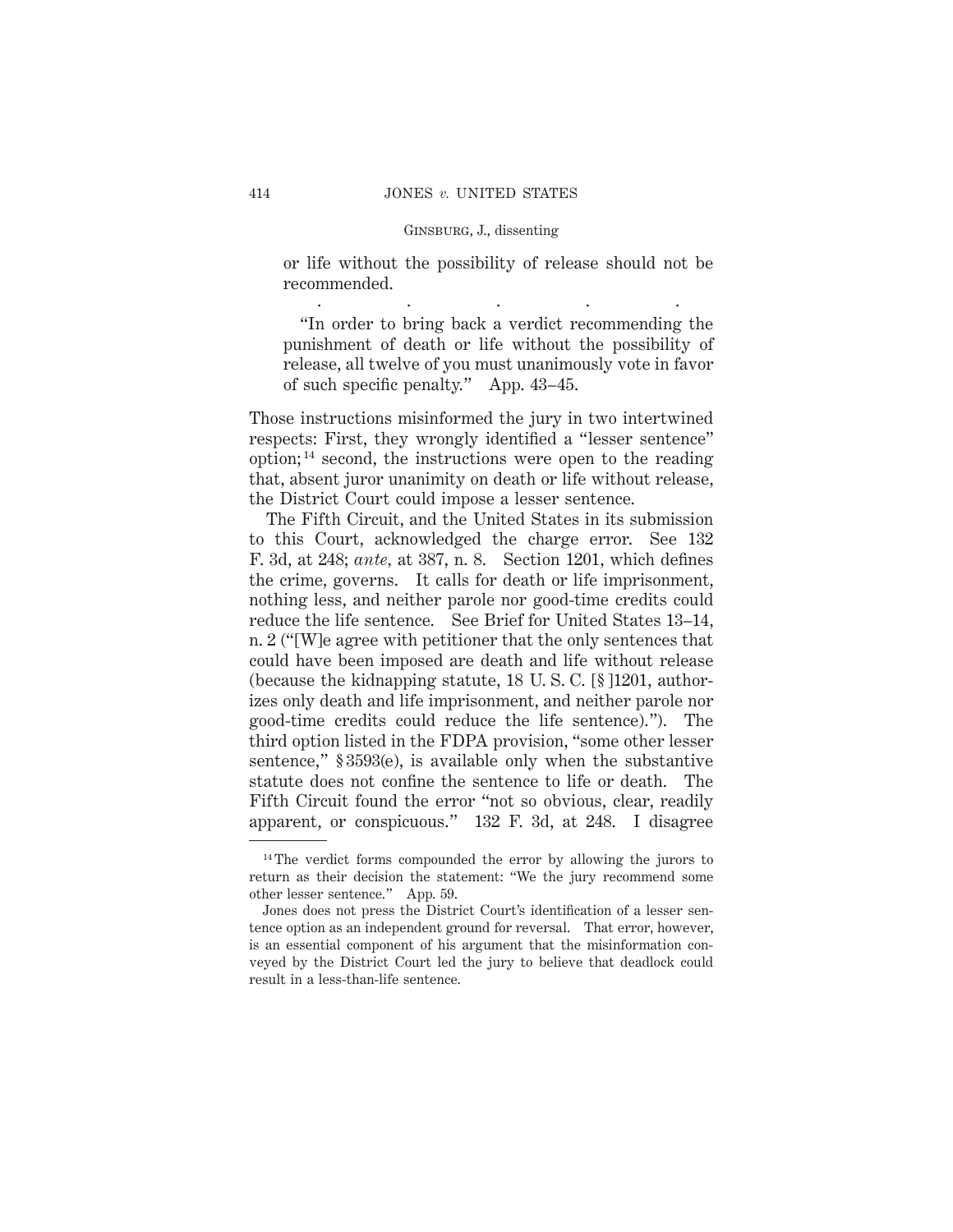and would rank the District Court's misconstruction "plain error," <sup>15</sup> because the FDPA unquestionably is a procedural statute that does not alter substantive prescriptions.<sup>16</sup> No serious doubt should have existed on that score.<sup>17</sup>

The flawed charge did not simply include a nonexistent option. It could have been understood to convey that, absent juror unanimity, some "lesser sentence" might be imposed by the court. That message came from instructions that the jury must be unanimous to "bring back a verdict recommending the punishment of death or life without the possibility of release," App. 45, that "some other lesser sentence" was possible, *id.,* at 44, and that the jury should not "be concerned with the . . . sentence the defendant might receive in the event [it] determine[d] not to recommend a death sentence or a sentence of life without the possibility of release," *ibid.* Jones's proposed instructions—that he

<sup>&</sup>lt;sup>15</sup> JUSTICE BREYER does not believe that the District Court's submission of the (unobjected-to) jury instructions amounted to "plain error." In his view, the judge's (objected-to) failure to submit the defense's proposed instruction no. 5 amounted to an "abuse of discretion," for that proposed instruction was legally correct, the judge's failure to give it likely rested upon an erroneous view of the law, and it would have corrected the false impression created by the remaining instructions. See *Cooter & Gell* v. *Hartmarx Corp.,* 496 U. S. 384, 405 (1990); App. 74 (order denying defendant's motion for new trial); cf. 132 F. 3d, at 242.

<sup>&</sup>lt;sup>16</sup> The Fifth Circuit noted that Jones's counsel proposed language referring to a "lesser sentence," but reviewed for "plain error," rather than discounting the error as "invited," because the District Court did not use defense counsel's requested language. 132 F. 3d, at 246, n. 10. Although Jones's counsel did propose "lesser sentence" language, see, *e. g.,* App. 26, Jones's proposed instructions nos. 4 and 5 made one thing clear—his view that the jury and judge were required to impose life without possibility of release if the jury did not agree to death. See *supra,* at 409–410, nn. 9, 10.

<sup>&</sup>lt;sup>17</sup> The Court, in a footnote, appears to recognize what should be beyond genuine debate: For Jones, "the only possible sentences were death and a life sentence." *Ante,* at 387, n. 8. In face of the District Court's lesser sentence instructions, four times given to the jury, it is difficult to comprehend why this Court "cannot see that any error occurred." See *ante,* at 390.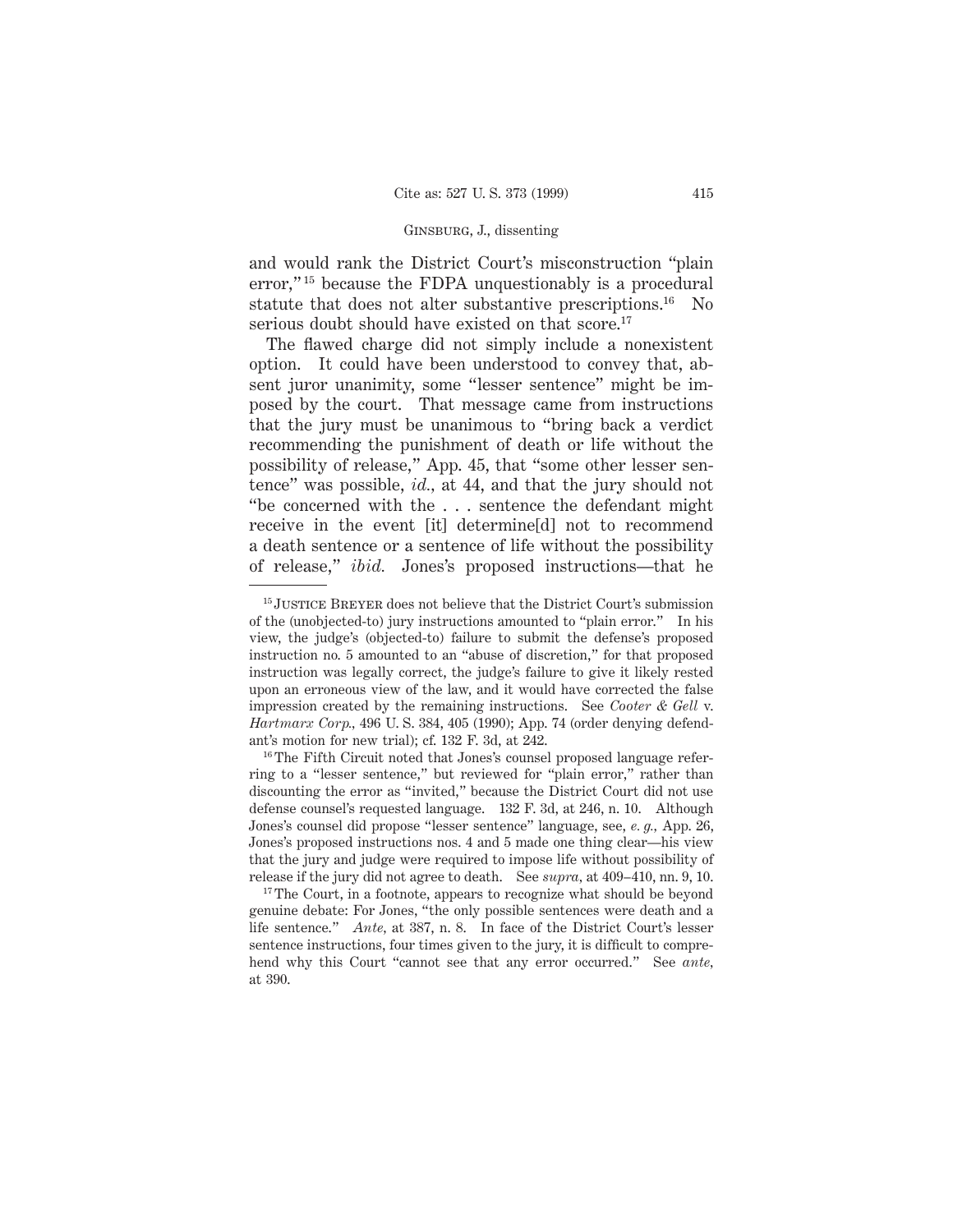would be sentenced to life without possibility of release if the jury did not agree on death, see *supra,* at 409, and nn. 9, 10—should have made it apparent that he sought to close the door the flawed charge left open.18

There is, at least, a reasonable likelihood that the flawed charge tainted the jury deliberations. See *Boyde* v. *California,* 494 U. S. 370, 380 (1990) (where "[t]he claim is that the instruction is . . . subject to an erroneous interpretation," the "proper inquiry . . . is whether there is a reasonable likelihood that the jury has applied the challenged instruction" erroneously). As recently noted, a jury may be swayed toward death if it believes the defendant otherwise may serve less than life in prison. See *Simmons* v. *South Carolina,* 512 U. S. 154, 163 (1994) (plurality opinion) ("[I]t is entirely reasonable for a sentencing jury to view a defendant who is eligible for parole as a greater threat to society than a defendant who is not."). Jurors may have been persuaded to switch from life to death to ward off what no juror wanted, *i. e.*, any chance of a lesser sentence by the judge.<sup>19</sup>

 $18$  It is the general rule, as the Government observes, and the Court repeats, that " '[a] party who has requested an instruction that has not been given is not relieved of the requirement that he state distinctly his objection to the instruction that is given.'" Brief for United States 24 (quoting 2 C. Wright, Federal Practice and Procedure § 484, p. 702 (2d ed. 1982)); see also *ante,* at 388. It is also true, however, that "the requirement of objections should not be employed woodenly, but should be applied where its application will serve the ends for which it was designed, rather than being made into a trap for the unwary." 2 Wright, *supra,* § 484, at 699–701. Here, Jones's proposed instruction that his default sentence was life without possibility of release apprised the District Court and the Government of his essential position.

<sup>19</sup> While precedent supports the Fifth Circuit's affirmation that statements attesting to the juror's understanding of the instructions are inadmissible, see 132 F. 3d, at 245–246, the statements Jones submitted do assert that apprehension of a lesser sentence the judge might impose in fact caused jurors to vote for a death sentence, see App. 68, 79. On a matter so grave, I would not discount those statements altogether. Cf. *Jorgensen* v. *York Ice Machinery Corp.,* 160 F. 2d 432, 435 (CA2 1947)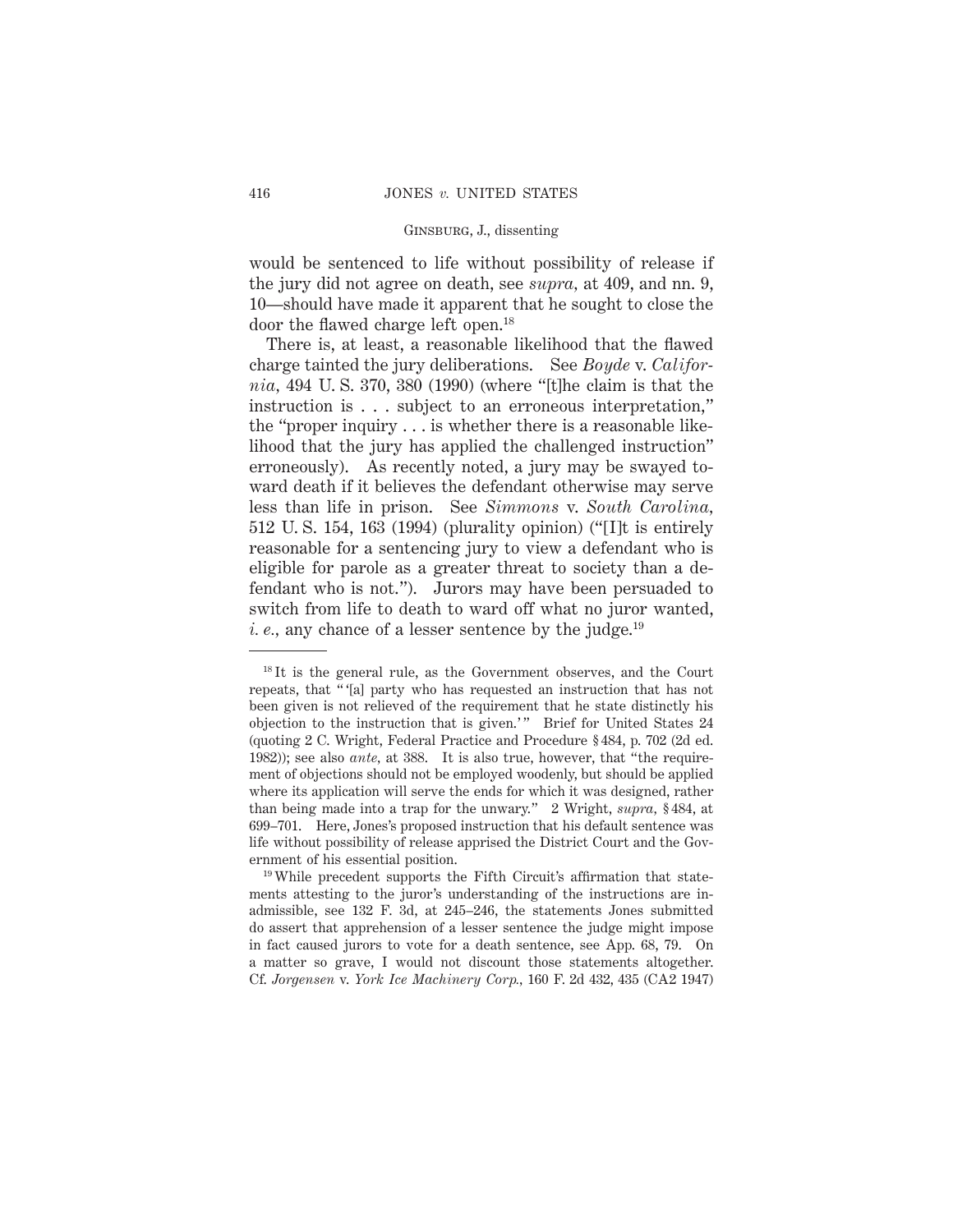The Court, in common with the Fifth Circuit and the Solicitor General, insists it was just as likely that jurors not supporting death could have persuaded death-prone jurors to give way and vote for a life sentence. See *ante,* at 394; 132 F. 3d, at 246; Brief for United States 22. I would demur (say so what) to that position. It should suffice that the potential to confuse existed, *i. e.,* that the instructions could have tilted the jury toward death. The instructions "introduce[d] a level of uncertainty and unreliability into the factfinding process that cannot be tolerated in a capital case." *Beck* v. *Alabama,* 447 U. S. 625, 643 (1980). "Capital sentencing should not be . . . a game of 'chicken,' in which life or death turns on the . . . happenstance of whether the particular 'life' jurors or 'death' jurors in each case will be the first to give in, in order to avoid a perceived third sentencing outcome unacceptable to either set of jurors." Reply Brief 7–8, n. 11.

B

The Fifth Circuit held that the District Court was not obliged to tell the jury that Jones's default penalty was life without possibility of release in part because the appeals court viewed that instruction as "substantively [in]correct." 132 F. 3d, at 242.20 As the Fifth Circuit comprehended the law, if the jury deadlocked, "a second sentencing hearing

<sup>(</sup>L. Hand, J.) (while many defects in jury deliberation do not require reversal, "this has... nothing to do with what evidence shall be competent to prove the facts when the facts do require the verdict to be set aside, as concededly some facts do").

<sup>&</sup>lt;sup>20</sup> Misinformation, not the District Court's failure to repeat the unanimity requirement each time it mentioned the jury's sentencing options, or to advise on the consequences of a deadlocked jury, is the harmful error at the heart of Jones's case. I therefore see no cause to dispute that "the Eighth Amendment does not require that the jury be instructed as to the consequences of their failure to agree." *Ante,* at 381. In my judgment, however, the court was obliged, in this life or death case, to make clear to the jury that Jones's minimum sentence was life without possibility of release.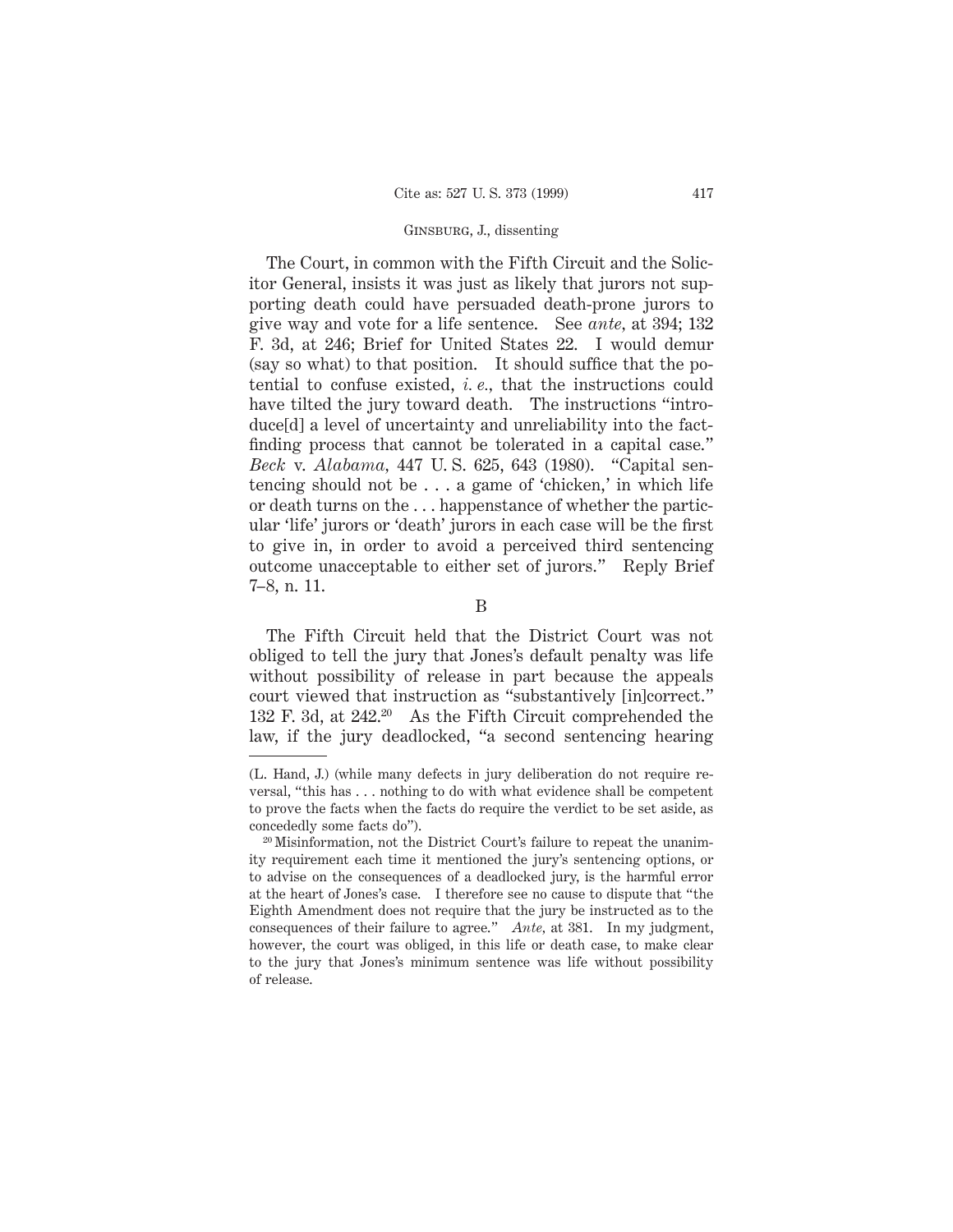would have to be held in front of a second jury impaneled for that purpose." *Id.*, at 243.<sup>21</sup> But the FDPA, it seems to me clear, does not provide for a second shot at death. The dispositive provision, as I read the Act, is § 3594, which first states that the court shall sentence the defendant to death or life imprisonment without possibility of release if the jury so recommends, and then continues:

"Otherwise, the court shall impose any lesser sentence that is authorized by law. Notwithstanding any other law, if the maximum term of imprisonment for the offense is life imprisonment, the court may impose a sentence of life imprisonment without possibility of release." 18 U. S. C. § 3594.

The "[o]therwise" clause, requiring judge sentencing, becomes operative when a jury fails to make a unanimous recommendation at the close of deliberations. The Fifth Circuit's attention was deflected from the § 3594 path by § 3593(b)(2)(C), which provides for a sentencing hearing "before a jury impaneled for the purpose of the hearing if . . . the jury that determined the defendant's guilt was discharged for good cause." Discharge for "good cause" under § 3593(b)(2)(C), however, is most reasonably read to cover guilt-phase (and, by extension, penalty-phase) juror disqualification due to, *e. g.,* exposure to prejudicial extrinsic information or illness. The provision should not be read expansively to encompass failure to reach a unanimous life or death decision.

The Government refers to a "background rule" allowing retrial if the jury is unable to reach a verdict, and urges that

 $21$  At oral argument, counsel for the United States maintained that it would be up to the prosecutor, when a jury is deadlocked, to request a new panel or to allow the judge to decide on the sentence. See Tr. of Oral Arg. 41. But this could be done only once, the Government maintained: In the event of a second deadlock, it would be the court's obligation to impose the sentence. See *id.,* at 46.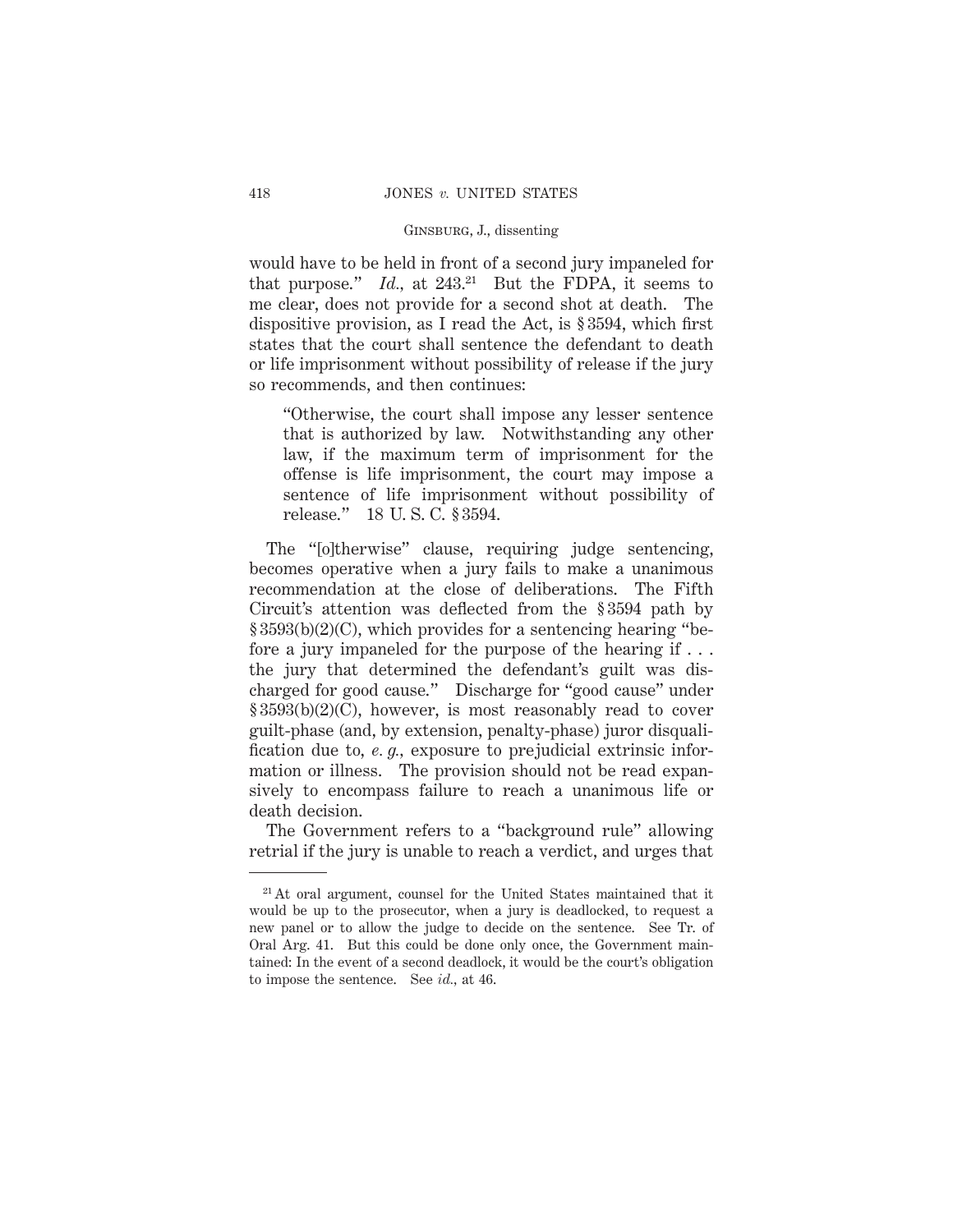the FDPA should be read in light of that rule. Brief for United States 29. But retrial is not the prevailing rule for capital penalty-phase proceedings. As the Government's own survey of state laws shows, in life or death cases, most States require judge sentencing once a jury has deadlocked. See *id.,* at 32; App. to Brief for United States 1a–6a (identifying 25 States in which the court imposes sentence upon deadlock and three States in which a new sentencing hearing is possible); see also Acker & Lanier, Law, Discretion, and the Capital Jury: Death Penalty Statutes and Proposals for Reform, 32 Crim. L. Bull. 134, 169 (1996) ("In twenty-five of the twenty-nine states in which capital juries have final sentencing authority, . . . a deadlocked sentencing jury is transformed into a 'lifelocked' jury. That is, the jury's inability to produce a unanimous penalty-phase verdict results in the defendant's being sentenced to life imprisonment or life imprisonment without parole." (footnotes omitted)).

Furthermore, at the time Congress adopted the FDPA, identical language in the predecessor Anti-Drug Abuse and Death Penalty Act of 1988 had been construed to mandate court sentencing upon jury deadlock. See *United States* v. *Chandler,* 996 F. 2d 1073, 1086 (CA11 1993) ("If the jury does not [recommend death], the district court sentences the defendant."); *United States* v. *Pitera,* 795 F. Supp. 546, 552 (EDNY 1992) ("Absent a recommendation of death, the court must sentence a defendant.").<sup>22</sup> The House Report suggests that Congress understood and approved that construction. See H. R. Rep. No. 103–467, p. 9 (1994) ("If the jury is not

 $22$  Like the FDPA, the Anti-Drug Abuse Act provides for a new sentencing jury if the guilt-phase jury "has been discharged for good cause," 21 U. S. C. § 848(i)(1)(B)(iii), and states, immediately after providing for the death sentence upon jury recommendation, that "[o]therwise the court shall impose a sentence, other than death, authorized by law," § 848(*l*). Under the Anti-Drug Abuse Act, unlike the FDPA, the only binding recommendation the jury can make is for death.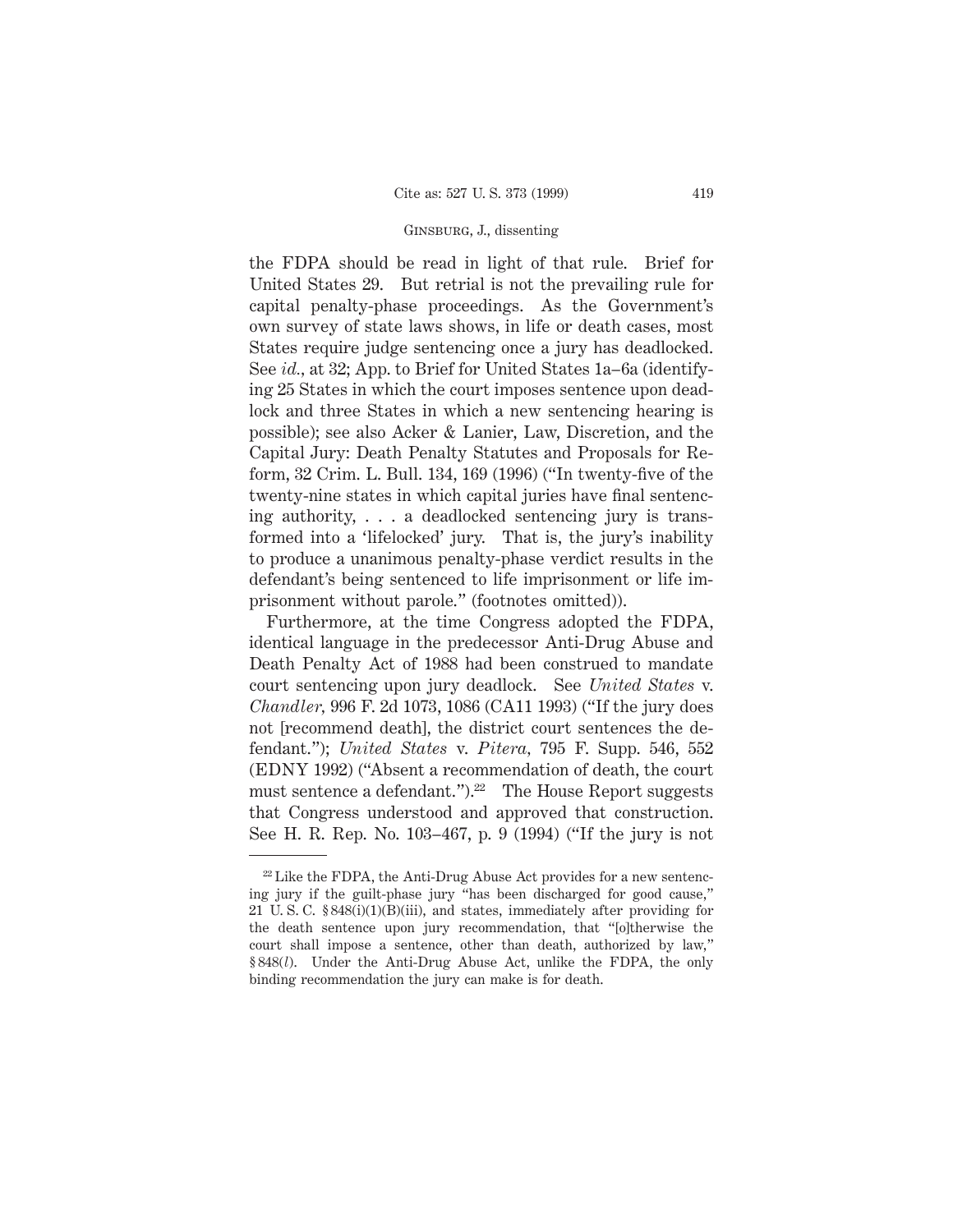unanimous, the judge shall impose the sentence pursuant to Section 3594.").

# IV

Piled on the key instructional error, the trial court presented the jury with duplicative, vague nonstatutory aggravating factors. The court told the jury to consider as aggravators, if established beyond a reasonable doubt, factors 3(B)—the victim's "young age, her slight stature, her background, and her unfamiliarity with San Angelo, Texas"—and 3(C)—the victim's "personal characteristics and the effect of the instant offense on [her] family." 132 F. 3d, at 250.23 The jury found both. See *ibid.*

The District Court did not clarify the meaning of the terms "background" and "personal characteristics." See *id.,* at 251. Notably, the term "personal characteristics" in aggravator 3(C) necessarily included "young age," "slight stature," "background," and "unfamiliarity," factors the jury was told to consider in aggravator 3(B). I would not attribute to the Court genuine disagreement with that proposition. But see *ante,* at 399. Double counting of aggravators "creates the risk of an arbitrary death sentence." 132 F. 3d, at 251; see also *United States* v. *McCullah,* 76 F. 3d 1087, 1111 (CA10 1996) ("Such double counting of aggravating factors, especially under a weighing scheme, has a tendency to skew the weighing process and creates the risk that the death sentence will be imposed arbitrarily."). The Fifth Circuit considered the District Court's lapse inconsequential, concluding that "the two remaining statutory aggravating factors . . . support the sentence of death, even after considering the eleven mitigating factors." 132 F. 3d, at 252.24

 $23$  Counsel specifically objected to these factors. See App. 21–22, 28.

<sup>&</sup>lt;sup>24</sup> The Government now argues, contrary to the Fifth Circuit's conclusion, that aggravating factors 3(B) and 3(C) are not duplicative, vague, or overbroad. See Brief for United States 40–45. The Court granted certiorari on the Government's reformulated questions, which presumed the incorrectness of the aggravators. See *supra,* at 406, n. 1. In its brief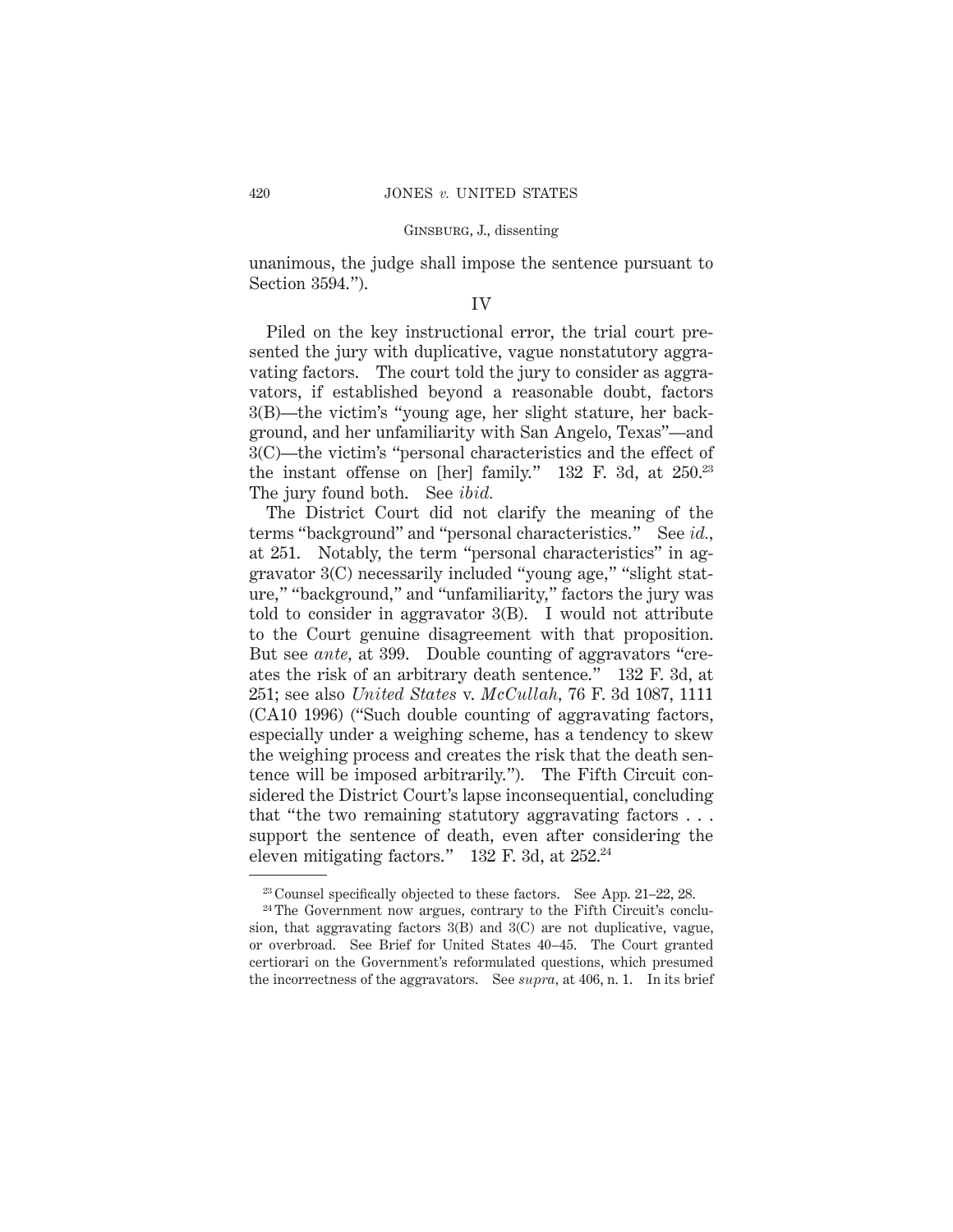Appellate courts should hesitate to assert confidence that "elimination of improperly considered aggravating circumstances could not possibly affect the balance." *Barclay* v. *Florida,* 463 U. S. 939, 958 (1983). Adding the overlapping aggravators to the more disturbing misinformation conveyed in the charge, I see no basis for concluding " 'it would have made no difference if the thumb had been removed from death's side of the scale.'"  $132$  F. 3d, at  $251$  (quoting *Stringer* v. *Black,* 503 U. S. 222, 232 (1992)).

V

The Fifth Circuit's tolerance of error in this case, and this Court's refusal to face up to it, cannot be reconciled with the recognition in *Woodson* v. *North Carolina,* 428 U. S. 280, 305 (1976) (plurality opinion), that "death is qualitatively different." If the jury's weighing process is infected by the trial court's misperceptions of the law, the legitimacy of an ensu-

in opposition, the Government did not challenge the Fifth Circuit's determination of error, but focused solely on whether the error was harmless. Justice Thomas, writing for a plurality, nevertheless addresses the Government's newly raised argument. See *ante,* at 395–402. I would hold the Government to a tighter rein and dismiss the tardy argument as waived. See *Roberts* v. *Galen of Va., Inc.,* 525 U. S. 249, 253 (1999) *(per curiam); South Central Bell Telephone Co.* v. *Alabama,* 526 U. S. 160 (1999); cf. this Court's Rule 15.2.

It is evident that the issue held back by the Government was not "predicate to an intelligent resolution of the question presented." *Ohio* v. *Robinette,* 519 U. S. 33, 38 (1996) (internal quotation marks omitted). But see *ante,* at 397, n. 12. Justice Thomas treats the two issues as separate and independent. He maintains first that there was no error. Writing for the Court, he then proceeds to assume there was error and concludes that any error was harmless. Either holding would do to support the Court's disposition. See, *e. g., United States* v. *Hasting,* 461 U. S. 499, 506, n. 4, 510–512 (1983) (holding presumed error harmless rather than deciding whether there was, in fact, error; Court explains "[t]he question on which review was granted assumed that there was error and the question to be resolved was whether harmless-error analysis should have applied"); *id.,* at 512–513 (Stevens, J., concurring) (Court should decide case on the ground that there was no error, without reaching harmless-error question).